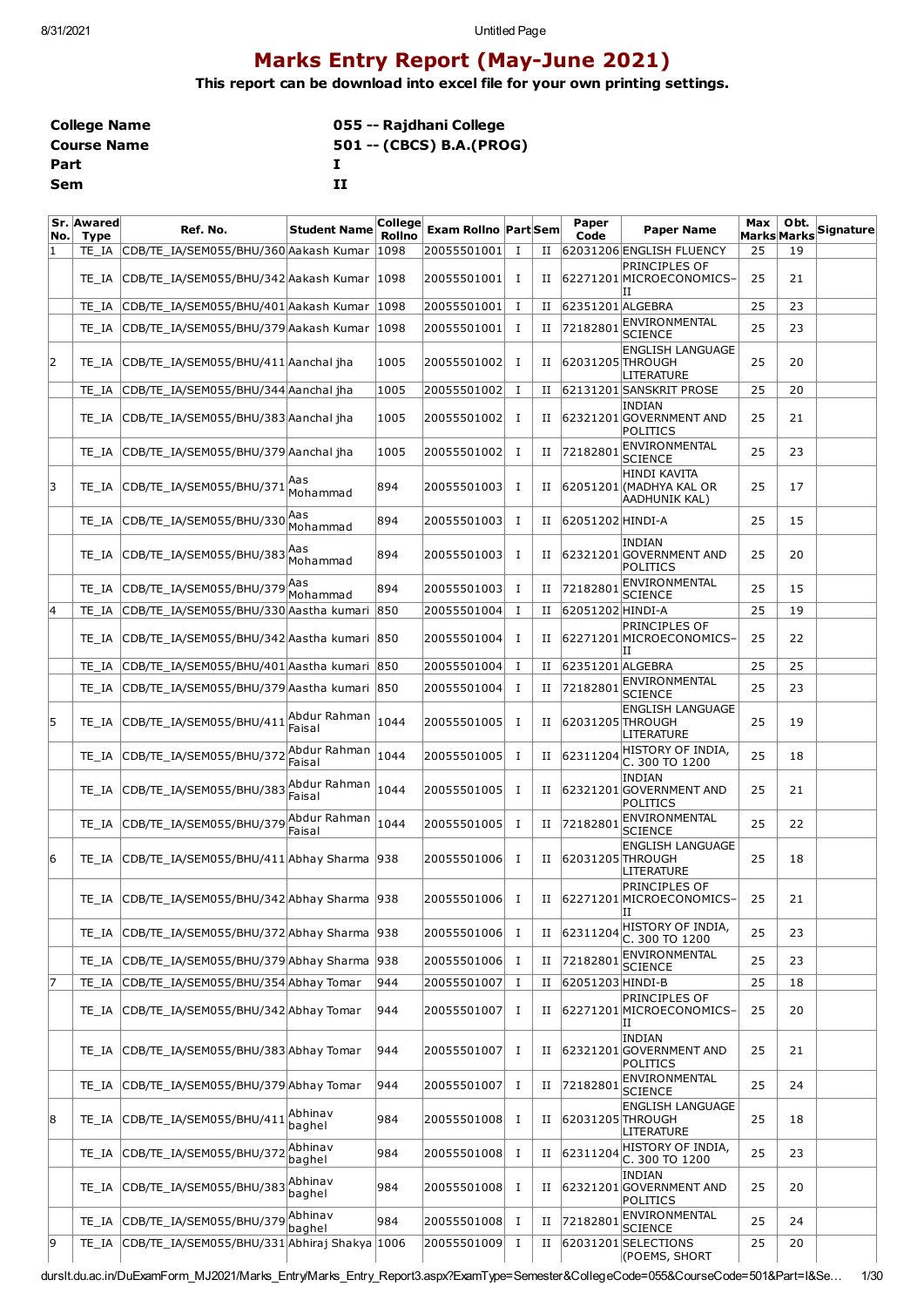| 8/31/2021 |                |                                                                              |                                          |            | Untitled Page              |                          |        |                              |                                                                                                                               |          |          |  |
|-----------|----------------|------------------------------------------------------------------------------|------------------------------------------|------------|----------------------------|--------------------------|--------|------------------------------|-------------------------------------------------------------------------------------------------------------------------------|----------|----------|--|
|           |                |                                                                              |                                          |            |                            |                          |        |                              | STORIES) FROM<br><b>MODERN INDIAN</b><br>LITERATURE                                                                           |          |          |  |
|           | TE IA          | CDB/TE_IA/SEM055/BHU/411 Abhiraj Shakya 1006                                 |                                          |            | 20055501009                | $\mathbf I$              | П      | 62031205 THROUGH             | <b>ENGLISH LANGUAGE</b><br>LITERATURE                                                                                         | 25       | 20       |  |
|           | TE IA          | CDB/TE_IA/SEM055/BHU/372 Abhiraj Shakya 1006                                 |                                          |            | 20055501009                | $\mathbf{I}$             | П      | 62311204                     | HISTORY OF INDIA.<br>C. 300 TO 1200                                                                                           | 25       | 23       |  |
|           | TE IA          | CDB/TE_IA/SEM055/BHU/379 Abhiraj Shakya 1006                                 |                                          |            | 20055501009                | $\mathbf{I}$             | П      | 72182801                     | ENVIRONMENTAL<br>SCIENCE                                                                                                      | 25       | 24       |  |
| 10        | TE IA          | CDB/TE_IA/SEM055/BHU/411 Abhishek                                            | Gupta                                    | 1067       | 20055501010                | I                        | н      | 62031205 THROUGH             | <b>ENGLISH LANGUAGE</b><br>LITERATURE                                                                                         | 25       | 22       |  |
|           | TE IA          | CDB/TE_IA/SEM055/BHU/342                                                     | Abhishek<br>Gupta                        | 1067       | 20055501010                | <b>I</b>                 | П      |                              | PRINCIPLES OF<br>62271201 MICROECONOMICS-<br>ΙI                                                                               | 25       | 21       |  |
|           | TE IA          | CDB/TE_IA/SEM055/BHU/383                                                     | Abhishek<br>Gupta                        | 1067       | 20055501010                | $\mathbf{I}$             | П      |                              | INDIAN<br>62321201 GOVERNMENT AND<br>POLITICS                                                                                 | 25       | 21       |  |
|           | TE IA          | CDB/TE_IA/SEM055/BHU/379                                                     | Abhishek<br>Gupta                        | 1067       | 20055501010                | $\mathbf{I}$             | П      | 72182801                     | ENVIRONMENTAL<br>SCIENCE                                                                                                      | 25       | 25       |  |
| 11        | TE IA          | CDB/TE_IA/SEM055/BHU/411                                                     | Abhishek<br>pradhan                      | 1082       | 20055501011                | Ι.                       | П      | 62031205 THROUGH             | <b>ENGLISH LANGUAGE</b><br>LITERATURE                                                                                         | 25       | 23       |  |
|           | TE IA          | CDB/TE_IA/SEM055/BHU/371                                                     | Abhishek<br>pradhan                      | 1082       | 20055501011                | Ι.                       | П      |                              | HINDI KAVITA<br>62051201 (MADHYA KAL OR<br>AADHUNIK KAL)                                                                      | 25       | 23       |  |
|           | TE IA          | CDB/TE IA/SEM055/BHU/383                                                     | Abhishek<br>pradhan                      | 1082       | 20055501011                | Ι.                       | П      |                              | INDIAN<br>62321201 GOVERNMENT AND<br>POLITICS                                                                                 | 25       | 21       |  |
|           | TE IA          | CDB/TE_IA/SEM055/BHU/379                                                     | Abhishek<br>pradhan                      | 1082       | 20055501011                | Ι.                       | н      | 72182801                     | ENVIRONMENTAL<br><b>SCIENCE</b>                                                                                               | 25       | 22       |  |
| 12        | TE IA          | CDB/TE_IA/SEM055/BHU/411                                                     | ABHISHEK<br>YADAV                        | 887        | 20055501012                | Ι                        | П      | 62031205 THROUGH             | <b>ENGLISH LANGUAGE</b><br>LITERATURE                                                                                         | 25       | 13       |  |
|           | TE IA          | CDB/TE_IA/SEM055/BHU/342                                                     | ABHISHEK<br>YADAV                        | 887        | 20055501012                | Ι.                       | П      |                              | <b>PRINCIPLES OF</b><br>62271201 MICROECONOMICS-<br>ΙI                                                                        | 25       | 21       |  |
|           | TE IA          | CDB/TE_IA/SEM055/BHU/383                                                     | ABHISHEK<br>YADAV                        | 887        | 20055501012                | Ι.                       | п      |                              | INDIAN<br>62321201 GOVERNMENT AND<br>POLITICS                                                                                 | 25       | 20       |  |
|           | TE IA          | CDB/TE_IA/SEM055/BHU/379                                                     | ABHISHEK<br>YADAV                        | 887        | 20055501012                | $\bf{I}$                 | П      | 72182801                     | ENVIRONMENTAL<br><b>SCIENCE</b>                                                                                               | 25       | 22       |  |
| 13        | TE IA          | CDB/TE_IA/SEM055/BHU/411 ADITYA KUMAR                                        |                                          | 1047       | 20055501013                | Ι.                       | П      | 62031205 THROUGH             | <b>ENGLISH LANGUAGE</b><br>LITERATURE                                                                                         | 25       | 22       |  |
|           | TE IA          | CDB/TE_IA/SEM055/BHU/342 ADITYA KUMAR   1047                                 |                                          |            | 20055501013                | Ι.                       | П      |                              | <b>PRINCIPLES OF</b><br>62271201 MICROECONOMICS-<br>IΙ                                                                        | 25       | 22       |  |
|           |                | TE_IA CDB/TE_IA/SEM055/BHU/401 ADITYA KUMAR 1047                             |                                          |            | 20055501013 I              |                          |        | II 62351201 ALGEBRA          | ENVIRONMENTAL                                                                                                                 | 25       | 23       |  |
|           |                | TE_IA CDB/TE_IA/SEM055/BHU/379 ADITYA KUMAR 1047                             |                                          |            | 20055501013 I              |                          | П      | 72182801                     | <b>SCIENCE</b><br><b>HINDI KAVITA</b>                                                                                         | 25       | 11       |  |
| 14        |                | TE_IA CDB/TE_IA/SEM055/BHU/371                                               | AJAY KUMAR<br><b>MEENA</b><br>AJAY KUMAR | 898        | 20055501014 I              |                          | П      |                              | 62051201 (MADHYA KAL OR<br>AADHUNIK KAL)                                                                                      | 25       | 17       |  |
|           | TE IA          | CDB/TE_IA/SEM055/BHU/397                                                     | MEENA                                    | 898        | 20055501014                | $\mathbf{I}$             | П      | 62051202 HINDI-A             |                                                                                                                               | 25       | 18       |  |
|           | TE IA          | CDB/TE_IA/SEM055/BHU/372                                                     | <b>AJAY KUMAR</b><br>MEENA               | 898        | 20055501014                | П.                       | П      |                              | 62311204 HISTORY OF INDIA,<br>C. 300 TO 1200                                                                                  | 25       | 18       |  |
|           | TE IA          | CDB/TE_IA/SEM055/BHU/379                                                     | <b>AJAY KUMAR</b><br><b>MEENA</b>        | 898        | 20055501014                | $\mathbf{I}$             | П      | 72182801                     | ENVIRONMENTAL<br><b>SCIENCE</b>                                                                                               | 25       | 20       |  |
| 15        | TE IA          | CDB/TE IA/SEM055/BHU/360 Akash                                               |                                          | 991        | 20055501015                | $\bf{I}$                 | п      |                              | 62031206 ENGLISH FLUENCY<br><b>HINDI KAVITA</b>                                                                               | 25       | 18       |  |
|           | TE IA          | CDB/TE_IA/SEM055/BHU/371 Akash                                               |                                          | 991        | 20055501015 I              |                          | П      |                              | 62051201 (MADHYA KAL OR<br>AADHUNIK KAL)<br>INDIAN                                                                            | 25       | 18       |  |
|           | TE IA          | CDB/TE_IA/SEM055/BHU/383 Akash                                               |                                          | 991        | 20055501015 I              |                          | Н      |                              | 62321201 GOVERNMENT AND<br>POLITICS<br>ENVIRONMENTAL                                                                          | 25       | 20       |  |
|           | TE IA          | CDB/TE_IA/SEM055/BHU/379 Akash                                               |                                          | 991        | 20055501015 I              |                          | п      | 72182801                     | <b>SCIENCE</b>                                                                                                                | 25       | 11       |  |
| 16        |                | TE_IA CDB/TE_IA/SEM055/BHU/354 Aman<br>TE IA CDB/TE IA/SEM055/BHU/344 Aman   |                                          | 861<br>861 | 20055501016<br>20055501016 | $\mathbf{I}$<br>$\bf{I}$ | П<br>П | 62051203 HINDI-B             | 62131201 SANSKRIT PROSE                                                                                                       | 25<br>25 | 21<br>20 |  |
|           |                | TE_IA CDB/TE_IA/SEM055/BHU/372 Aman                                          |                                          | 861        | 20055501016 I              |                          | П      |                              | $\left  \frac{\text{62311204}}{\text{F}} \right $ $\frac{\text{HISTORY OF INDIA}}{\text{FISTORY OF INDIA}}$<br>C. 300 TO 1200 | 25       | 20       |  |
|           | TE IA          | CDB/TE_IA/SEM055/BHU/379 Aman                                                |                                          | 861        | 20055501016                | Ι.                       | П      | 72182801                     | ENVIRONMENTAL<br><b>SCIENCE</b>                                                                                               | 25       | 23       |  |
| 17        | TE IA          | CDB/TE IA/SEM055/BHU/354 Aman Kumar                                          |                                          | 935        | 20055501017                | Ι.                       | П      | 62051203 HINDI-B             |                                                                                                                               | 25       | 21       |  |
|           | TE IA          | CDB/TE_IA/SEM055/BHU/344 Aman Kumar                                          |                                          | 935        | 20055501017                | $\bf{I}$                 | П      |                              | 62131201 SANSKRIT PROSE                                                                                                       | 25       | 20       |  |
|           | TE IA          | CDB/TE_IA/SEM055/BHU/372 Aman Kumar                                          |                                          | 935        | 20055501017                | I                        | п      |                              | $62311204$ HISTORY OF INDIA,<br>C. 300 TO 1200<br>ENVIRONMENTAL                                                               | 25       | 21       |  |
|           | TE IA          | CDB/TE_IA/SEM055/BHU/379 Aman Kumar                                          |                                          | 935        | 20055501017                | Ι.                       | П      | 72182801                     | <b>SCIENCE</b>                                                                                                                | 25       | 14       |  |
| 18        | TE IA<br>TE IA | CDB/TE_IA/SEM055/BHU/354 AMAN MISHRA<br>CDB/TE_IA/SEM055/BHU/372 AMAN MISHRA |                                          | 875<br>875 | 20055501018<br>20055501018 | $\bf{I}$<br>$\bf{I}$     | п<br>П | 62051203 HINDI-B<br>62311204 | HISTORY OF INDIA,                                                                                                             | 25<br>25 | 24<br>23 |  |
|           |                |                                                                              |                                          |            |                            |                          |        |                              | C. 300 TO 1200<br>INDIAN                                                                                                      |          |          |  |
|           | TE IA          | CDB/TE_IA/SEM055/BHU/383 AMAN MISHRA                                         |                                          | 875        | 20055501018 I              |                          |        |                              | II 62321201 GOVERNMENT AND<br>POLITICS                                                                                        | 25       | 21       |  |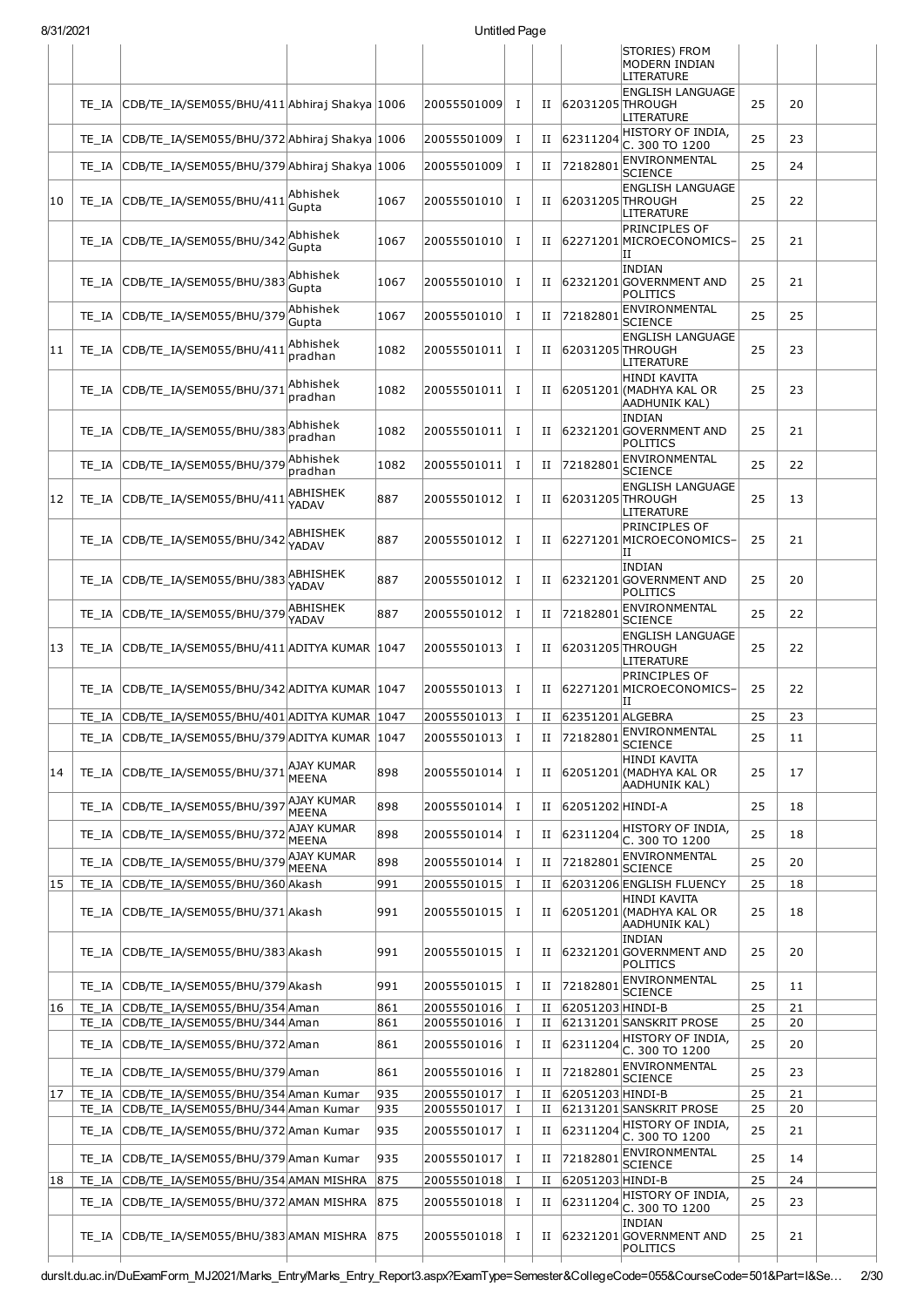| 8/31/2021 |       |                                                |                   |      | Untitled Page |              |   |                  |                                                                                      |    |    |  |
|-----------|-------|------------------------------------------------|-------------------|------|---------------|--------------|---|------------------|--------------------------------------------------------------------------------------|----|----|--|
|           |       | TE IA CDB/TE IA/SEM055/BHU/379 AMAN MISHRA 875 |                   |      | 20055501018 I |              | П |                  | 72182801 ENVIRONMENTAL<br><b>SCIENCE</b>                                             | 25 | 25 |  |
| 19        |       | TE_IA_CDB/TE_IA/SEM055/BHU/354 Aman Pandey     |                   | 1808 | 20055501019   | Τ            | п | 62051203 HINDI-B |                                                                                      | 25 | 24 |  |
|           | TE IA | CDB/TE_IA/SEM055/BHU/344 Aman Pandey           |                   | 808  | 20055501019   | $\bf{I}$     | П |                  | 62131201 SANSKRIT PROSE                                                              | 25 | 22 |  |
|           | TE IA | CDB/TE_IA/SEM055/BHU/372 Aman Pandey           |                   | 808  | 20055501019   | Ι.           | и | 62311204         | HISTORY OF INDIA,<br>C. 300 TO 1200                                                  | 25 | 21 |  |
|           | TE IA | CDB/TE_IA/SEM055/BHU/379 Aman Pandey           |                   | 808  | 20055501019   | Ι.           | Н | 72182801         | ENVIRONMENTAL<br><b>SCIENCE</b>                                                      | 25 | 23 |  |
| 20        | TE IA | CDB/TE IA/SEM055/BHU/411                       | Aman<br>shokhanda | 1027 | 20055501020   | Ι.           | П | 62031205 THROUGH | <b>ENGLISH LANGUAGE</b><br>LITERATURE                                                | 25 | 21 |  |
|           | TE IA | CDB/TE_IA/SEM055/BHU/372                       | Aman<br>shokhanda | 1027 | 20055501020   | Ι.           | П | 62311204         | HISTORY OF INDIA,<br>C. 300 TO 1200                                                  | 25 | 20 |  |
|           | TE IA | CDB/TE_IA/SEM055/BHU/383 Aman                  | shokhanda         | 1027 | 20055501020   | Ι.           | Н |                  | INDIAN<br>62321201 GOVERNMENT AND<br>POLITICS                                        | 25 | 21 |  |
|           | TE IA | CDB/TE_IA/SEM055/BHU/379                       | Aman<br>shokhanda | 1027 | 20055501020   | $\bf{I}$     | П | 72182801         | ENVIRONMENTAL<br><b>SCIENCE</b>                                                      | 25 | 23 |  |
| 21        | TE IA | CDB/TE_IA/SEM055/BHU/330 AMIT BOSS             |                   | 929  | 20055501021   | 1            | П | 62051202 HINDI-A |                                                                                      | 25 | 15 |  |
|           | TE IA | CDB/TE_IA/SEM055/BHU/372 AMIT BOSS             |                   | 929  | 20055501021   | Ι.           | и | 62311204         | HISTORY OF INDIA,<br>C. 300 TO 1200                                                  | 25 | 19 |  |
|           | TE IA | CDB/TE_IA/SEM055/BHU/383 AMIT BOSS             |                   | 929  | 20055501021   | 1            | Н |                  | <b>INDIAN</b><br>62321201 GOVERNMENT AND<br>POLITICS                                 | 25 | 20 |  |
|           | TE IA | CDB/TE_IA/SEM055/BHU/379 AMIT BOSS             |                   | 929  | 20055501021   | Ι.           | П | 72182801         | ENVIRONMENTAL<br><b>SCIENCE</b>                                                      | 25 | 23 |  |
| 22        | TE IA | CDB/TE IA/SEM055/BHU/370                       | Amitesh<br>Gautam | 858  | 20055501022   | $\bf{I}$     | П | 62051204 HINDI-C |                                                                                      | 25 | 22 |  |
|           | TE IA | CDB/TE IA/SEM055/BHU/344                       | Amitesh<br>Gautam | 858  | 20055501022   | Ι.           | П |                  | 62131201 SANSKRIT PROSE                                                              | 25 | 19 |  |
|           | TE IA | CDB/TE_IA/SEM055/BHU/372                       | Amitesh<br>Gautam | 858  | 20055501022   | Ι.           | П |                  | 62311204 HISTORY OF INDIA,<br>C. 300 TO 1200                                         | 25 | 17 |  |
|           | TE IA | CDB/TE_IA/SEM055/BHU/379                       | Amitesh<br>Gautam | 858  | 20055501022   | 1            | П | 72182801         | ENVIRONMENTAL<br><b>SCIENCE</b>                                                      | 25 | 23 |  |
| 23        | TE IA | CDB/TE_IA/SEM055/BHU/331 Anand pal             |                   | 998  | 20055501024   | п            | П |                  | SELECTIONS<br>(POEMS, SHORT<br>62031201 STORIES) FROM<br>MODERN INDIAN<br>LITERATURE | 25 | 20 |  |
|           | TE IA | CDB/TE_IA/SEM055/BHU/411 Anand pal             |                   | 998  | 20055501024   | Ι.           | П | 62031205 THROUGH | <b>ENGLISH LANGUAGE</b><br>LITERATURE                                                | 25 | 19 |  |
|           | TE IA | CDB/TE_IA/SEM055/BHU/372 Anand pal             |                   | 998  | 20055501024   | Ι.           | п | 62311204         | HISTORY OF INDIA,<br>C. 300 TO 1200                                                  | 25 | 19 |  |
|           | TE IA | CDB/TE_IA/SEM055/BHU/379 Anand pal             |                   | 998  | 20055501024   | Ι.           | п | 72182801         | ENVIRONMENTAL<br><b>SCIENCE</b>                                                      | 25 | 22 |  |
| 24        |       | TE IA CDB/TE IA/SEM055/BHU/411 ANANYA GABA     |                   | 1085 | 20055501025   | п.           | П | 62031205 THROUGH | <b>ENGLISH LANGUAGE</b><br>LITERATURE                                                | 25 | 19 |  |
|           | TE IA | CDB/TE_IA/SEM055/BHU/342 ANANYA GABA           |                   | 1085 | 20055501025   | Ι.           | П |                  | <b>PRINCIPLES OF</b><br>62271201 MICROECONOMICS-<br>н                                | 25 | 22 |  |
|           | TE IA | CDB/TE_IA/SEM055/BHU/401 ANANYA GABA           |                   | 1085 | 20055501025   | Ι.           | П | 62351201 ALGEBRA |                                                                                      | 25 | 24 |  |
|           | TE IA | CDB/TE IA/SEM055/BHU/379 ANANYA GABA           |                   | 1085 | 20055501025   | $\mathbf{I}$ | П | 72182801         | ENVIRONMENTAL<br><b>SCIENCE</b>                                                      | 25 | 24 |  |
| 25        |       | TE_IA CDB/TE_IA/SEM055/BHU/371 Aneesh          |                   | 922  | 20055501026   | Ι.           | п |                  | <b>HINDI KAVITA</b><br>62051201 (MADHYA KAL OR<br><b>AADHUNIK KAL)</b>               | 25 | 16 |  |
|           | TE IA | CDB/TE_IA/SEM055/BHU/330 Aneesh                |                   | 922  | 20055501026   | Ι.           | П | 62051202 HINDI-A |                                                                                      | 25 | 16 |  |
|           | TE IA | CDB/TE IA/SEM055/BHU/372 Aneesh                |                   | 922  | 20055501026   | Ι.           | П | 62311204         | HISTORY OF INDIA.<br>C. 300 TO 1200                                                  | 25 | 17 |  |
|           | TE IA | CDB/TE_IA/SEM055/BHU/379 Aneesh                |                   | 922  | 20055501026   | $\bf{I}$     | П | 72182801         | ENVIRONMENTAL<br><b>SCIENCE</b>                                                      | 25 | 21 |  |
| 26        | TE IA | CDB/TE_IA/SEM055/BHU/330 Ankit                 |                   | 848  | 20055501028   | Ι.           | П | 62051202 HINDI-A |                                                                                      | 25 | 16 |  |
|           |       | TE_IA CDB/TE_IA/SEM055/BHU/345 Ankit           |                   | 848  | 20055501028   | Ι.           | п |                  | <b>ELEMENTARY</b><br>62071201 PHONETICS AND<br>PHONOLOGY                             | 25 | 10 |  |
|           | TE IA | CDB/TE_IA/SEM055/BHU/383 Ankit                 |                   | 848  | 20055501028   | Ι            | П |                  | <b>INDIAN</b><br>62321201 GOVERNMENT AND<br>POLITICS                                 | 25 | 19 |  |
|           | TE IA | CDB/TE_IA/SEM055/BHU/379 Ankit                 |                   | 848  | 20055501028   | Ι.           | П | 72182801         | ENVIRONMENTAL<br>SCIENCE                                                             | 25 | 22 |  |
| 27        | TE IA | CDB/TE_IA/SEM055/BHU/371 ANKIT DUBEY           |                   | 824  | 20055501029   | Ι.           | П |                  | <b>HINDI KAVITA</b><br>62051201 (MADHYA KAL OR<br>AADHUNIK KAL)                      | 25 | 23 |  |
|           | TE IA | CDB/TE_IA/SEM055/BHU/370 ANKIT DUBEY           |                   | 824  | 20055501029   | 1            | П | 62051204 HINDI-C |                                                                                      | 25 | 23 |  |
|           | TE IA | CDB/TE_IA/SEM055/BHU/372 ANKIT DUBEY           |                   | 824  | 20055501029   | $\bf{I}$     | П | 62311204         | HISTORY OF INDIA,<br>C. 300 TO 1200                                                  | 25 | 20 |  |
|           | TE IA | CDB/TE_IA/SEM055/BHU/379 ANKIT DUBEY           |                   | 824  | 20055501029   | $\mathbf{I}$ | П | 72182801         | ENVIRONMENTAL<br><b>SCIENCE</b>                                                      | 25 | 24 |  |
| 28        | TE IA | CDB/TE IA/SEM055/BHU/330 Ankit kumar           |                   | 840  | 20055501030   | Ι.           | П | 62051202 HINDI-A |                                                                                      | 25 | 20 |  |
|           | TE IA | CDB/TE IA/SEM055/BHU/344 Ankit kumar           |                   | 840  | 20055501030   | $\bf{I}$     | П |                  | 62131201 SANSKRIT PROSE                                                              | 25 | 19 |  |
|           | TE IA | CDB/TE_IA/SEM055/BHU/372 Ankit kumar           |                   | 840  | 20055501030   | п.           | П |                  | $62311204$ HISTORY OF INDIA,<br>C. 300 TO 1200                                       | 25 | 21 |  |
|           | TE IA | CDB/TE_IA/SEM055/BHU/379 Ankit kumar           |                   | 840  | 20055501030   | Ι.           | п | 72182801         | ENVIRONMENTAL<br><b>SCIENCE</b>                                                      | 25 | 25 |  |
| 29        | TE_IA | CDB/TE_IA/SEM055/BHU/411 Ankit Kumar           |                   | 1075 | 20055501031   | Ι.           | П |                  | 62031205 ENGLISH LANGUAGE                                                            | 25 | 14 |  |

durslt.du.ac.in/DuExamForm\_MJ2021/Marks\_Entry/Marks\_Entry\_Report3.aspx?ExamType=Semester&CollegeCode=055&CourseCode=501&Part=I&Se… 3/30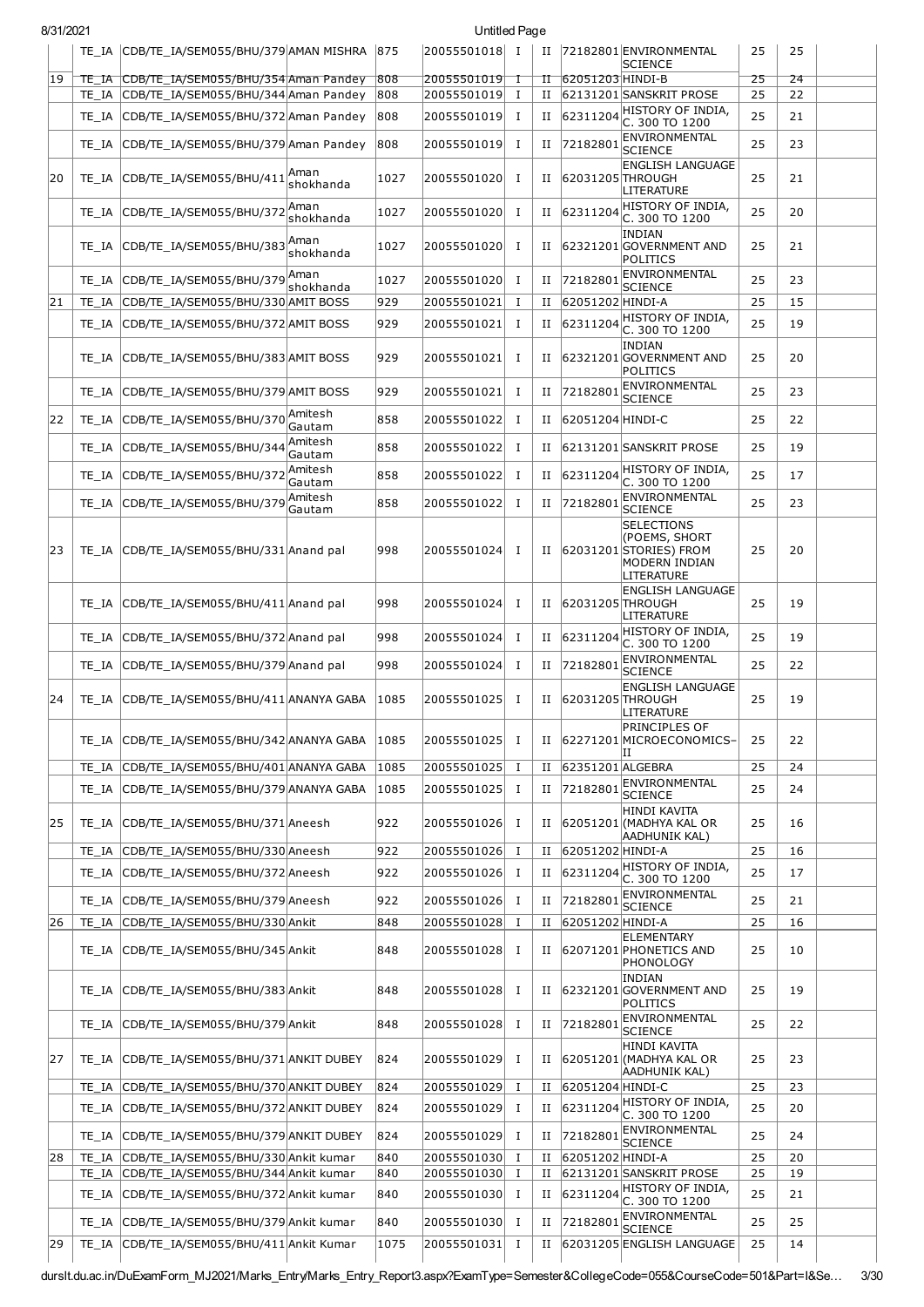| 8/31/2021 |       |                                                 |                      |      | Untitled Page |              |   |                  |                                                                                                    |    |    |  |
|-----------|-------|-------------------------------------------------|----------------------|------|---------------|--------------|---|------------------|----------------------------------------------------------------------------------------------------|----|----|--|
|           |       |                                                 | Singh                |      |               |              |   |                  | <b>THROUGH</b><br>LITERATURE                                                                       |    |    |  |
|           | TE IA | CDB/TE_IA/SEM055/BHU/342 Ankit Kumar            | Singh                | 1075 | 20055501031   | Ι            | П |                  | PRINCIPLES OF<br>62271201 MICROECONOMICS-<br>н                                                     | 25 | 22 |  |
|           | TE IA | CDB/TE_IA/SEM055/BHU/383                        | Ankit Kumar<br>Sinah | 1075 | 20055501031   | Ι            | П |                  | <b>INDIAN</b><br>62321201 GOVERNMENT AND<br>POLITICS                                               | 25 | 20 |  |
|           | TE IA | CDB/TE IA/SEM055/BHU/379                        | Ankit Kumar<br>Singh | 1075 | 20055501031   | Ι            | П | 72182801         | ENVIRONMENTAL<br><b>SCIENCE</b>                                                                    | 25 | 24 |  |
| 30        | TE IA | CDB/TE_IA/SEM055/BHU/331 Anmol chandla 1011     |                      |      | 20055501032   | <b>I</b>     | н |                  | <b>SELECTIONS</b><br>(POEMS, SHORT<br>62031201 STORIES) FROM<br><b>MODERN INDIAN</b><br>LITERATURE | 25 | 19 |  |
|           | TE IA | CDB/TE IA/SEM055/BHU/411 Anmol chandla 1011     |                      |      | 20055501032   | Ι            | П | 62031205 THROUGH | <b>ENGLISH LANGUAGE</b><br>LITERATURE                                                              | 25 | 19 |  |
|           | TE IA | CDB/TE_IA/SEM055/BHU/372 Anmol chandla 1011     |                      |      | 20055501032   | <b>I</b>     | П | 62311204         | HISTORY OF INDIA,<br>C. 300 TO 1200                                                                | 25 | 19 |  |
|           | TE IA | CDB/TE_IA/SEM055/BHU/379 Anmol chandla  1011    |                      |      | 20055501032   | I            | П | 72182801         | ENVIRONMENTAL<br><b>SCIENCE</b>                                                                    | 25 | 23 |  |
| 31        | TE IA | CDB/TE_IA/SEM055/BHU/330 Anshum                 | rathour              | 845  | 20055501033   | Ι            | П | 62051202 HINDI-A |                                                                                                    | 25 | 17 |  |
|           | TE IA | CDB/TE_IA/SEM055/BHU/344                        | Anshum<br>rathour    | 845  | 20055501033   | I            | н |                  | 62131201 SANSKRIT PROSE                                                                            | 25 | 24 |  |
|           | TE IA | CDB/TE_IA/SEM055/BHU/383 Anshum                 | rathour              | 845  | 20055501033   | Ι            | П |                  | <b>INDIAN</b><br>62321201 GOVERNMENT AND<br>POLITICS                                               | 25 | 19 |  |
|           | TE IA | CDB/TE_IA/SEM055/BHU/379 Anshum                 | rathour              | 845  | 20055501033   | Ι            | П | 72182801         | ENVIRONMENTAL<br><b>SCIENCE</b>                                                                    | 25 | 23 |  |
| 32        | TE IA | CDB/TE IA/SEM055/BHU/330 Arif Ali               |                      | 818  | 20055501034   | $\mathbf I$  | П | 62051202 HINDI-A |                                                                                                    | 25 | 22 |  |
|           | TE IA | CDB/TE IA/SEM055/BHU/344 Arif Ali               |                      | 818  | 20055501034   | <b>I</b>     | П |                  | 62131201 SANSKRIT PROSE                                                                            | 25 | 19 |  |
|           | TE IA | CDB/TE IA/SEM055/BHU/372 Arif Ali               |                      | 818  | 20055501034   | <b>I</b>     | п | 62311204         | HISTORY OF INDIA,<br>C. 300 TO 1200                                                                | 25 | 17 |  |
|           | TE IA | CDB/TE IA/SEM055/BHU/379 Arif Ali               |                      | 818  | 20055501034   | I            | П | 72182801         | ENVIRONMENTAL<br><b>SCIENCE</b>                                                                    | 25 | 13 |  |
| 33        | TE_IA | CDB/TE_IA/SEM055/BHU/330 Arjun                  |                      | 927  | 20055501035   | Ι.           | П | 62051202 HINDI-A | PRINCIPLES OF                                                                                      | 25 | 21 |  |
|           | TE IA | CDB/TE_IA/SEM055/BHU/342 Arjun                  |                      | 927  | 20055501035   | <b>I</b>     | П |                  | 62271201 MICROECONOMICS-<br>ΙI                                                                     | 25 | 21 |  |
|           | TE IA | CDB/TE IA/SEM055/BHU/372 Ariun                  |                      | 927  | 20055501035   | <b>I</b>     | П | 62311204         | HISTORY OF INDIA,<br>C. 300 TO 1200                                                                | 25 | 20 |  |
|           | TE IA | CDB/TE_IA/SEM055/BHU/379 Arjun                  |                      | 927  | 20055501035   | <b>I</b>     | П | 72182801         | ENVIRONMENTAL<br><b>SCIENCE</b>                                                                    | 25 | 23 |  |
| 34        | TE IA | CDB/TE IA/SEM055/BHU/360 Asad Arfeen            |                      | 1125 | 20055501036   | Ι            | П |                  | 62031206 ENGLISH FLUENCY                                                                           | 25 | 22 |  |
|           | TE IA | CDB/TE_IA/SEM055/BHU/372 Asad Arfeen            |                      | 1125 | 20055501036   | Ι            | П | 62311204         | HISTORY OF INDIA.<br>C. 300 TO 1200                                                                | 25 | 19 |  |
|           |       | TE IA CDB/TE IA/SEM055/BHU/383 Asad Arfeen      |                      | 1125 | 20055501036 I |              | П |                  | <b>INDIAN</b><br>62321201 GOVERNMENT AND<br>POLITICS                                               | 25 | 21 |  |
|           | TE IA | CDB/TE IA/SEM055/BHU/379 Asad Arfeen            |                      | 1125 | 20055501036   | I            | П | 72182801         | ENVIRONMENTAL<br><b>SCIENCE</b>                                                                    | 25 | 22 |  |
| 35        | TE IA | CDB/TE IA/SEM055/BHU/411 Atul Kumar             |                      | 1134 | 20055501037   | I            | П | 62031205 THROUGH | <b>ENGLISH LANGUAGE</b><br>LITERATURE                                                              | 25 | 21 |  |
|           | TE IA | CDB/TE_IA/SEM055/BHU/372 Atul Kumar             |                      | 1134 | 20055501037   | Ι            | П | 62311204         | HISTORY OF INDIA,<br>C. 300 TO 1200                                                                | 25 | 21 |  |
|           | TE IA | CDB/TE_IA/SEM055/BHU/383 Atul Kumar             |                      | 1134 | 20055501037   | $\mathbf{I}$ | П |                  | <b>INDIAN</b><br>62321201 GOVERNMENT AND<br>POLITICS                                               | 25 | 20 |  |
|           | TE IA | CDB/TE_IA/SEM055/BHU/379 Atul Kumar             |                      | 1134 | 20055501037   | I            | П | 72182801         | ENVIRONMENTAL<br><b>SCIENCE</b>                                                                    | 25 | 24 |  |
| 36        |       | TE_IA CDB/TE_IA/SEM055/BHU/411 Aysha kamrez 969 |                      |      | 20055501038 I |              | П | 62031205 THROUGH | <b>ENGLISH LANGUAGE</b><br>LITERATURE                                                              | 25 | 18 |  |
|           | TE IA | CDB/TE_IA/SEM055/BHU/372 Aysha kamrez           |                      | 969  | 20055501038   | I            | П | 62311204         | HISTORY OF INDIA,<br>C. 300 TO 1200                                                                | 25 | 24 |  |
|           | TE IA | CDB/TE_IA/SEM055/BHU/383 Aysha kamrez   969     |                      |      | 20055501038   | I            | П |                  | INDIAN<br>62321201 GOVERNMENT AND<br>POLITICS                                                      | 25 | 21 |  |
|           |       | TE_IA CDB/TE_IA/SEM055/BHU/379 Aysha kamrez 969 |                      |      | 20055501038 I |              | П | 72182801         | ENVIRONMENTAL<br><b>SCIENCE</b>                                                                    | 25 | 23 |  |
| 37        | TE IA | CDB/TE_IA/SEM055/BHU/330 Ayush                  |                      | 909  | 20055501039 I |              | П | 62051202 HINDI-A |                                                                                                    | 25 | 16 |  |
|           | TE_IA | CDB/TE_IA/SEM055/BHU/372 Ayush                  |                      | 909  | 20055501039   | $\mathbf{I}$ | П | 62311204         | HISTORY OF INDIA,<br>C. 300 TO 1200<br>INDIAN                                                      | 25 | 19 |  |
|           | TE IA | CDB/TE_IA/SEM055/BHU/383 Ayush                  |                      | 909  | 20055501039   | Ι            | П |                  | 62321201 GOVERNMENT AND<br>POLITICS<br>ENVIRONMENTAL                                               | 25 | 21 |  |
|           |       | TE_IA CDB/TE_IA/SEM055/BHU/379 Ayush            |                      | 909  | 20055501039   | I            | П | 72182801         | <b>SCIENCE</b>                                                                                     | 25 | 23 |  |
| 38        |       | TE_IA CDB/TE_IA/SEM055/BHU/331 AYUSH RAJ        |                      | 1057 | 20055501040 I |              | П |                  | SELECTIONS<br>(POEMS, SHORT<br>62031201 STORIES) FROM<br>MODERN INDIAN<br>LITERATURE               | 25 | 22 |  |
|           |       | TE_IA CDB/TE_IA/SEM055/BHU/360 AYUSH RAJ        |                      | 1057 | 20055501040 I |              | П |                  | 62031206 ENGLISH FLUENCY                                                                           | 25 | 19 |  |
|           | TE IA | CDB/TE_IA/SEM055/BHU/372 AYUSH RAJ              |                      | 1057 | 20055501040   | $\mathbf{I}$ | П |                  | 62311204 HISTORY OF INDIA,                                                                         | 25 | 19 |  |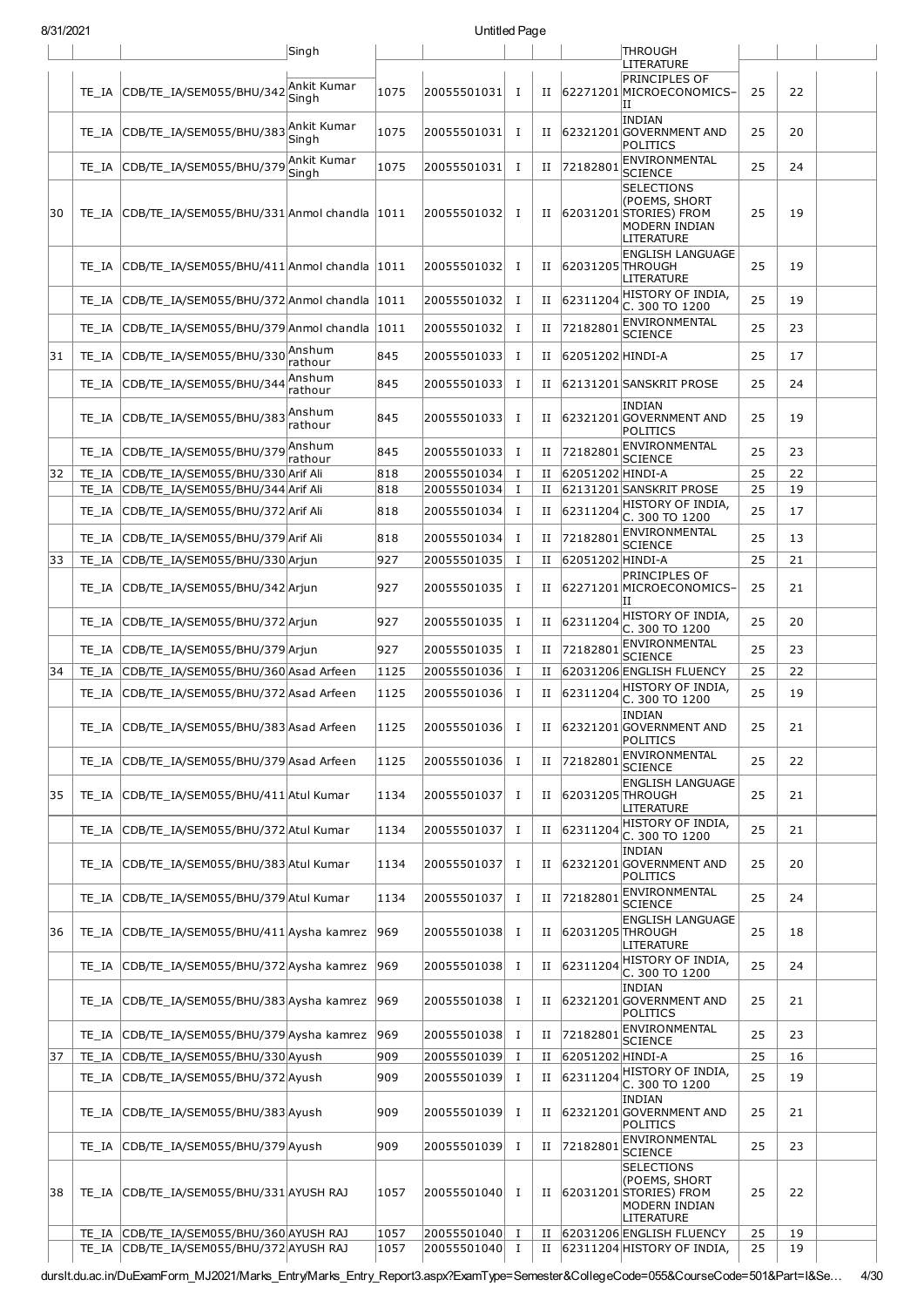| 8/31/2021 |       |                                                                                            |                             |            | Untitled Page              |              |             |                  |                                                                                                    |          |          |  |
|-----------|-------|--------------------------------------------------------------------------------------------|-----------------------------|------------|----------------------------|--------------|-------------|------------------|----------------------------------------------------------------------------------------------------|----------|----------|--|
|           |       |                                                                                            |                             |            |                            |              |             |                  | C. 300 TO 1200<br>ENVIRONMENTAL                                                                    |          |          |  |
|           |       | TE_IA  CDB/TE_IA/SEM055/BHU/379 AYUSH RAJ                                                  |                             | 1057       | 20055501040                | $\mathbf{I}$ | П           | 72182801         | <b>SCIENCE</b>                                                                                     | 25       | 22       |  |
| 39        |       | TE_IA CDB/TE_IA/SEM055/BHU/330 AYUSHI                                                      | <b>KATIYAR</b>              | 923        | 20055501041                | п            | П           | 62051202 HINDI-A |                                                                                                    | 25       | 20       |  |
|           |       | TE_IA CDB/TE_IA/SEM055/BHU/342                                                             | AYUSHI<br><b>KATIYAR</b>    | 923        | 20055501041                | п            | П           |                  | <b>PRINCIPLES OF</b><br>62271201 MICROECONOMICS-<br>IΙ                                             | 25       | 21       |  |
|           |       | TE_IA CDB/TE_IA/SEM055/BHU/383 AYUSHI                                                      | <b>KATIYAR</b>              | 923        | 20055501041                | п            | П           |                  | <b>INDIAN</b><br>62321201 GOVERNMENT AND<br>POLITICS                                               | 25       | 20       |  |
|           |       | TE_IA CDB/TE_IA/SEM055/BHU/379                                                             | AYUSHI<br><b>KATIYAR</b>    | 923        | 20055501041                | Ι            | П           | 7218280:         | ENVIRONMENTAL<br><b>SCIENCE</b>                                                                    | 25       | 24       |  |
| 140       |       | TE_IA CDB/TE_IA/SEM055/BHU/331 BABUL KUMAR                                                 |                             | 877        | 20055501042                | <b>I</b>     | П           |                  | <b>SELECTIONS</b><br>(POEMS, SHORT<br>62031201 STORIES) FROM<br><b>MODERN INDIAN</b><br>LITERATURE | 25       | 22       |  |
|           | TE IA | CDB/TE_IA/SEM055/BHU/330 BABUL KUMAR                                                       |                             | 877        | 20055501042                | $\mathbf I$  | П           | 62051202 HINDI-A |                                                                                                    | 25       | 22       |  |
|           | TE IA | CDB/TE IA/SEM055/BHU/372 BABUL KUMAR                                                       |                             | 877        | 20055501042                | I            | $_{\rm II}$ | 62311204         | HISTORY OF INDIA,<br>C. 300 TO 1200                                                                | 25       | 20       |  |
|           |       | TE IA CDB/TE IA/SEM055/BHU/379 BABUL KUMAR                                                 |                             | 877        | 20055501042                | Ι            | П           | 72182801         | ENVIRONMENTAL<br><b>SCIENCE</b>                                                                    | 25       | 24       |  |
| 41        |       | TE IA CDB/TE IA/SEM055/BHU/411 Barkha                                                      |                             | 978        | 20055501043                | $\mathbf I$  | П           | 62031205 THROUGH | <b>ENGLISH LANGUAGE</b><br>LITERATURE                                                              | 25       | 21       |  |
|           |       | TE_IA CDB/TE_IA/SEM055/BHU/371 Barkha                                                      |                             | 978        | 20055501043                | Ι            | П           |                  | <b>HINDI KAVITA</b><br> 62051201 (MADHYA KAL OR<br>AADHUNIK KAL)                                   | 25       | 19       |  |
|           |       | TE IA CDB/TE IA/SEM055/BHU/383 Barkha                                                      |                             | 978        | 20055501043                | <b>I</b>     | П           |                  | <b>INDIAN</b><br>62321201 GOVERNMENT AND<br>POLITICS                                               | 25       | 21       |  |
|           | TE IA | CDB/TE IA/SEM055/BHU/379 Barkha                                                            |                             | 978        | 20055501043                | Ι            | П           | 72182801         | ENVIRONMENTAL<br><b>SCIENCE</b>                                                                    | 25       | 20       |  |
| 42        | TE IA | CDB/TE_IA/SEM055/BHU/330BHASKAR                                                            | <b>CHAUDHARY</b>            | 873        | 20055501044                | Ι            | П           | 62051202 HINDI-A |                                                                                                    | 25       | 21       |  |
|           | TE IA | CDB/TE_IA/SEM055/BHU/344                                                                   | <b>BHASKAR</b><br>CHAUDHARY | 873        | 20055501044                | Ι            | П           |                  | 62131201 SANSKRIT PROSE                                                                            | 25       | 19       |  |
|           | TE IA | CDB/TE_IA/SEM055/BHU/372                                                                   | <b>BHASKAR</b><br>CHAUDHARY | 873        | 20055501044                | Ι            | П           | 62311204         | HISTORY OF INDIA,<br>C. 300 TO 1200                                                                | 25       | 17       |  |
|           | TE IA | CDB/TE_IA/SEM055/BHU/379                                                                   | <b>BHASKAR</b><br>CHAUDHARY | 873        | 20055501044                | Ι            | П           | 72182801         | ENVIRONMENTAL<br><b>SCIENCE</b>                                                                    | 25       | 24       |  |
| 43        | TE IA | CDB/TE_IA/SEM055/BHU/411                                                                   | Bhumika<br>Dhingra          | 951        | 20055501045                | п            | П           | 62031205 THROUGH | <b>ENGLISH LANGUAGE</b><br>LITERATURE                                                              | 25       | 19       |  |
|           | TE IA | CDB/TE_IA/SEM055/BHU/344                                                                   | Bhumika<br>Dhingra          | 951        | 20055501045                | $\mathbf I$  | П           |                  | 62131201 SANSKRIT PROSE                                                                            | 25       | 22       |  |
|           |       | TE_IA CDB/TE_IA/SEM055/BHU/372                                                             | Bhumika<br>Dhingra          | 951        | 20055501045                | $\mathbf{I}$ | П           | 62311204         | HISTORY OF INDIA,<br>C. 300 TO 1200                                                                | 25       | 22       |  |
|           |       | TE_IA CDB/TE_IA/SEM055/BHU/379 Bhumika                                                     | Dhingra                     | 951        | 20055501045                | I            | П           |                  | 72182801 ENVIRONMENTAL<br><b>SCIENCE</b>                                                           | 25       | 25       |  |
| 44        |       | TE_IA CDB/TE_IA/SEM055/BHU/360 Bijender                                                    |                             | 961        | 20055501046                | I            | П           |                  | 62031206 ENGLISH FLUENCY                                                                           | 25       | 20       |  |
|           |       | TE_IA CDB/TE_IA/SEM055/BHU/372Bijender                                                     |                             | 961        | 20055501046                | I            | $_{\rm II}$ | 62311204         | HISTORY OF INDIA,<br>C. 300 TO 1200                                                                | 25       | 23       |  |
|           |       | TE_IA CDB/TE_IA/SEM055/BHU/383 Bijender                                                    |                             | 961        | 20055501046                | $\mathbf{I}$ | П           |                  | <b>INDIAN</b><br>62321201 GOVERNMENT AND<br><b>POLITICS</b>                                        | 25       | 20       |  |
|           |       | TE IA CDB/TE IA/SEM055/BHU/379 Bijender                                                    |                             | 961        | 20055501046                | $\mathbf I$  | П           | 72182801         | ENVIRONMENTAL<br><b>SCIENCE</b>                                                                    | 25       | 15       |  |
| 45        |       | TE_IA CDB/TE_IA/SEM055/BHU/330 Bobby sharma                                                |                             | 857        | 20055501047                | Ι.           | П           | 62051202 HINDI-A |                                                                                                    | 25       | 17       |  |
|           |       | TE_IA CDB/TE_IA/SEM055/BHU/344 Bobby sharma<br>TE_IA CDB/TE_IA/SEM055/BHU/383 Bobby sharma |                             | 857<br>857 | 20055501047<br>20055501047 | 1<br>Ι       | П<br>П      |                  | 62131201 SANSKRIT PROSE<br><b>INDIAN</b><br>62321201 GOVERNMENT AND<br>POLITICS                    | 25<br>25 | 18<br>20 |  |
|           |       | TE_IA CDB/TE_IA/SEM055/BHU/379 Bobby sharma                                                |                             | 857        | 20055501047                | Ι            | П           | 72182801         | ENVIRONMENTAL<br><b>SCIENCE</b>                                                                    | 25       | 25       |  |
| 46        |       | TE_IA CDB/TE_IA/SEM055/BHU/354 Chand khan<br>TE_IA CDB/TE_IA/SEM055/BHU/344 Chand khan     |                             | 849<br>849 | 20055501048<br>20055501048 | Ι<br>Ι.      | П<br>П      | 62051203 HINDI-B | 62131201 SANSKRIT PROSE                                                                            | 25<br>25 | 19<br>19 |  |
|           |       | TE_IA CDB/TE_IA/SEM055/BHU/383 Chand khan                                                  |                             | 849        | 20055501048                | $\mathbf I$  | П           |                  | <b>INDIAN</b><br>62321201 GOVERNMENT AND<br>POLITICS                                               | 25       | 19       |  |
|           |       | TE_IA CDB/TE_IA/SEM055/BHU/379 Chand khan                                                  |                             | 849        | 20055501048                | $\mathbf{I}$ | П           | 72182801         | ENVIRONMENTAL<br><b>SCIENCE</b>                                                                    | 25       | 20       |  |
| 47        |       | TE_IA CDB/TE_IA/SEM055/BHU/371                                                             | Chandni<br>kumari           | 883        | 20055501050                | <b>I</b>     | П           |                  | HINDI KAVITA<br>62051201 (MADHYA KAL OR<br><b>AADHUNIK KAL)</b>                                    | 25       | 21       |  |
|           |       | TE_IA CDB/TE_IA/SEM055/BHU/330                                                             | Chandni<br>kumari           | 883        | 20055501050                | $\mathbf{I}$ | П           | 62051202 HINDI-A |                                                                                                    | 25       | 22       |  |
|           |       | TE_IA CDB/TE_IA/SEM055/BHU/383Chandni                                                      | kumari                      | 883        | 20055501050                | I            | П           |                  | <b>INDIAN</b><br>62321201 GOVERNMENT AND<br>POLITICS                                               | 25       | 21       |  |
|           |       | TE_IA CDB/TE_IA/SEM055/BHU/379                                                             | Chandni<br>kumari           | 883        | 20055501050                | <b>I</b>     | П           | 72182801         | ENVIRONMENTAL<br><b>SCIENCE</b>                                                                    | 25       | 25       |  |
| 48        |       | TE_IA CDB/TE_IA/SEM055/BHU/354 Chirag Gupta                                                |                             | 871        | 20055501051                | Ι.           | П           | 62051203 HINDI-B |                                                                                                    | 25       | 19       |  |
|           |       | TE_IA CDB/TE_IA/SEM055/BHU/344 Chirag Gupta                                                |                             | 871        | 20055501051                | <b>I</b>     | $_{\rm II}$ |                  | 62131201 SANSKRIT PROSE<br><b>INDIAN</b>                                                           | 25       | 18       |  |
|           |       | TE IA CDB/TE IA/SEM055/BHU/383 Chirag Gupta                                                |                             | 871        | 20055501051                | Ι            | П           |                  | 62321201 GOVERNMENT AND<br>POLITICS                                                                | 25       | 19       |  |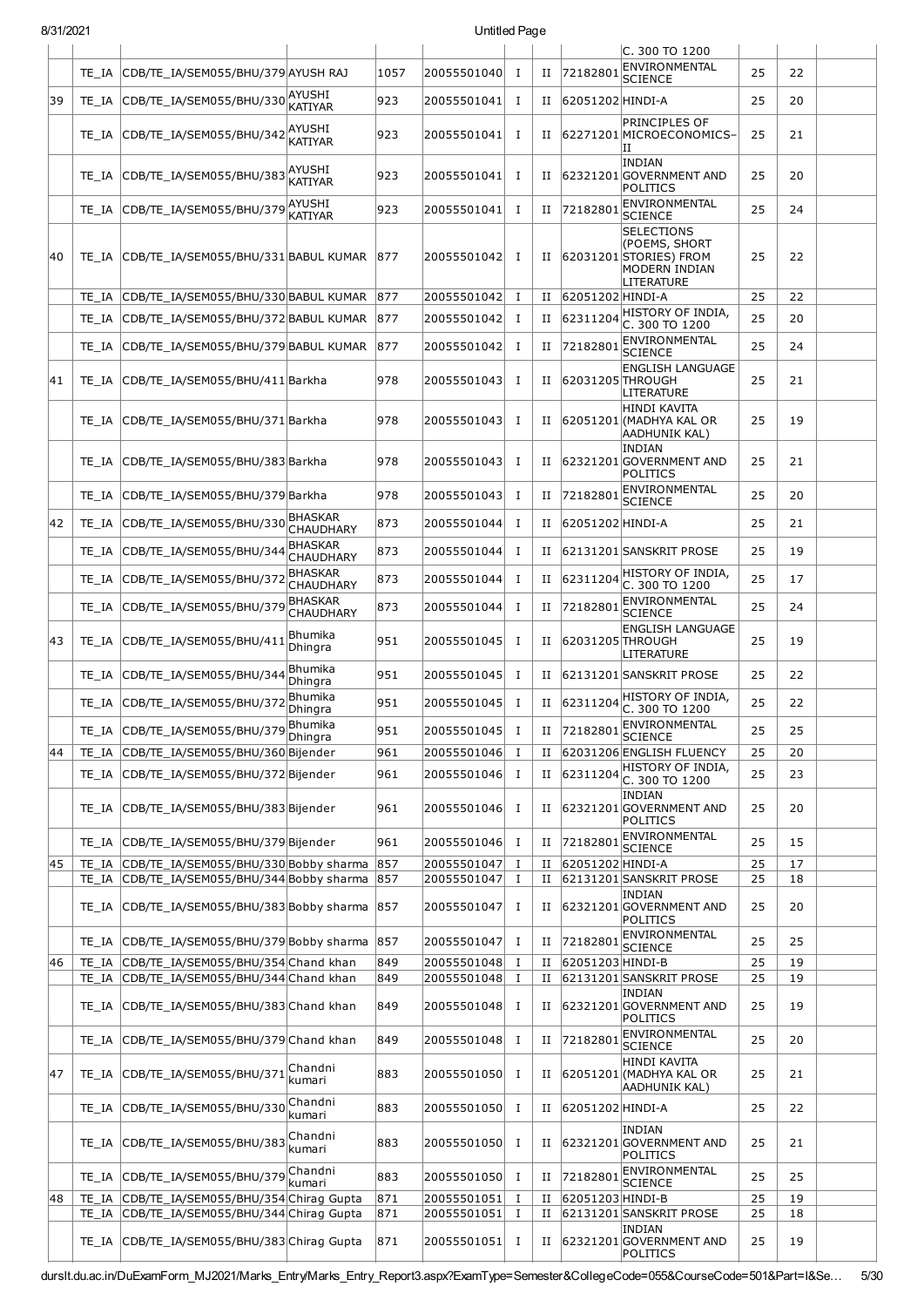| 8/31/2021 |       |                                                  |                     |      | Untitled Page |              |             |                  |                                                             |    |    |  |
|-----------|-------|--------------------------------------------------|---------------------|------|---------------|--------------|-------------|------------------|-------------------------------------------------------------|----|----|--|
|           |       | TE_IA CDB/TE_IA/SEM055/BHU/379 Chirag Gupta      |                     | 871  | 20055501051 I |              | П           |                  | 72182801 ENVIRONMENTAL<br><b>SCIENCE</b>                    | 25 | 21 |  |
| 49        | TE IA | CDB/TE_IA/SEM055/BHU/411 Chitra Singh            |                     | 1046 | 20055501052 I |              | П           | 62031205 THROUGH | <b>ENGLISH LANGUAGE</b><br>LITERATURE                       | 25 | 23 |  |
|           | TE IA | CDB/TE_IA/SEM055/BHU/345 Chitra Singh            |                     | 1046 | 20055501052   | I            | П           |                  | <b>ELEMENTARY</b><br>62071201 PHONETICS AND<br>PHONOLOGY    | 25 | 20 |  |
|           | TE IA | CDB/TE_IA/SEM055/BHU/383 Chitra Singh            |                     | 1046 | 20055501052   | Ι            | П           |                  | <b>INDIAN</b><br>62321201 GOVERNMENT AND<br>POLITICS        | 25 | 21 |  |
|           | TE IA | CDB/TE IA/SEM055/BHU/379 Chitra Singh            |                     | 1046 | 20055501052   | I            | П           | 72182801         | ENVIRONMENTAL<br><b>SCIENCE</b>                             | 25 | 25 |  |
| 50        | TE IA | CDB/TE IA/SEM055/BHU/330 Darpan                  |                     | 867  | 20055501053   | <b>I</b>     | П           | 62051202 HINDI-A |                                                             | 25 | 22 |  |
|           | TE IA | CDB/TE_IA/SEM055/BHU/344 Darpan                  |                     | 867  | 20055501053   | $\mathbf{I}$ | $_{\rm II}$ |                  | 62131201 SANSKRIT PROSE<br><b>INDIAN</b>                    | 25 | 17 |  |
|           | TE IA | CDB/TE_IA/SEM055/BHU/383 Darpan                  |                     | 867  | 20055501053   | <b>I</b>     | П           |                  | 62321201 GOVERNMENT AND<br>POLITICS                         | 25 | 20 |  |
|           | TE IA | CDB/TE_IA/SEM055/BHU/379 Darpan                  |                     | 867  | 20055501053   | <b>I</b>     | П           | 72182801         | ENVIRONMENTAL<br><b>SCIENCE</b>                             | 25 | 20 |  |
| 51        |       | TE_IA CDB/TE_IA/SEM055/BHU/360 DEEPAK            |                     | 1093 | 20055501054   | Ι            | П           |                  | 62031206 ENGLISH FLUENCY                                    | 25 | 22 |  |
|           | TE IA | CDB/TE IA/SEM055/BHU/344 DEEPAK                  |                     | 1093 | 20055501054   | $\mathbf{I}$ | $_{\rm II}$ |                  | 62131201 SANSKRIT PROSE<br><b>INDIAN</b>                    | 25 | 20 |  |
|           | TE IA | CDB/TE_IA/SEM055/BHU/383DEEPAK                   |                     | 1093 | 20055501054   | <b>I</b>     | П           |                  | 62321201 GOVERNMENT AND<br><b>POLITICS</b>                  | 25 | 20 |  |
|           | TE IA | CDB/TE IA/SEM055/BHU/379DEEPAK                   |                     | 1093 | 20055501054   | Ι            | П           | 72182801         | <b>ENVIRONMENTAL</b><br><b>SCIENCE</b>                      | 25 | 21 |  |
| 52        | TE IA | CDB/TE IA/SEM055/BHU/330 Deepali Nagar 821       |                     |      | 20055501055   | $\mathbf{I}$ | П           | 62051202 HINDI-A |                                                             | 25 | 20 |  |
|           | TE IA | CDB/TE_IA/SEM055/BHU/345 Deepali Nagar 821       |                     |      | 20055501055   | <b>I</b>     | П           |                  | <b>ELEMENTARY</b><br>62071201 PHONETICS AND<br>PHONOLOGY    | 25 | 19 |  |
|           |       | TE_IA CDB/TE_IA/SEM055/BHU/383 Deepali Nagar 821 |                     |      | 20055501055   | <b>I</b>     | П           |                  | <b>INDIAN</b><br>62321201 GOVERNMENT AND<br>POLITICS        | 25 | 20 |  |
|           | TE IA | CDB/TE_IA/SEM055/BHU/379 Deepali Nagar           |                     | 821  | 20055501055   | I            | П           | 72182801         | ENVIRONMENTAL<br><b>SCIENCE</b>                             | 25 | 23 |  |
| 53        | TE IA | CDB/TE_IA/SEM055/BHU/354 Deepanshu               |                     | 911  | 20055501056   | I            | П           | 62051203 HINDI-B |                                                             | 25 | 18 |  |
|           |       | TE_IA CDB/TE_IA/SEM055/BHU/342 Deepanshu         |                     | 911  | 20055501056   | <b>I</b>     | П           |                  | PRINCIPLES OF<br>62271201 MICROECONOMICS-<br>ΙI             | 25 | 23 |  |
|           | TE IA | CDB/TE_IA/SEM055/BHU/383 Deepanshu               |                     | 911  | 20055501056   | Ι            | П           |                  | <b>INDIAN</b><br>62321201 GOVERNMENT AND<br>POLITICS        | 25 | 20 |  |
|           | TE IA | CDB/TE_IA/SEM055/BHU/379 Deepanshu               |                     | 911  | 20055501056   | I            | П           | 72182801         | <b>ENVIRONMENTAL</b><br><b>SCIENCE</b>                      | 25 | 24 |  |
| 54        |       | TE_IA CDB/TE_IA/SEM055/BHU/411 Deepanshu         | khanna              | 1033 | 20055501057   | Ι            | П           | 62031205 THROUGH | <b>ENGLISH LANGUAGE</b><br>LITERATURE                       | 25 | 00 |  |
|           | TE IA | CDB/TE_IA/SEM055/BHU/342 Deepanshu               |                     | 1033 | 20055501057 I |              | П           |                  | PRINCIPLES OF<br>62271201 MICROECONOMICS-<br>ΙI             | 25 | 22 |  |
|           | TE IA | CDB/TE_IA/SEM055/BHU/401                         | Deepanshu<br>khanna | 1033 | 20055501057   | I            | П           | 62351201 ALGEBRA |                                                             | 25 | 00 |  |
|           | TE IA | CDB/TE_IA/SEM055/BHU/379                         | Deepanshu<br>khanna | 1033 | 20055501057   | I            | П           | 72182801         | ENVIRONMENTAL<br><b>SCIENCE</b>                             | 25 | 00 |  |
| 55        | TE IA | CDB/TE_IA/SEM055/BHU/330 Dev Dubey               |                     | 950  | 20055501058   | <b>I</b>     | П           | 62051202 HINDI-A |                                                             | 25 | 19 |  |
|           | TE IA | CDB/TE_IA/SEM055/BHU/344 Dev Dubey               |                     | 950  | 20055501058   | $\mathbf{I}$ | П           |                  | 62131201 SANSKRIT PROSE                                     | 25 | 20 |  |
|           | TE IA | CDB/TE_IA/SEM055/BHU/383 Dev Dubey               |                     | 950  | 20055501058   | $\mathbf{I}$ | П           |                  | <b>INDIAN</b><br>62321201 GOVERNMENT AND<br>POLITICS        | 25 | 20 |  |
|           | TE IA | CDB/TE_IA/SEM055/BHU/379 Dev Dubey               |                     | 950  | 20055501058   | Ι            | П           | 72182801         | ENVIRONMENTAL<br><b>SCIENCE</b>                             | 25 | 24 |  |
| 56        | TE IA | CDB/TE_IA/SEM055/BHU/354 DEV DWIVEDI             |                     | 832  | 20055501059   | Ι            | П           | 62051203 HINDI-B |                                                             | 25 | 24 |  |
|           | TE_IA | CDB/TE_IA/SEM055/BHU/372 DEV DWIVEDI             |                     | 832  | 20055501059   | <b>I</b>     | П           | 62311204         | HISTORY OF INDIA,<br>C. 300 TO 1200                         | 25 | 24 |  |
|           | TE IA | CDB/TE_IA/SEM055/BHU/383 DEV DWIVEDI             |                     | 832  | 20055501059   | <b>I</b>     | П           |                  | <b>INDIAN</b><br>62321201 GOVERNMENT AND<br><b>POLITICS</b> | 25 | 21 |  |
|           | TE IA | CDB/TE_IA/SEM055/BHU/379 DEV DWIVEDI             |                     | 832  | 20055501059   | I            | П           | 72182801         | ENVIRONMENTAL<br><b>SCIENCE</b>                             | 25 | 24 |  |
| 57        | TE IA | CDB/TE_IA/SEM055/BHU/354 DEV GOENKA              |                     | 863  | 20055501060   | I            | П           | 62051203 HINDI-B |                                                             | 25 | 19 |  |
|           | TE IA | CDB/TE_IA/SEM055/BHU/342 DEV GOENKA              |                     | 863  | 20055501060 I |              | П           |                  | PRINCIPLES OF<br>62271201 MICROECONOMICS-<br>IΙ             | 25 | 20 |  |
|           | TE IA | CDB/TE_IA/SEM055/BHU/401 DEV GOENKA              |                     | 863  | 20055501060   | $\mathbf I$  | П           | 62351201 ALGEBRA |                                                             | 25 | 22 |  |
|           | TE IA | CDB/TE_IA/SEM055/BHU/379 DEV GOENKA              |                     | 863  | 20055501060   | I            | П           | 72182801         | ENVIRONMENTAL<br><b>SCIENCE</b>                             | 25 | 14 |  |
| 58        | TE_IA | CDB/TE_IA/SEM055/BHU/360 DEVA                    |                     | 1061 | 20055501061   | п            | П           |                  | 62031206 ENGLISH FLUENCY                                    | 25 | 20 |  |
|           | TE IA | CDB/TE_IA/SEM055/BHU/372 DEVA                    |                     | 1061 | 20055501061   | <b>I</b>     | П           | 62311204         | HISTORY OF INDIA,<br>C. 300 TO 1200                         | 25 | 19 |  |
|           | TE IA | CDB/TE_IA/SEM055/BHU/383DEVA                     |                     | 1061 | 20055501061   | п            | П           |                  | <b>INDIAN</b><br>62321201 GOVERNMENT AND<br>POLITICS        | 25 | 21 |  |
|           | TE IA | CDB/TE_IA/SEM055/BHU/379 DEVA                    |                     | 1061 | 20055501061   | I            | П           | 72182801         | ENVIRONMENTAL<br><b>SCIENCE</b>                             | 25 | 24 |  |
| 59        | TE_IA | CDB/TE_IA/SEM055/BHU/411 Dil Bhardwaj            |                     | 1102 | 20055501062   | I            | П           |                  | 62031205 ENGLISH LANGUAGE<br>THROUGH                        | 25 | 23 |  |

durslt.du.ac.in/DuExamForm\_MJ2021/Marks\_Entry/Marks\_Entry\_Report3.aspx?ExamType=Semester&CollegeCode=055&CourseCode=501&Part=I&Se… 6/30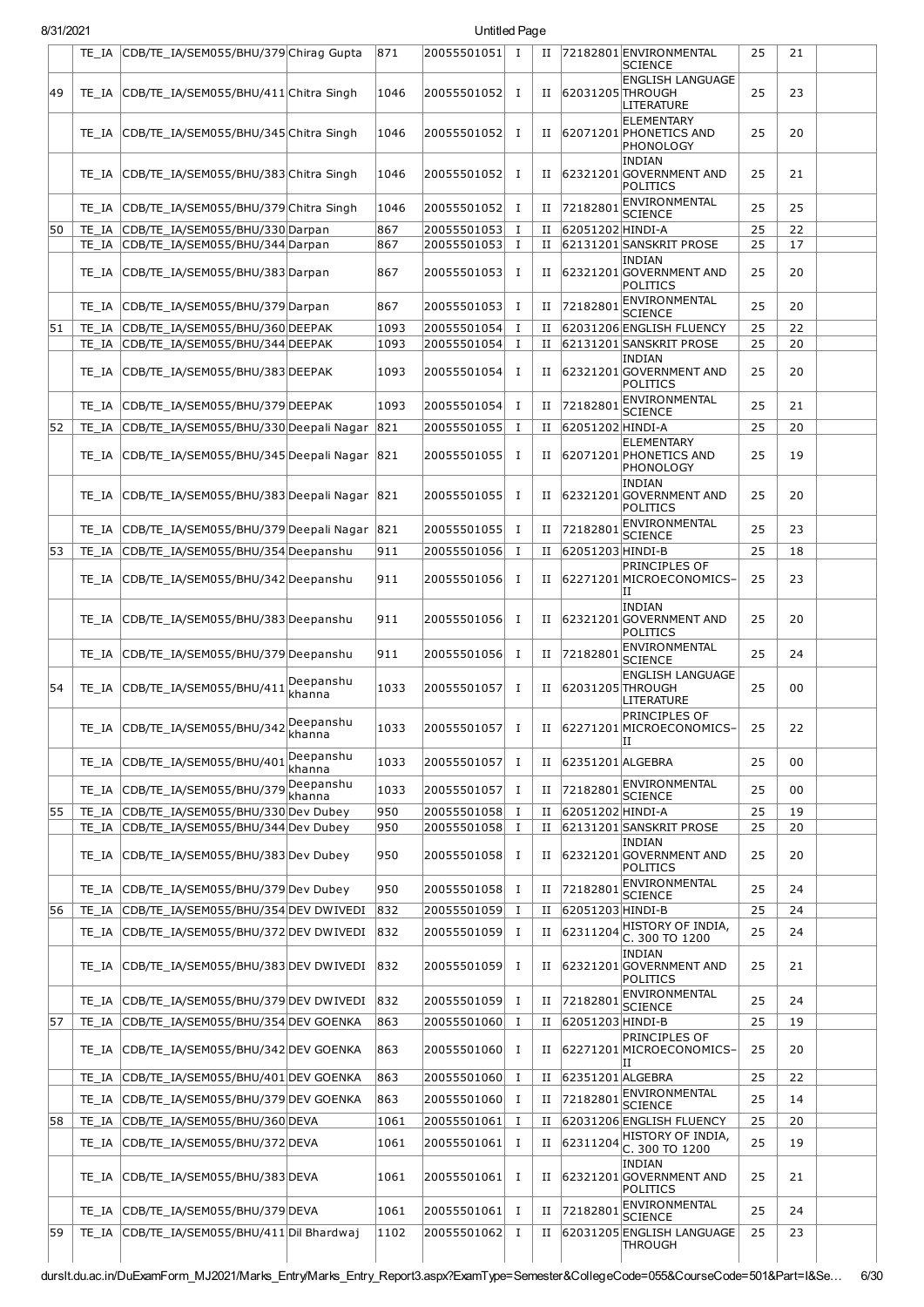| 8/31/2021 |  |
|-----------|--|
|-----------|--|

| 8/31/2021 |       |                                             |                               |      | Untitled Page |              |             |                  |                                                                 |    |    |  |
|-----------|-------|---------------------------------------------|-------------------------------|------|---------------|--------------|-------------|------------------|-----------------------------------------------------------------|----|----|--|
|           |       |                                             |                               |      |               |              |             |                  | LITERATURE                                                      |    |    |  |
|           |       | TE IA CDB/TE IA/SEM055/BHU/342 Dil Bhardwaj |                               | 1102 | 20055501062   | Ι.           | П           |                  | <b>PRINCIPLES OF</b><br>62271201 MICROECONOMICS-<br>IΙ          | 25 | 23 |  |
|           | TE IA | CDB/TE_IA/SEM055/BHU/401 Dil Bhardwaj       |                               | 1102 | 20055501062   | $\bf{I}$     | П           | 62351201 ALGEBRA |                                                                 | 25 | 25 |  |
|           |       | TE_IA CDB/TE_IA/SEM055/BHU/379 Dil Bhardwaj |                               | 1102 | 20055501062   | Ι.           | П           | 72182801         | ENVIRONMENTAL                                                   | 25 | 25 |  |
| 60        |       | TE_IA CDB/TE_IA/SEM055/BHU/411 Disha        |                               | 986  | 20055501064   | Ι.           | П           | 62031205 THROUGH | SCIENCE<br><b>ENGLISH LANGUAGE</b>                              | 25 | 00 |  |
|           | TE IA | CDB/TE_IA/SEM055/BHU/342 Disha              |                               | 986  | 20055501064   | Ι.           | П           |                  | LITERATURE<br><b>PRINCIPLES OF</b><br>62271201MICROECONOMICS-   | 25 | 21 |  |
|           | TE IA | CDB/TE IA/SEM055/BHU/401 Disha              |                               | 986  | 20055501064   | $\bf{I}$     | П           | 62351201 ALGEBRA | ΙI                                                              | 25 | 00 |  |
|           |       | TE_IA CDB/TE_IA/SEM055/BHU/379 Disha        |                               | 986  | 20055501064   | $\mathbf I$  | П           | 72182801         | ENVIRONMENTAL                                                   | 25 | 00 |  |
| 161       |       | TE_IA CDB/TE_IA/SEM055/BHU/411              | Divyansh                      | 997  | 20055501065   | $\mathbf I$  | П           | 62031205 THROUGH | <b>SCIENCE</b><br><b>ENGLISH LANGUAGE</b>                       | 25 | 21 |  |
|           |       | TE_IA CDB/TE_IA/SEM055/BHU/371              | Thenua<br>Divyansh            | 997  | 20055501065   | $\bf{I}$     | П           |                  | LITERATURE<br><b>HINDI KAVITA</b><br>62051201 (MADHYA KAL OR    | 25 | 18 |  |
|           |       | TE IA CDB/TE IA/SEM055/BHU/383              | Thenua<br>Divyansh            | 997  | 20055501065   | Ι.           | П           |                  | AADHUNIK KAL)<br><b>INDIAN</b><br>62321201 GOVERNMENT AND       | 25 | 21 |  |
|           |       |                                             | Thenua                        |      |               |              |             |                  | POLITICS                                                        |    |    |  |
|           | TE IA | CDB/TE_IA/SEM055/BHU/379                    | Divyansh<br>Thenua            | 997  | 20055501065   | $\mathbf I$  | П           | 72182801         | ENVIRONMENTAL<br><b>SCIENCE</b>                                 | 25 | 25 |  |
| 62        | TE IA | CDB/TE IA/SEM055/BHU/411 Faijan Alam        |                               | 963  | 20055501066   | $\bf{I}$     | П           | 62031205 THROUGH | <b>ENGLISH LANGUAGE</b><br><b>LITERATURE</b>                    | 25 | 18 |  |
|           |       | TE_IA CDB/TE_IA/SEM055/BHU/372 Faijan Alam  |                               | 963  | 20055501066   | $\bf{I}$     | П           | 62311204         | HISTORY OF INDIA,<br>C. 300 TO 1200                             | 25 | 24 |  |
|           |       | TE_IA CDB/TE_IA/SEM055/BHU/383 Faijan Alam  |                               | 963  | 20055501066   | $\mathbf I$  | $_{\rm II}$ |                  | <b>INDIAN</b><br>62321201 GOVERNMENT AND<br><b>POLITICS</b>     | 25 | 21 |  |
|           |       | TE_IA CDB/TE_IA/SEM055/BHU/379 Faijan Alam  |                               | 963  | 20055501066   | $\mathbf I$  | П           | 72182801         | ENVIRONMENTAL<br><b>SCIENCE</b>                                 | 25 | 23 |  |
| 63        |       | TE_IA CDB/TE_IA/SEM055/BHU/360              | <b>GAURAV</b><br><b>KUMAR</b> | 1104 | 20055501067   | <b>I</b>     | П           |                  | 62031206 ENGLISH FLUENCY                                        | 25 | 22 |  |
|           |       | TE_IA CDB/TE_IA/SEM055/BHU/342              | <b>GAURAV</b><br><b>KUMAR</b> | 1104 | 20055501067   | Ι.           | П           |                  | PRINCIPLES OF<br>62271201 MICROECONOMICS-<br>IΙ                 | 25 | 22 |  |
|           | TE IA | CDB/TE IA/SEM055/BHU/401                    | <b>GAURAV</b><br><b>KUMAR</b> | 1104 | 20055501067   | $\bf{I}$     | $_{\rm II}$ | 62351201 ALGEBRA |                                                                 | 25 | 22 |  |
|           | TE IA | CDB/TE_IA/SEM055/BHU/379                    | <b>GAURAV</b>                 | 1104 | 20055501067   | $\bf{I}$     | П           | 72182801         | ENVIRONMENTAL                                                   | 25 | 10 |  |
| 64        | TE IA | CDB/TE_IA/SEM055/BHU/360 GEETANJALI         | <b>KUMAR</b>                  | 975  | 20055501068   | $\bf{I}$     | П           |                  | <b>SCIENCE</b><br>62031206 ENGLISH FLUENCY                      | 25 | 19 |  |
|           |       | TE_IA CDB/TE_IA/SEM055/BHU/371GEETANJALI    |                               | 975  | 20055501068   | Ι.           | П           |                  | <b>HINDI KAVITA</b><br>62051201 (MADHYA KAL OR<br>AADHUNIK KAL) | 25 | 13 |  |
|           |       | TE IA CDB/TE IA/SEM055/BHU/383 GEETANJALI   |                               | 975  | 20055501068   | Ι.           | Н           |                  | <b>INDIAN</b><br>62321201 GOVERNMENT AND<br>POLITICS            | 25 | 21 |  |
|           |       | TE IA CDB/TE IA/SEM055/BHU/379 GEETANJALI   |                               | 975  | 20055501068   | Ι.           | П           | 72182801         | <b>ENVIRONMENTAL</b><br><b>SCIENCE</b>                          | 25 | 20 |  |
| 65        |       | TE_IA CDB/TE_IA/SEM055/BHU/411 HARSH DALAL  |                               | 1020 | 20055501069   | $\mathbf{I}$ | $_{\rm II}$ | 62031205 THROUGH | <b>ENGLISH LANGUAGE</b><br><b>LITERATURE</b>                    | 25 | 20 |  |
|           |       | TE IA CDB/TE IA/SEM055/BHU/342 HARSH DALAL  |                               | 1020 | 20055501069   | Ι.           | Н           |                  | <b>PRINCIPLES OF</b><br>62271201 MICROECONOMICS-                | 25 | 22 |  |
|           | TE IA | CDB/TE IA/SEM055/BHU/372 HARSH DALAL        |                               | 1020 | 20055501069   | $\bf{I}$     | $_{\rm II}$ | 62311204         | IΙ<br>HISTORY OF INDIA,<br>C. 300 TO 1200                       | 25 | 19 |  |
|           |       | TE_IA CDB/TE_IA/SEM055/BHU/379 HARSH DALAL  |                               | 1020 | 20055501069   | $\bf{I}$     | $_{\rm II}$ | 72182801         | ENVIRONMENTAL                                                   | 25 | 23 |  |
| 66        | TE IA | CDB/TE_IA/SEM055/BHU/354 Harsh Godara       |                               | 855  | 20055501070   | Ι.           | П           | 62051203 HINDI-B | SCIENCE                                                         | 25 | 23 |  |
|           |       | TE_IA CDB/TE_IA/SEM055/BHU/344 Harsh Godara |                               | 855  | 20055501070   | Ι.           | $_{\rm II}$ |                  | 62131201 SANSKRIT PROSE                                         | 25 | 22 |  |
|           |       | TE_IA CDB/TE_IA/SEM055/BHU/372 Harsh Godara |                               | 855  | 20055501070   | Ι.           | П           | 62311204         | HISTORY OF INDIA,<br>C. 300 TO 1200                             | 25 | 16 |  |
|           |       | TE_IA CDB/TE_IA/SEM055/BHU/379 Harsh Godara |                               | 855  | 20055501070   | Ι.           | П           | 72182801         | ENVIRONMENTAL<br>SCIENCE                                        | 25 | 21 |  |
| 67        |       | TE_IA CDB/TE_IA/SEM055/BHU/411              | Harsh<br>Kakarwal             | 1026 | 20055501071   | Ι.           | Н           | 62031205 THROUGH | <b>ENGLISH LANGUAGE</b><br>LITERATURE                           | 25 | 14 |  |
|           | TE IA | CDB/TE_IA/SEM055/BHU/372                    | Harsh<br>Kakarwal             | 1026 | 20055501071   | $\bf{I}$     | П           | 62311204         | HISTORY OF INDIA,<br>C. 300 TO 1200                             | 25 | 19 |  |
|           | TE IA | CDB/TE_IA/SEM055/BHU/383                    | Harsh<br>Kakarwal             | 1026 | 20055501071   | Ι.           | Н           |                  | <b>INDIAN</b><br>62321201 GOVERNMENT AND<br>POLITICS            | 25 | 20 |  |
|           | TE IA | CDB/TE_IA/SEM055/BHU/379                    | Harsh<br>Kakarwal             | 1026 | 20055501071   | Ι.           | П           | 72182801         | ENVIRONMENTAL<br><b>SCIENCE</b>                                 | 25 | 00 |  |
| 68        | TE IA | CDB/TE_IA/SEM055/BHU/331 Harsh Yadav        |                               | 1079 | 20055501072   | Ι            | Н           |                  | <b>SELECTIONS</b><br>(POEMS, SHORT<br>62031201 STORIES) FROM    | 25 | 19 |  |
|           |       | TE_IA CDB/TE_IA/SEM055/BHU/411 Harsh Yadav  |                               | 1079 | 20055501072   | Ι.           | П           |                  | MODERN INDIAN<br>LITERATURE<br>62031205 ENGLISH LANGUAGE        | 25 | 19 |  |
|           |       |                                             |                               |      |               |              |             |                  | THROUGH                                                         |    |    |  |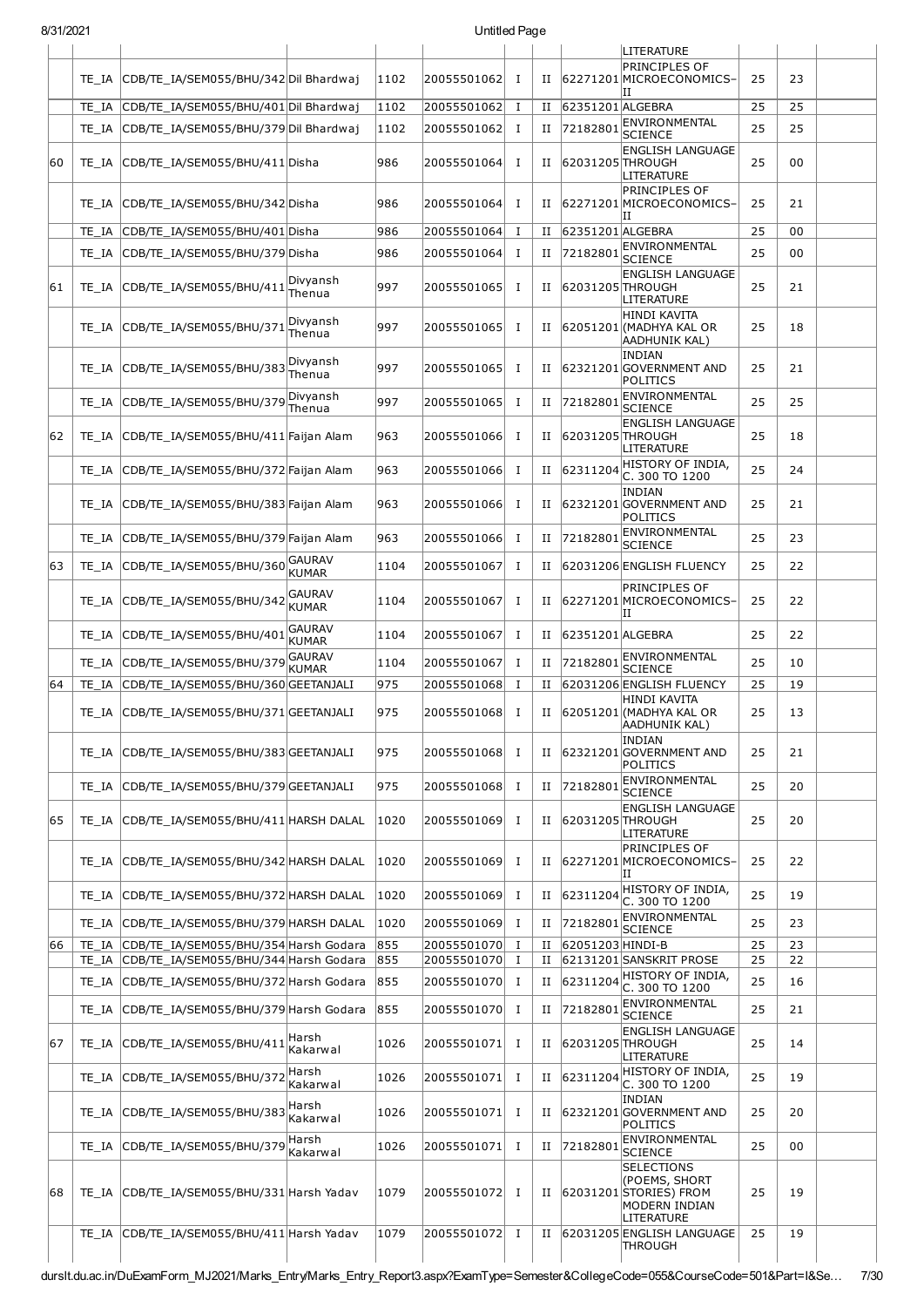| ו בטבוו טונ |       |                                                  |                               |                |             | onuucu ragc  |             |                  |                                                                                             |    |    |  |
|-------------|-------|--------------------------------------------------|-------------------------------|----------------|-------------|--------------|-------------|------------------|---------------------------------------------------------------------------------------------|----|----|--|
|             | TE IA | CDB/TE IA/SEM055/BHU/345 Harsh Yadav             |                               | 1079           | 20055501072 | Ι.           | П           |                  | LITERATURE<br>ELEMENTARY<br>62071201 PHONETICS AND<br>PHONOLOGY                             | 25 | 17 |  |
|             | TE IA | CDB/TE IA/SEM055/BHU/379 Harsh Yadav             |                               | 1079           | 20055501072 | Ι.           | П           | 72182801         | ENVIRONMENTAL<br><b>SCIENCE</b>                                                             | 25 | 23 |  |
| 69          | TE IA | CDB/TE IA/SEM055/BHU/360                         | <b>HARSHIT</b><br>YADAV       | 1107           | 20055501073 | Ι.           | П           |                  | 62031206 ENGLISH FLUENCY                                                                    | 25 | 22 |  |
|             | TE IA | CDB/TE_IA/SEM055/BHU/345                         | <b>HARSHIT</b><br>YADAV       | 1107           | 20055501073 | $\bf{I}$     | П           |                  | ELEMENTARY<br>62071201 PHONETICS AND<br>PHONOLOGY                                           | 25 | 10 |  |
|             | TE IA | CDB/TE_IA/SEM055/BHU/383                         | <b>HARSHIT</b><br>YADAV       | 1107           | 20055501073 | Ι.           | п           |                  | INDIAN<br>62321201 GOVERNMENT AND<br>POLITICS                                               | 25 | 21 |  |
|             | TE IA | CDB/TE IA/SEM055/BHU/379                         | HARSHIT<br>YADAV              | 1107           | 20055501073 | $\bf{I}$     | П           | 72182801         | ENVIRONMENTAL<br><b>SCIENCE</b>                                                             | 25 | 24 |  |
| 70          |       | TE_IA CDB/TE_IA/SEM055/BHU/411 Heer Dudeja       |                               | 967            | 20055501074 | Ι.           | П           | 62031205 THROUGH | <b>ENGLISH LANGUAGE</b><br>LITERATURE                                                       | 25 | 14 |  |
|             |       | TE_IA CDB/TE_IA/SEM055/BHU/342 Heer Dudeja       |                               | 967            | 20055501074 | $\bf{I}$     | п           |                  | PRINCIPLES OF<br>62271201 MICROECONOMICS-<br>ΙIJ                                            | 25 | 22 |  |
|             | TE IA | CDB/TE_IA/SEM055/BHU/401 Heer Dudeja             |                               | 967            | 20055501074 | Ι.           | П           | 62351201 ALGEBRA |                                                                                             | 25 | 00 |  |
|             | TE IA | CDB/TE_IA/SEM055/BHU/379 Heer Dudeja             |                               | 967            | 20055501074 | Ι.           | п           | 72182801         | ENVIRONMENTAL<br>SCIENCE                                                                    | 25 | 12 |  |
| 71          | TE IA | CDB/TE IA/SEM055/BHU/411                         | <b>HEMANT</b><br><b>MADAN</b> | 1137           | 20055501075 | $\bf{I}$     | П           | 62031205 THROUGH | <b>ENGLISH LANGUAGE</b><br>LITERATURE                                                       | 25 | 20 |  |
|             | TE IA | CDB/TE_IA/SEM055/BHU/372                         | <b>HEMANT</b><br><b>MADAN</b> | 1137           | 20055501075 | $\bf{I}$     | П           | 62311204         | HISTORY OF INDIA,<br>C. 300 TO 1200                                                         | 25 | 21 |  |
|             | TE IA | CDB/TE_IA/SEM055/BHU/383                         | <b>HEMANT</b><br><b>MADAN</b> | 1137           | 20055501075 | Ι.           | П           |                  | INDIAN<br>62321201 GOVERNMENT AND<br>POLITICS                                               | 25 | 20 |  |
|             | TE IA | CDB/TE_IA/SEM055/BHU/379                         | <b>HEMANT</b><br><b>MADAN</b> | 1137           | 20055501075 | Ι.           | П           | 72182801         | ENVIRONMENTAL<br>SCIENCE                                                                    | 25 | 23 |  |
| 72          |       | TE_IA CDB/TE_IA/SEM055/BHU/411 Himanshu          |                               | 1084           | 20055501076 | Ι.           | П           | 62031205 THROUGH | <b>ENGLISH LANGUAGE</b><br>LITERATURE                                                       | 25 | 20 |  |
|             |       | TE_IA CDB/TE_IA/SEM055/BHU/342 Himanshu          |                               | 1084           | 20055501076 | $\bf{I}$     | П           |                  | <b>PRINCIPLES OF</b><br>62271201 MICROECONOMICS-<br>ΙIJ                                     | 25 | 22 |  |
|             | TE IA | CDB/TE_IA/SEM055/BHU/401 Himanshu                |                               | 1084           | 20055501076 | Ι.           | П           | 62351201 ALGEBRA |                                                                                             | 25 | 24 |  |
|             | TE IA | CDB/TE_IA/SEM055/BHU/379 Himanshu                |                               | 1084           | 20055501076 | $\bf{I}$     | П           | 72182801         | ENVIRONMENTAL<br>SCIENCE                                                                    | 25 | 23 |  |
| 73          | TE IA | CDB/TE_IA/SEM055/BHU/331 IRFAN SHEIKH            |                               | 1055           | 20055501078 | Ι.           | п           |                  | <b>SELECTIONS</b><br>(POEMS, SHORT<br>62031201 STORIES) FROM<br>MODERN INDIAN<br>LITERATURE | 25 | 18 |  |
|             |       | TE_IA CDB/TE_IA/SEM055/BHU/411 IRFAN SHEIKH 1055 |                               |                | 20055501078 | $\mathbf{I}$ | Н           | 62031205 THROUGH | <b>ENGLISH LANGUAGE</b><br>LITERATURE                                                       | 25 | 20 |  |
|             | TE IA | CDB/TE IA/SEM055/BHU/372 IRFAN SHEIKH            |                               | 1055           | 20055501078 | $\mathbf{I}$ | П           | 62311204         | HISTORY OF INDIA,<br>C. 300 TO 1200                                                         | 25 | 19 |  |
|             | TE IA | CDB/TE_IA/SEM055/BHU/379 IRFAN SHEIKH            |                               | 1055           | 20055501078 | $\bf{I}$     | П           | 72182801         | ENVIRONMENTAL<br><b>SCIENCE</b>                                                             | 25 | 23 |  |
| 74          | TE IA | CDB/TE_IA/SEM055/BHU/331 Ishika                  |                               | ??????<br>???? | 20055501079 | Ι.           | П           |                  | <b>SELECTIONS</b><br>(POEMS, SHORT<br>62031201 STORIES) FROM<br>MODERN INDIAN<br>LITERATURE | 25 | 21 |  |
|             | TE IA | CDB/TE_IA/SEM055/BHU/411 Ishika                  |                               | ??????<br>???? | 20055501079 | $\bf{I}$     | П           | 62031205 THROUGH | <b>ENGLISH LANGUAGE</b><br>LITERATURE                                                       | 25 | 20 |  |
|             | TE IA | CDB/TE_IA/SEM055/BHU/372 Ishika                  |                               | ??????<br>???? | 20055501079 | Ι.           | П           | 62311204         | HISTORY OF INDIA,<br>C. 300 TO 1200                                                         | 25 | 22 |  |
|             | TE IA | CDB/TE_IA/SEM055/BHU/379 Ishika                  |                               | ??????<br>???? | 20055501079 | $\bf{I}$     | П           |                  | 72182801 ENVIRONMENTAL<br>SCIENCE                                                           | 25 | 25 |  |
| 75          | TE IA | CDB/TE_IA/SEM055/BHU/354 ISHITA SHUKLA 804       |                               |                | 20055501080 | Ι.           | П           | 62051203 HINDI-B |                                                                                             | 25 | 19 |  |
|             |       | TE IA CDB/TE IA/SEM055/BHU/344 ISHITA SHUKLA 804 |                               |                | 20055501080 | Ι.           | $_{\rm II}$ |                  | 62131201 SANSKRIT PROSE                                                                     | 25 | 24 |  |
|             |       | TE_IA CDB/TE_IA/SEM055/BHU/383 ISHITA SHUKLA 804 |                               |                | 20055501080 | $\bf{I}$     | П           |                  | INDIAN<br>62321201 GOVERNMENT AND<br>POLITICS                                               | 25 | 20 |  |
|             | TE IA | CDB/TE_IA/SEM055/BHU/379 ISHITA SHUKLA 804       |                               |                | 20055501080 | Ι.           | П           | 72182801         | ENVIRONMENTAL<br>SCIENCE                                                                    | 25 | 25 |  |
| 76          | TE IA | CDB/TE_IA/SEM055/BHU/331 Jahanvi Anand 910       |                               |                | 20055501081 | п.           | П           |                  | <b>SELECTIONS</b><br>(POEMS, SHORT<br>62031201 STORIES) FROM<br>MODERN INDIAN<br>LITERATURE | 25 | 21 |  |
|             | TE IA | CDB/TE_IA/SEM055/BHU/330 Jahanvi Anand 910       |                               |                | 20055501081 | $\bf{I}$     | П           | 62051202 HINDI-A |                                                                                             | 25 | 16 |  |
|             | TE IA | CDB/TE_IA/SEM055/BHU/345 Jahanvi Anand 910       |                               |                | 20055501081 | $\mathbf{I}$ | П           |                  | <b>ELEMENTARY</b><br>62071201 PHONETICS AND<br>PHONOLOGY                                    | 25 | 17 |  |
|             | TE IA | CDB/TE IA/SEM055/BHU/379 Jahanvi Anand 910       |                               |                | 20055501081 | Ι.           | П           | 72182801         | ENVIRONMENTAL<br>SCIENCE                                                                    | 25 | 23 |  |
| 77          | TE IA | CDB/TE_IA/SEM055/BHU/412 jaspal yadav            |                               | 949            | 20055501082 | 1            | П           | 62051203 HINDI-B |                                                                                             | 25 | 00 |  |
|             |       | TE_IA CDB/TE_IA/SEM055/BHU/342 jaspal yadav      |                               | 949            | 20055501082 | $\bf{I}$     | П           |                  | 62271201 PRINCIPLES OF<br>MICROECONOMICS-                                                   | 25 | 23 |  |

durslt.du.ac.in/DuExamForm\_MJ2021/Marks\_Entry/Marks\_Entry\_Report3.aspx?ExamType=Semester&CollegeCode=055&CourseCode=501&Part=I&Se… 8/30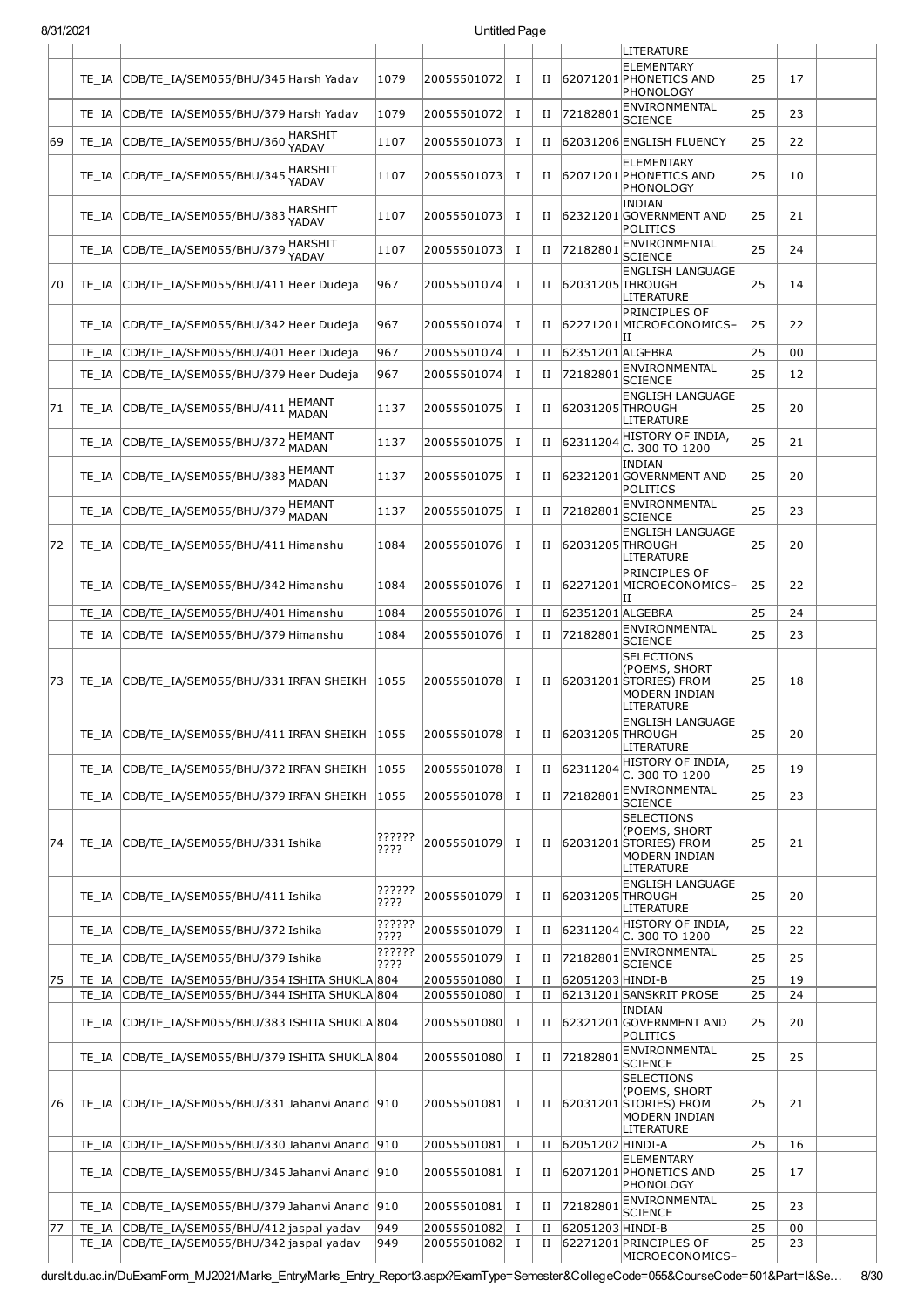| UIJ 17202 I |       |                                                     |                                 |      |             | onuucu rayc  |             |                  |                                                                                                       |    |    |  |
|-------------|-------|-----------------------------------------------------|---------------------------------|------|-------------|--------------|-------------|------------------|-------------------------------------------------------------------------------------------------------|----|----|--|
|             |       | TE_IA CDB/TE_IA/SEM055/BHU/383 jaspal yadav         |                                 | 949  | 20055501082 | Ι.           |             |                  | ΙI<br><b>INDIAN</b><br>II 62321201 GOVERNMENT AND<br>POLITICS                                         | 25 | 19 |  |
|             |       | TE IA CDB/TE IA/SEM055/BHU/379 jaspal yadav         |                                 | 949  | 20055501082 | п.           | П           | 72182801         | ENVIRONMENTAL<br><b>SCIENCE</b>                                                                       | 25 | 14 |  |
| 78          |       | TE IA CDB/TE IA/SEM055/BHU/330 Jitendra Meena 830   |                                 |      | 20055501083 | <b>I</b>     | П           | 62051202 HINDI-A |                                                                                                       | 25 | 16 |  |
|             |       | TE_IA CDB/TE_IA/SEM055/BHU/372 Jitendra Meena 830   |                                 |      | 20055501083 | Ι.           | $_{\rm II}$ | 62311204         | HISTORY OF INDIA,<br>C. 300 TO 1200                                                                   | 25 | 19 |  |
|             |       | TE IA CDB/TE IA/SEM055/BHU/383 Jitendra Meena 830   |                                 |      | 20055501083 | п.           |             |                  | <b>INDIAN</b><br>II 62321201 GOVERNMENT AND<br><b>POLITICS</b>                                        | 25 | 20 |  |
|             |       | TE_IA CDB/TE_IA/SEM055/BHU/379 Jitendra Meena 830   |                                 |      | 20055501083 | <b>I</b>     | $_{\rm II}$ | 72182801         | <b>ENVIRONMENTAL</b><br><b>SCIENCE</b>                                                                | 25 | 24 |  |
| 79          |       | TE IA CDB/TE IA/SEM055/BHU/360JUHI                  |                                 | 993  | 20055501084 | Ι.           | П           |                  | 62031206 ENGLISH FLUENCY                                                                              | 25 | 17 |  |
|             |       | TE_IA CDB/TE_IA/SEM055/BHU/371JUHI                  |                                 | 993  | 20055501084 | <b>I</b>     |             |                  | <b>HINDI KAVITA</b><br>II 62051201 (MADHYA KAL OR<br><b>AADHUNIK KAL)</b>                             | 25 | 21 |  |
|             |       | TE_IA CDB/TE_IA/SEM055/BHU/383JUHI                  |                                 | 993  | 20055501084 | п.           |             |                  | <b>INDIAN</b><br>II 62321201 GOVERNMENT AND<br>POLITICS                                               | 25 | 21 |  |
|             |       | TE_IA CDB/TE_IA/SEM055/BHU/379JUHI                  |                                 | 993  | 20055501084 | Ι.           | П           | 72182801         | ENVIRONMENTAL<br><b>SCIENCE</b>                                                                       | 25 | 23 |  |
| 80          |       | TE IA CDB/TE IA/SEM055/BHU/411 JYOTI                |                                 | 1008 | 20055501085 | <b>I</b>     | $_{\rm II}$ | 62031205 THROUGH | <b>ENGLISH LANGUAGE</b><br>LITERATURE                                                                 | 25 | 19 |  |
|             |       | TE_IA CDB/TE_IA/SEM055/BHU/342JYOTI                 |                                 | 1008 | 20055501085 | <b>I</b>     |             |                  | <b>PRINCIPLES OF</b><br>II 62271201 MICROECONOMICS-<br>ΙI                                             | 25 | 20 |  |
|             |       | TE_IA CDB/TE_IA/SEM055/BHU/383JYOTI                 |                                 | 1008 | 20055501085 | Ι.           |             |                  | <b>INDIAN</b><br>II 62321201 GOVERNMENT AND<br>POLITICS                                               | 25 | 19 |  |
|             |       | TE_IA CDB/TE_IA/SEM055/BHU/379JYOTI                 |                                 | 1008 | 20055501085 | п.           | П           | 72182801         | ENVIRONMENTAL<br><b>SCIENCE</b>                                                                       | 25 | 23 |  |
| 81          |       | TE_IA CDB/TE_IA/SEM055/BHU/330 Kajal                |                                 | 926  | 20055501086 | Ι.           | $_{\rm II}$ | 62051202 HINDI-A |                                                                                                       | 25 | 18 |  |
|             |       | TE_IA CDB/TE_IA/SEM055/BHU/342 Kajal                |                                 | 926  | 20055501086 | $\mathbf I$  |             |                  | PRINCIPLES OF<br>II 62271201 MICROECONOMICS-<br>IΙ                                                    | 25 | 21 |  |
|             |       | TE_IA CDB/TE_IA/SEM055/BHU/372 Kajal                |                                 | 926  | 20055501086 | п.           | II          | 62311204         | HISTORY OF INDIA,<br>C. 300 TO 1200                                                                   | 25 | 21 |  |
|             |       | TE_IA CDB/TE_IA/SEM055/BHU/379 Kajal                |                                 | 926  | 20055501086 | Ι.           | П           | 72182801         | ENVIRONMENTAL<br><b>SCIENCE</b>                                                                       | 25 | 25 |  |
| 82          |       | TE_IA CDB/TE_IA/SEM055/BHU/331 Kamal                |                                 | 1105 | 20055501087 | Ι.           |             |                  | <b>SELECTIONS</b><br>(POEMS, SHORT<br>II 62031201 STORIES) FROM<br>MODERN INDIAN<br><b>LITERATURE</b> | 25 | 20 |  |
|             |       | TE IA CDB/TE IA/SEM055/BHU/411 Kamal                |                                 | 1105 | 20055501087 | $\mathbf{I}$ | II          | 62031205 THROUGH | <b>ENGLISH LANGUAGE</b><br>LITERATURE                                                                 | 25 | 19 |  |
|             |       | TE_IA CDB/TE_IA/SEM055/BHU/345 Kamal                |                                 | 1105 | 20055501087 | п            | П           |                  | <b>ELEMENTARY</b><br>62071201 PHONETICS AND<br>PHONOLOGY                                              | 25 | 20 |  |
|             |       | TE_IA CDB/TE_IA/SEM055/BHU/379 Kamal                |                                 | 1105 | 20055501087 | п.           | П           | 72182801         | ENVIRONMENTAL<br><b>SCIENCE</b>                                                                       | 25 | 22 |  |
| 83          |       | TE_IA CDB/TE_IA/SEM055/BHU/354                      | KANIKA<br><b>SHARMA</b>         | 801  | 20055501088 | п.           | П           | 62051203 HINDI-B |                                                                                                       | 25 | 24 |  |
|             |       | TE IA CDB/TE IA/SEM055/BHU/37                       | KANIKA<br><b>SHARMA</b>         | 801  | 20055501088 | Ι.           | П           | 62311204         | HISTORY OF INDIA,<br>C. 300 TO 1200                                                                   | 25 | 22 |  |
|             |       | TE_IA CDB/TE_IA/SEM055/BHU/383                      | KANIKA<br><b>SHARMA</b>         | 801  | 20055501088 | $\mathbf I$  | $_{\rm II}$ |                  | <b>INDIAN</b><br>62321201 GOVERNMENT AND<br>POLITICS                                                  | 25 | 21 |  |
|             |       | TE IA CDB/TE IA/SEM055/BHU/379                      | KANIKA<br><b>SHARMA</b>         | 801  | 20055501088 | <b>I</b>     | П           | 72182801         | ENVIRONMENTAL<br><b>SCIENCE</b>                                                                       | 25 | 25 |  |
| 84          |       | TE IA CDB/TE IA/SEM055/BHU/411 Kareena Ahuja 1051   |                                 |      | 20055501089 | п.           | II          | 62031205 THROUGH | <b>ENGLISH LANGUAGE</b><br>LITERATURE                                                                 | 25 | 22 |  |
|             |       | TE_IA  CDB/TE_IA/SEM055/BHU/372 Kareena Ahuja  1051 |                                 |      | 20055501089 | $\bf{I}$     | П           | 62311204         | HISTORY OF INDIA,<br>C. 300 TO 1200                                                                   | 25 | 20 |  |
|             | TE IA | CDB/TE_IA/SEM055/BHU/383 Kareena Ahuja   1051       |                                 |      | 20055501089 | <b>I</b>     | Н           |                  | <b>INDIAN</b><br>62321201 GOVERNMENT AND<br>POLITICS                                                  | 25 | 21 |  |
|             |       | TE_IA CDB/TE_IA/SEM055/BHU/379 Kareena Ahuja 1051   |                                 |      | 20055501089 | Ι.           | П           | 72182801         | ENVIRONMENTAL<br><b>SCIENCE</b>                                                                       | 25 | 22 |  |
| 85          |       | TE_IA CDB/TE_IA/SEM055/BHU/360                      | Khanreichon                     | 1124 | 20055501090 | Ι.           | П           |                  | 62031206 ENGLISH FLUENCY                                                                              | 25 | 20 |  |
|             |       | TE_IA CDB/TE_IA/SEM055/BHU/342                      | Thumra<br>Khanreichon<br>Thumra | 1124 | 20055501090 | <b>I</b>     | $_{\rm II}$ |                  | PRINCIPLES OF<br>62271201 MICROECONOMICS-<br>н                                                        | 25 | 21 |  |
|             |       | TE_IA CDB/TE_IA/SEM055/BHU/383                      | Khanreichon<br>Thumra           | 1124 | 20055501090 | Ι.           | $_{\rm II}$ |                  | <b>INDIAN</b><br>62321201 GOVERNMENT AND<br>POLITICS                                                  | 25 | 20 |  |
|             |       | TE_IA CDB/TE_IA/SEM055/BHU/379                      | Khanreichon<br>Thumra           | 1124 | 20055501090 | Ι.           | П           | 72182801         | ENVIRONMENTAL<br><b>SCIENCE</b>                                                                       | 25 | 22 |  |
| 86          |       | TE IA CDB/TE IA/SEM055/BHU/411 Khushal Luthra 1073  |                                 |      | 20055501091 | <b>I</b>     | П           | 62031205 THROUGH | <b>ENGLISH LANGUAGE</b><br>LITERATURE                                                                 | 25 | 19 |  |
|             | TE IA | CDB/TE_IA/SEM055/BHU/372 Khushal Luthra 1073        |                                 |      | 20055501091 | п.           | П           |                  | 62311204 HISTORY OF INDIA,<br>C. 300 TO 1200                                                          | 25 | 18 |  |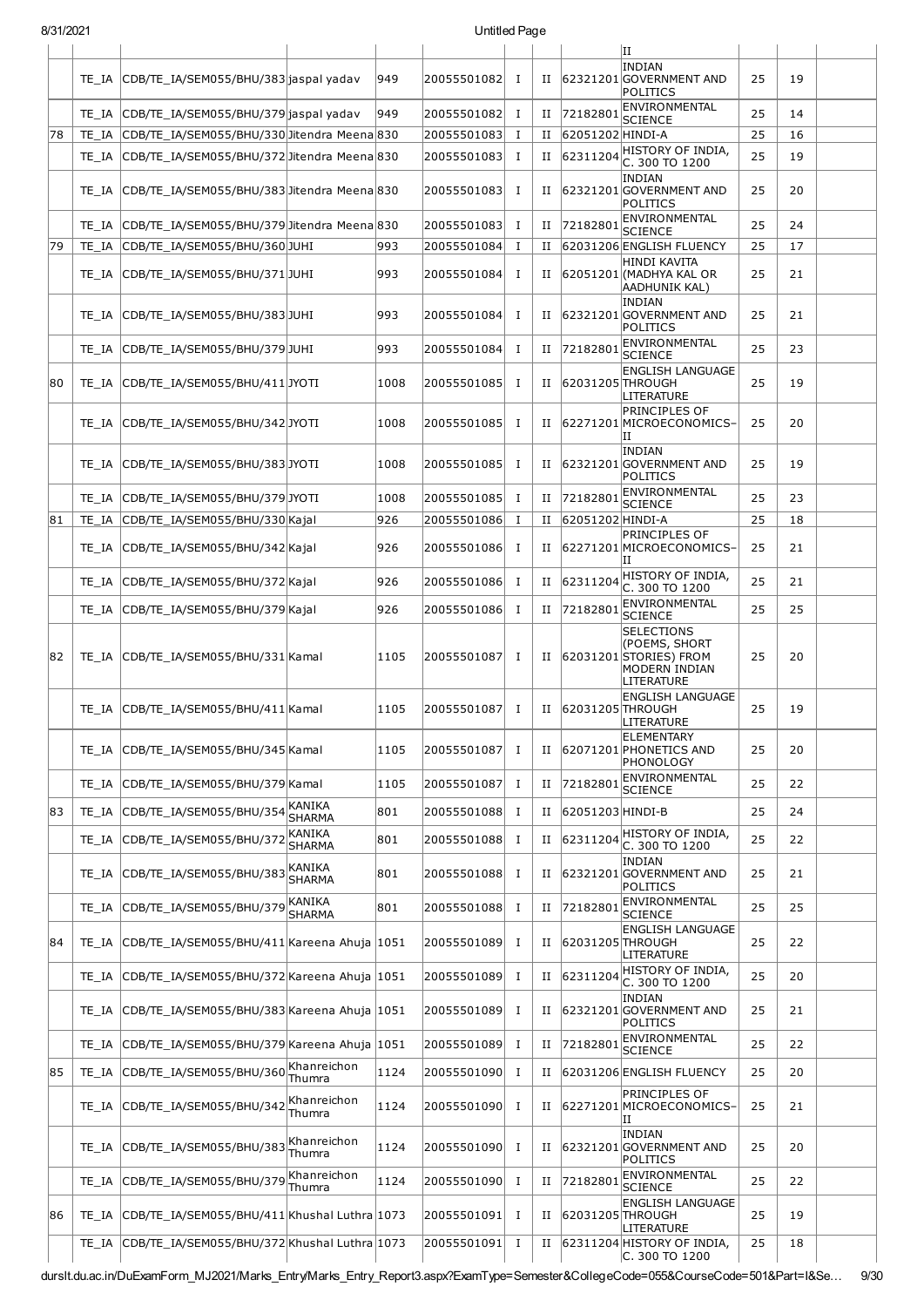### 8/31/2021 Untitled Page

|    |       | TE_IA CDB/TE_IA/SEM055/BHU/383 Khushal Luthra 1073 |                           |      | 20055501091 | <b>I</b>     | П |                     | INDIAN<br>62321201 GOVERNMENT AND<br>POLITICS                                                             | 25 | 20 |  |
|----|-------|----------------------------------------------------|---------------------------|------|-------------|--------------|---|---------------------|-----------------------------------------------------------------------------------------------------------|----|----|--|
|    |       | TE_IA CDB/TE_IA/SEM055/BHU/379 Khushal Luthra 1073 |                           |      | 20055501091 | $\bf{I}$     | П | 72182801            | ENVIRONMENTAL<br><b>SCIENCE</b>                                                                           | 25 | 22 |  |
| 87 |       | TE IA CDB/TE IA/SEM055/BHU/411 Khushhal            |                           | 1071 | 20055501092 | Ι.           | П | 62031205 THROUGH    | <b>ENGLISH LANGUAGE</b><br><b>LITERATURE</b>                                                              | 25 | 19 |  |
|    |       | TE_IA CDB/TE_IA/SEM055/BHU/372 Khushhal            |                           | 1071 | 20055501092 | Ι            | П | 62311204            | HISTORY OF INDIA,<br>C. 300 TO 1200                                                                       | 25 | 18 |  |
|    |       | TE IA CDB/TE IA/SEM055/BHU/383 Khushhal            |                           | 1071 | 20055501092 | <b>I</b>     | П |                     | <b>INDIAN</b><br>62321201 GOVERNMENT AND<br>POLITICS                                                      | 25 | 21 |  |
|    | TE IA | CDB/TE IA/SEM055/BHU/379 Khushhal                  |                           | 1071 | 20055501092 | Ι.           | П | 72182801            | <b>ENVIRONMENTAL</b><br><b>SCIENCE</b>                                                                    | 25 | 24 |  |
| 88 |       | TE_IA CDB/TE_IA/SEM055/BHU/331                     | KHUSHI<br>BHARDWAJ        | 896  | 20055501093 | <b>I</b>     | П |                     | <b>SELECTIONS</b><br>(POEMS, SHORT<br>62031201 STORIES) FROM<br><b>MODERN INDIAN</b><br><b>LITERATURE</b> | 25 | 21 |  |
|    |       | TE_IA CDB/TE_IA/SEM055/BHU/330                     | KHUSHI<br><b>BHARDWAJ</b> | 896  | 20055501093 | Ι.           | П | 62051202 HINDI-A    |                                                                                                           | 25 | 19 |  |
|    |       | TE_IA CDB/TE_IA/SEM055/BHU/345                     | KHUSHI<br><b>BHARDWAJ</b> | 896  | 20055501093 | Ι.           | П |                     | <b>ELEMENTARY</b><br>62071201 PHONETICS AND<br>PHONOLOGY                                                  | 25 | 20 |  |
|    |       | TE IA CDB/TE IA/SEM055/BHU/379                     | KHUSHI<br><b>BHARDWAJ</b> | 896  | 20055501093 | $\bf{I}$     | П | 72182801            | ENVIRONMENTAL<br><b>SCIENCE</b>                                                                           | 25 | 24 |  |
| 89 |       | TE_IA CDB/TE_IA/SEM055/BHU/330 KIRAN               |                           | 897  | 20055501094 | Ι.           | Н | 62051202 HINDI-A    |                                                                                                           | 25 | 18 |  |
|    |       | TE_IA CDB/TE_IA/SEM055/BHU/372 KIRAN               |                           | 897  | 20055501094 | $\bf{I}$     | П | 62311204            | HISTORY OF INDIA.<br>C. 300 TO 1200                                                                       | 25 | 20 |  |
|    |       | TE_IA CDB/TE_IA/SEM055/BHU/383 KIRAN               |                           | 897  | 20055501094 | Ι.           | П |                     | INDIAN<br>62321201 GOVERNMENT AND<br>POLITICS                                                             | 25 | 21 |  |
|    |       | TE_IA CDB/TE_IA/SEM055/BHU/379 KIRAN               |                           | 897  | 20055501094 | $\bf{I}$     | П | 72182801            | ENVIRONMENTAL<br><b>SCIENCE</b>                                                                           | 25 | 24 |  |
| 90 |       | TE_IA CDB/TE_IA/SEM055/BHU/386                     | Kishan Kumar<br>Gupta     | 1042 | 20055501095 | $\bf{I}$     | П | 62031207            | ENGLISH<br>PROFICIENCY                                                                                    | 25 | 20 |  |
|    |       | TE_IA CDB/TE_IA/SEM055/BHU/372                     | Kishan Kumar<br>Gupta     | 1042 | 20055501095 | $\bf{I}$     | П | 62311204            | HISTORY OF INDIA,<br>C. 300 TO 1200                                                                       | 25 | 23 |  |
|    |       | TE_IA CDB/TE_IA/SEM055/BHU/383                     | Kishan Kumar<br>Gupta     | 1042 | 20055501095 | п.           | П |                     | <b>INDIAN</b><br>62321201 GOVERNMENT AND<br>POLITICS                                                      | 25 | 20 |  |
|    |       | TE_IA CDB/TE_IA/SEM055/BHU/379                     | Kishan Kumar<br>Gupta     | 1042 | 20055501095 | Ι.           | П | 72182801            | ENVIRONMENTAL<br><b>SCIENCE</b>                                                                           | 25 | 25 |  |
| 91 |       | TE IA CDB/TE IA/SEM055/BHU/411 Kumkum              |                           | 1017 | 20055501096 | $\mathbf I$  | П | 62031205 THROUGH    | <b>ENGLISH LANGUAGE</b><br>LITERATURE                                                                     | 25 | 18 |  |
|    | TE IA | CDB/TE IA/SEM055/BHU/372 Kumkum                    |                           | 1017 | 20055501096 | Ι.           | П | 62311204            | HISTORY OF INDIA,<br>C. 300 TO 1200                                                                       | 25 | 22 |  |
|    |       | TE_IA  CDB/TE_IA/SEM055/BHU/383 Kumkum             |                           | 1017 | 20055501096 | I            | П |                     | INDIAN<br>62321201 GOVERNMENT AND<br>POLITICS                                                             | 25 | 20 |  |
|    |       | TE_IA CDB/TE_IA/SEM055/BHU/379 Kumkum              |                           | 1017 | 20055501096 | $\mathbf I$  |   | II 72182801         | ENVIRONMENTAL<br><b>SCIENCE</b>                                                                           | 25 | 23 |  |
| 92 |       | TE_IA CDB/TE_IA/SEM055/BHU/330 Kunal koli          |                           | 823  | 20055501097 | Ι.           | П | 62051202 HINDI-A    |                                                                                                           | 25 | 16 |  |
|    |       | TE_IA CDB/TE_IA/SEM055/BHU/342 Kunal koli          |                           | 823  | 20055501097 | I            | П |                     | <b>PRINCIPLES OF</b><br>62271201 MICROECONOMICS-<br>ΙI                                                    | 25 | 23 |  |
|    |       | TE_IA CDB/TE_IA/SEM055/BHU/372 Kunal koli          |                           | 823  | 20055501097 | I            |   | II 62311204         | HISTORY OF INDIA,<br>C. 300 TO 1200                                                                       | 25 | 21 |  |
|    |       | TE IA CDB/TE IA/SEM055/BHU/379 Kunal koli          |                           | 823  | 20055501097 | $\mathbf{I}$ | П | 72182801            | ENVIRONMENTAL<br><b>SCIENCE</b>                                                                           | 25 | 25 |  |
| 93 |       | TE_IA CDB/TE_IA/SEM055/BHU/330 KUNAL YADAV         |                           | 822  | 20055501098 | Ι.           | П | 62051202 HINDI-A    |                                                                                                           | 25 | 15 |  |
|    |       | TE_IA CDB/TE_IA/SEM055/BHU/345 KUNAL YADAV         |                           | 822  | 20055501098 | Ι.           | П |                     | <b>ELEMENTARY</b><br>62071201 PHONETICS AND<br>PHONOLOGY                                                  | 25 | 19 |  |
|    |       | TE_IA CDB/TE_IA/SEM055/BHU/383 KUNAL YADAV         |                           | 822  | 20055501098 | Ι.           | П |                     | <b>INDIAN</b><br>62321201 GOVERNMENT AND<br>POLITICS                                                      | 25 | 19 |  |
|    |       | TE_IA CDB/TE_IA/SEM055/BHU/379 KUNAL YADAV         |                           | 822  | 20055501098 | п.           | П | 72182801            | ENVIRONMENTAL<br><b>SCIENCE</b>                                                                           | 25 | 18 |  |
| 94 |       | TE_IA CDB/TE_IA/SEM055/BHU/411 Kushal              |                           | 954  | 20055501099 | I            |   | II 62031205 THROUGH | <b>ENGLISH LANGUAGE</b><br>LITERATURE                                                                     | 25 | 21 |  |
|    |       | TE_IA CDB/TE_IA/SEM055/BHU/342 Kushal              |                           | 954  | 20055501099 | Ι.           | П |                     | <b>PRINCIPLES OF</b><br>62271201 MICROECONOMICS-<br>IΙ                                                    | 25 | 21 |  |
|    |       | TE_IA CDB/TE_IA/SEM055/BHU/401 Kushal              |                           | 954  | 20055501099 | п.           | П | 62351201 ALGEBRA    |                                                                                                           | 25 | 25 |  |
|    |       | TE_IA CDB/TE_IA/SEM055/BHU/379 Kushal              |                           | 954  | 20055501099 | Ι.           | П | 72182801            | ENVIRONMENTAL<br><b>SCIENCE</b>                                                                           | 25 | 25 |  |
| 95 |       | TE_IA CDB/TE_IA/SEM055/BHU/354 Laksh Sharma        |                           | 937  | 20055501100 | Ι.           | П | 62051203 HINDI-B    |                                                                                                           | 25 | 00 |  |
|    |       | TE_IA CDB/TE_IA/SEM055/BHU/342 Laksh Sharma        |                           | 937  | 20055501100 | Ι            | П |                     | PRINCIPLES OF<br>62271201 MICROECONOMICS-<br>ΙI                                                           | 25 | 20 |  |
|    |       | TE_IA CDB/TE_IA/SEM055/BHU/372 Laksh Sharma        |                           | 937  | 20055501100 | $\mathbf{I}$ |   | II 62311204         | HISTORY OF INDIA,<br>C. 300 TO 1200                                                                       | 25 | 18 |  |
|    |       | TE_IA CDB/TE_IA/SEM055/BHU/379 Laksh Sharma        |                           | 937  | 20055501100 | I            | П | 72182801            | <b>ENVIRONMENTAL</b><br><b>SCIENCE</b>                                                                    | 25 | 12 |  |
|    |       |                                                    |                           |      |             |              |   |                     |                                                                                                           |    |    |  |

durslt.du.ac.in/DuExamForm\_MJ2021/Marks\_Entry/Marks\_Entry\_Report3.aspx?ExamType=Semester&CollegeCode=055&CourseCode=501&Part=I&Se… 10/30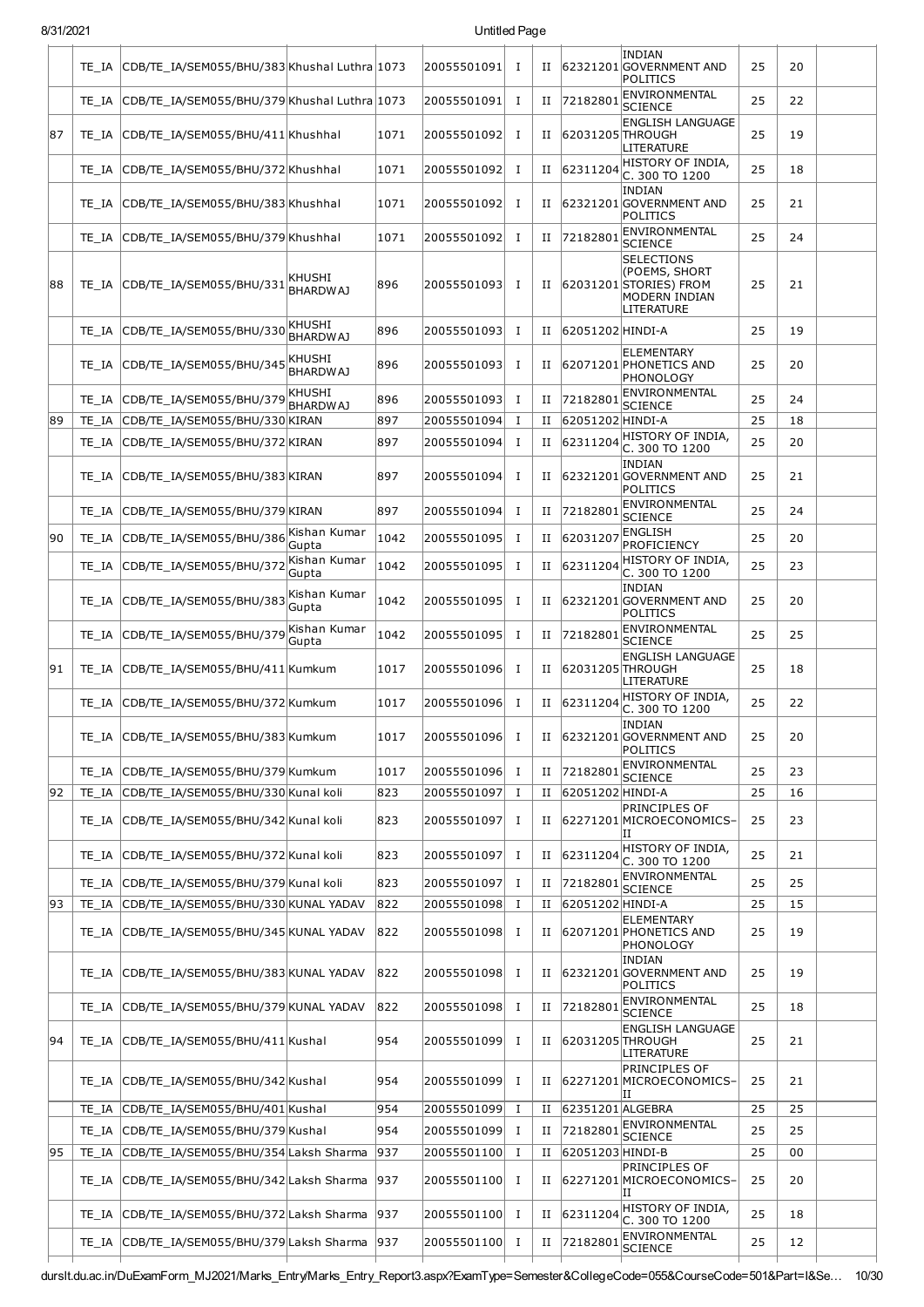| 8/31/2021 |       |                                                       |                    |           | Untitled Page |              |             |                  |                                                                                                    |    |    |  |
|-----------|-------|-------------------------------------------------------|--------------------|-----------|---------------|--------------|-------------|------------------|----------------------------------------------------------------------------------------------------|----|----|--|
| 96        |       | TE_IA CDB/TE_IA/SEM055/BHU/411 LAKSHIT                |                    | <b>NA</b> | 20055501101 I |              | $_{\rm II}$ |                  | 62031205 ENGLISH LANGUAGE<br>THROUGH<br>LITERATURE                                                 | 25 | 20 |  |
|           | TE IA | CDB/TE IA/SEM055/BHU/371 LAKSHIT                      |                    | <b>NA</b> | 20055501101   | $\bf{I}$     | Н           |                  | HINDI KAVITA<br>62051201 (MADHYA KAL OR<br><b>AADHUNIK KAL)</b>                                    | 25 | 22 |  |
|           | TE IA | CDB/TE_IA/SEM055/BHU/383 LAKSHIT                      |                    | ΝA        | 20055501101   | Ι.           | П           |                  | <b>INDIAN</b><br>62321201 GOVERNMENT AND<br>POLITICS                                               | 25 | 19 |  |
|           | TE IA | CDB/TE_IA/SEM055/BHU/380 LAKSHIT                      |                    | <b>NA</b> | 20055501101   | $\bf{I}$     | П           | 72182801         | ENVIRONMENTAL<br><b>SCIENCE</b>                                                                    | 25 | 23 |  |
| 97        | TE IA | CDB/TE_IA/SEM055/BHU/397                              | Lav kumar<br>yadav | 891       | 20055501102   | $\mathbf I$  | и           | 62051202 HINDI-A |                                                                                                    | 25 | 00 |  |
|           | TE IA | CDB/TE_IA/SEM055/BHU/342                              | Lav kumar<br>yadav | 891       | 20055501102   | п            | П           |                  | <b>PRINCIPLES OF</b><br>62271201MICROECONOMICS-<br>ΙI                                              | 25 | 21 |  |
|           |       | TE_IA CDB/TE_IA/SEM055/BHU/383                        | Lav kumar<br>yadav | 891       | 20055501102   | Ι.           | П           |                  | INDIAN<br>62321201 GOVERNMENT AND<br>POLITICS                                                      | 25 | 20 |  |
|           | TE IA | CDB/TE_IA/SEM055/BHU/380Lav kumar                     | yadav              | 891       | 20055501102   | <b>I</b>     | П           | 72182801         | ENVIRONMENTAL<br><b>SCIENCE</b>                                                                    | 25 | 12 |  |
| 98        | TE IA | CDB/TE IA/SEM055/BHU/330 Lovejit Singh                |                    | 939       | 20055501103   | Ι.           | П           | 62051202 HINDI-A |                                                                                                    | 25 | 20 |  |
|           | TE IA | CDB/TE_IA/SEM055/BHU/372 Lovejit Singh                |                    | 939       | 20055501103   | $\bf{I}$     | П           | 62311204         | HISTORY OF INDIA,<br>C. 300 TO 1200                                                                | 25 | 24 |  |
|           |       | TE_IA CDB/TE_IA/SEM055/BHU/383 Lovejit Singh          |                    | 939       | 20055501103   | $\mathbf I$  | П           |                  | <b>INDIAN</b><br>62321201 GOVERNMENT AND<br>POLITICS                                               | 25 | 20 |  |
|           | TE IA | CDB/TE IA/SEM055/BHU/380 Lovejit Singh                |                    | 939       | 20055501103   | $\bf{I}$     | П           | 72182801         | ENVIRONMENTAL<br><b>SCIENCE</b>                                                                    | 25 | 22 |  |
| 99        | TE IA | CDB/TE_IA/SEM055/BHU/331 Mansi                        |                    | 888       | 20055501104   | I            | П           |                  | <b>SELECTIONS</b><br>(POEMS, SHORT<br>62031201 STORIES) FROM<br>MODERN INDIAN<br><b>LITERATURE</b> | 25 | 20 |  |
|           |       | TE_IA CDB/TE_IA/SEM055/BHU/330 Mansi                  |                    | 888       | 20055501104   | Ι.           | П           | 62051202 HINDI-A |                                                                                                    | 25 | 18 |  |
|           |       | TE_IA CDB/TE_IA/SEM055/BHU/345 Mansi                  |                    | 888       | 20055501104   | п            | и           |                  | <b>ELEMENTARY</b><br>62071201 PHONETICS AND<br>PHONOLOGY                                           | 25 | 00 |  |
|           | TE IA | CDB/TE_IA/SEM055/BHU/380 Mansi                        |                    | 888       | 20055501104   | Ι.           | П           | 72182801         | ENVIRONMENTAL<br><b>SCIENCE</b>                                                                    | 25 | 00 |  |
| 100       |       | TE_IA CDB/TE_IA/SEM055/BHU/360 mayank yadav 1127      |                    |           | 20055501106   | Ι.           | и           |                  | 62031206 ENGLISH FLUENCY                                                                           | 25 | 20 |  |
|           | TE IA | CDB/TE_IA/SEM055/BHU/386 mayank yadav   1127          |                    |           | 20055501106   | $\mathbf I$  | П           | 62031207         | <b>ENGLISH</b><br>PROFICIENCY                                                                      | 25 | 21 |  |
|           | TE IA | CDB/TE_IA/SEM055/BHU/383 mayank yadav  1127           |                    |           | 20055501106   | Ι.           | П           |                  | <b>INDIAN</b><br>62321201 GOVERNMENT AND<br>POLITICS                                               | 25 | 19 |  |
|           | TE IA | CDB/TE_IA/SEM055/BHU/380 mayank yadav 1127            |                    |           | 20055501106   | $\bf{I}$     | П           | 72182801         | ENVIRONMENTAL<br><b>SCIENCE</b>                                                                    | 25 | 18 |  |
|           |       | 101   TE_IA   CDB/TE_IA/SEM055/BHU/411   Mayur porwal |                    | 1000      | 20055501107   | Ι.           | П           | 62031205 THROUGH | <b>ENGLISH LANGUAGE</b><br>LITERATURE                                                              | 25 | 13 |  |
|           | TE IA | CDB/TE_IA/SEM055/BHU/371 Mayur porwal                 |                    | 1000      | 20055501107   | Ι            | П           |                  | HINDI KAVITA<br>62051201 (MADHYA KAL OR<br>AADHUNIK KAL)                                           | 25 | 15 |  |
|           |       | TE_IA CDB/TE_IA/SEM055/BHU/383 Mayur porwal           |                    | 1000      | 20055501107   | Ι            | П           |                  | INDIAN<br>62321201 GOVERNMENT AND<br>POLITICS                                                      | 25 | 20 |  |
|           | TE IA | CDB/TE_IA/SEM055/BHU/380 Mayur porwal                 |                    | 1000      | 20055501107   | $\bf{I}$     | П           | 72182801         | ENVIRONMENTAL<br><b>SCIENCE</b>                                                                    | 25 | 23 |  |
| 102       | TE IA | CDB/TE_IA/SEM055/BHU/330 MEGHA                        |                    | 902       | 20055501108   | $\bf{I}$     | П           | 62051202 HINDI-A |                                                                                                    | 25 | 00 |  |
|           | TE IA | CDB/TE IA/SEM055/BHU/342 MEGHA                        |                    | 902       | 20055501108 I |              | П           |                  | <b>PRINCIPLES OF</b><br>62271201 MICROECONOMICS-<br>ΙI                                             | 25 | 20 |  |
|           | TE IA | CDB/TE_IA/SEM055/BHU/383 MEGHA                        |                    | 902       | 20055501108   | Ι            | П           |                  | INDIAN<br>62321201 GOVERNMENT AND<br>POLITICS                                                      | 25 | 20 |  |
|           | TE IA | CDB/TE_IA/SEM055/BHU/380 MEGHA                        |                    | 902       | 20055501108   | $\mathbf{I}$ | П           | 72182801         | ENVIRONMENTAL<br><b>SCIENCE</b>                                                                    | 25 | 22 |  |
| 103       | TE IA | CDB/TE_IA/SEM055/BHU/360 Mohammad                     | sahzad             | 1092      | 20055501109   | Ι            | П           |                  | 62031206 ENGLISH FLUENCY                                                                           | 25 | 21 |  |
|           | TE IA | CDB/TE_IA/SEM055/BHU/344                              | Mohammad<br>sahzad | 1092      | 20055501109   | $\mathbf{I}$ | П           |                  | 62131201 SANSKRIT PROSE                                                                            | 25 | 22 |  |
|           | TE IA | CDB/TE_IA/SEM055/BHU/383                              | Mohammad<br>sahzad | 1092      | 20055501109   | Ι            | П           |                  | <b>INDIAN</b><br>62321201 GOVERNMENT AND<br>POLITICS                                               | 25 | 21 |  |
|           | TE IA | CDB/TE_IA/SEM055/BHU/380Mohammad                      | sahzad             | 1092      | 20055501109   | $\bf{I}$     | П           | 72182801         | ENVIRONMENTAL<br><b>SCIENCE</b>                                                                    | 25 | 24 |  |
| 104       | TE_IA | CDB/TE_IA/SEM055/BHU/386 Mohit                        |                    | 1052      | 20055501110   | $\bf{I}$     | П           | 62031207         | <b>ENGLISH</b><br>PROFICIENCY                                                                      | 25 | 21 |  |
|           | TE IA | CDB/TE_IA/SEM055/BHU/342 Mohit                        |                    | 1052      | 20055501110   | Ι.           | П           |                  | <b>PRINCIPLES OF</b><br>62271201 MICROECONOMICS-<br>IΙ                                             | 25 | 22 |  |
|           | TE IA | CDB/TE_IA/SEM055/BHU/383Mohit                         |                    | 1052      | 20055501110   | п            | П           |                  | INDIAN<br>62321201 GOVERNMENT AND<br>POLITICS                                                      | 25 | 20 |  |
|           |       | TE IA CDB/TE IA/SEM055/BHU/380 Mohit                  |                    | 1052      | 20055501110 I |              | П           | 72182801         | ENVIRONMENTAL                                                                                      | 25 | 25 |  |
| 105       | TE_IA | CDB/TE_IA/SEM055/BHU/354 Mohit Singh                  | Khokhar            | 928       | 20055501111   | $\bf{I}$     | П           | 62051203 HINDI-B | <b>SCIENCE</b>                                                                                     | 25 | 23 |  |

durslt.du.ac.in/DuExamForm\_MJ2021/Marks\_Entry/Marks\_Entry\_Report3.aspx?ExamType=Semester&CollegeCode=055&CourseCode=501&Part=I&Se… 11/30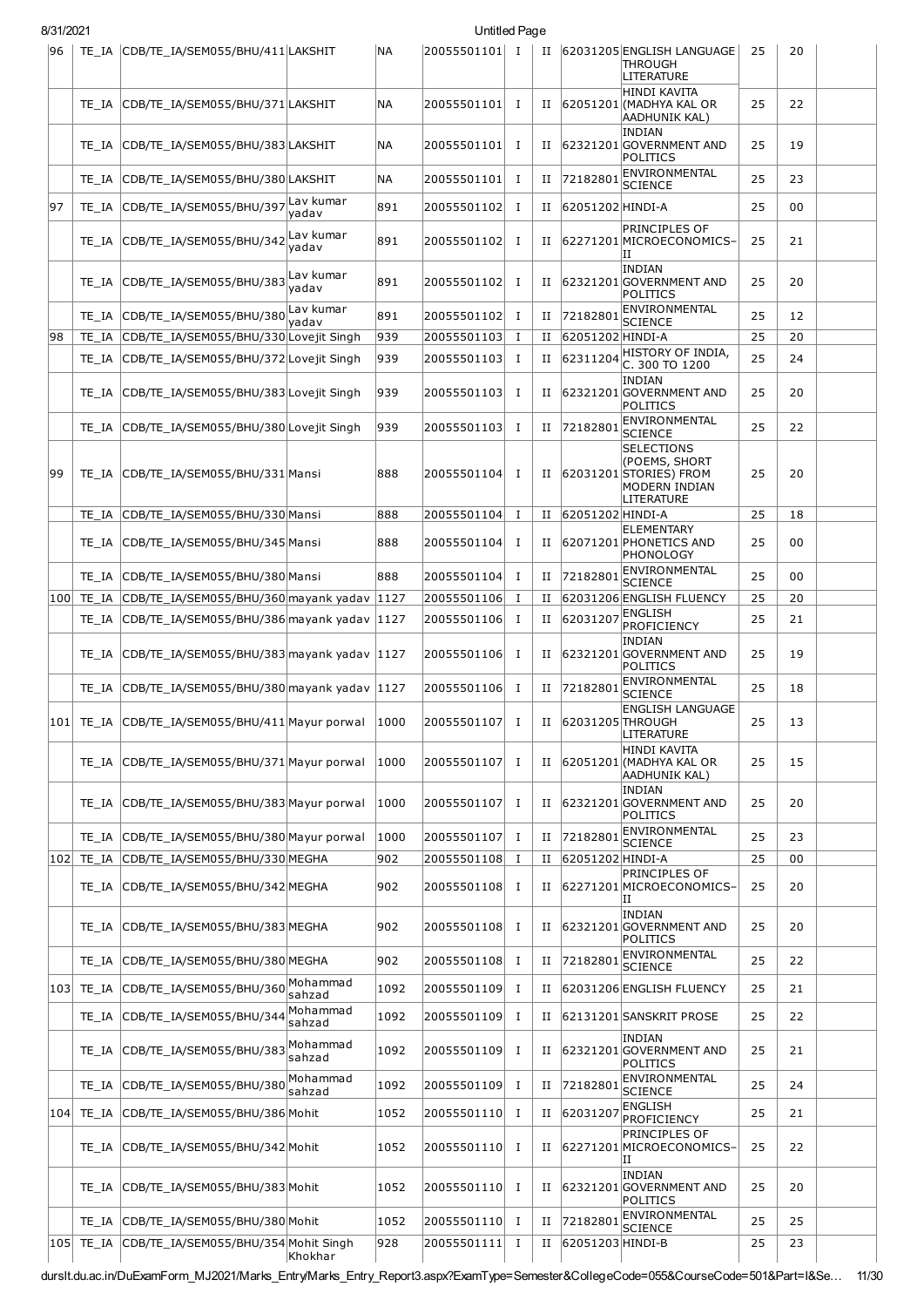| 8/31/2021 |       |                                                                                    | Untitled Page                |            |                                |              |        |                              |                                                                                                 |          |          |  |
|-----------|-------|------------------------------------------------------------------------------------|------------------------------|------------|--------------------------------|--------------|--------|------------------------------|-------------------------------------------------------------------------------------------------|----------|----------|--|
|           |       | TE_IA CDB/TE_IA/SEM055/BHU/342                                                     | Mohit Singh<br>Khokhar       | 928        | 20055501111                    | Ι.           | П      |                              | <b>PRINCIPLES OF</b><br>62271201 MICROECONOMICS-<br>ΙH                                          | 25       | 20       |  |
|           | TE IA | CDB/TE IA/SEM055/BHU/372                                                           | Mohit Singh<br>Khokhar       | 928        | 20055501111                    | Ι.           | П      | 62311204                     | HISTORY OF INDIA,<br>C. 300 TO 1200                                                             | 25       | 20       |  |
|           | TE IA | CDB/TE_IA/SEM055/BHU/380                                                           | Mohit Singh<br>Khokhar       | 928        | 20055501111                    | Ι.           | П      | 72182801                     | <b>ENVIRONMENTAL</b><br><b>SCIENCE</b>                                                          | 25       | 22       |  |
| 106       | TE IA | CDB/TE_IA/SEM055/BHU/331 Mridul kataria                                            |                              | 1064       | 20055501112                    | Ι.           | П      |                              | <b>SELECTIONS</b><br>(POEMS, SHORT<br>62031201STORIES) FROM<br>MODERN INDIAN<br>LITERATURE      | 25       | 19       |  |
|           | TE IA | CDB/TE IA/SEM055/BHU/411 Mridul kataria                                            |                              | 1064       | 20055501112                    | I            | П      | 62031205 THROUGH             | <b>ENGLISH LANGUAGE</b><br>LITERATURE                                                           | 25       | 14       |  |
|           | TE IA | CDB/TE IA/SEM055/BHU/372 Mridul kataria                                            |                              | 1064       | 20055501112                    | Ι.           | П      | 62311204                     | HISTORY OF INDIA,<br>C. 300 TO 1200                                                             | 25       | 17       |  |
|           | TE IA | CDB/TE IA/SEM055/BHU/380 Mridul kataria                                            |                              | 1064       | 20055501112                    | I            | П      | 7218280:                     | ENVIRONMENTAL<br><b>SCIENCE</b>                                                                 | 25       | 10       |  |
| 107       | TE IA | CDB/TE_IA/SEM055/BHU/330 Muskan Khan                                               |                              | 817        | 20055501113                    | 1            | П      | 62051202 HINDI-A             |                                                                                                 | 25       | 18       |  |
|           | TE IA | CDB/TE IA/SEM055/BHU/344 Muskan Khan                                               |                              | 817        | 20055501113                    | $\mathbf I$  | П      |                              | 62131201 SANSKRIT PROSE<br>HISTORY OF INDIA,                                                    | 25       | 22       |  |
|           | TE IA | CDB/TE_IA/SEM055/BHU/372 Muskan Khan                                               |                              | 817        | 20055501113                    | I            | П      | 62311204                     | C. 300 TO 1200<br>ENVIRONMENTAL                                                                 | 25       | 19       |  |
|           | TE IA | CDB/TE_IA/SEM055/BHU/380 Muskan Khan                                               | NALLAPAREDDY                 | 817        | 20055501113                    | 1            | П      | 72182801                     | SCIENCE<br><b>ENGLISH LANGUAGE</b>                                                              | 25       | 11       |  |
| 108       |       | TE IA CDB/TE_IA/SEM055/BHU/411 SUDHEEP                                             | <b>REDDY</b>                 | 1077       | 20055501114                    | Ι.           | П      | 62031205 THROUGH             | LITERATURE                                                                                      | 25       | 22       |  |
|           | TE IA | CDB/TE_IA/SEM055/BHU/372 SUDHEEP                                                   | NALLAPAREDDY<br><b>REDDY</b> | 1077       | 20055501114                    | 1            | П      |                              | $ 62311204 $ HISTORY OF INDIA,<br>C. 300 TO 1200                                                | 25       | 24       |  |
|           | TE IA | CDB/TE_IA/SEM055/BHU/383 SUDHEEP                                                   | NALLAPAREDDY<br><b>REDDY</b> | 1077       | 20055501114                    | Ι.           | П      |                              | <b>INDIAN</b><br>62321201 GOVERNMENT AND<br>POLITICS                                            | 25       | 21       |  |
|           | TE IA | CDB/TE_IA/SEM055/BHU/380 SUDHEEP                                                   | NALLAPAREDDY<br><b>REDDY</b> | 1077       | 20055501114                    | $\bf{I}$     | П      | 72182801                     | ENVIRONMENTAL<br><b>SCIENCE</b>                                                                 | 25       | 24       |  |
| 109       | TE IA | CDB/TE_IA/SEM055/BHU/331                                                           | Nandani<br>Bakshi            | 895        | 20055501115                    | I            | П      |                              | <b>SELECTIONS</b><br>(POEMS, SHORT<br>62031201 STORIES) FROM<br>MODERN INDIAN<br>LITERATURE     | 25       | 22       |  |
|           | TE IA | CDB/TE_IA/SEM055/BHU/354                                                           | Nandani<br>Bakshi            | 895        | 20055501115                    | Ι.           | П      | 62051203 HINDI-B             |                                                                                                 | 25       | 24       |  |
|           | TE IA | CDB/TE IA/SEM055/BHU/345                                                           | Nandani<br>Bakshi            | 895        | 20055501115                    | Ι.           | П      |                              | ELEMENTARY<br>62071201 PHONETICS AND<br>PHONOLOGY                                               | 25       | 21       |  |
|           |       | TE IA CDB/TE IA/SEM055/BHU/380                                                     | Nandani<br>Bakshi            | 895        | 20055501115                    | I            | П      | 72182801                     | ENVIRONMENTAL<br><b>SCIENCE</b>                                                                 | 25       | 25       |  |
|           |       | 110 TE IA CDB/TE IA/SEM055/BHU/330 NASIMA<br>TE IA CDB/TE IA/SEM055/BHU/344 NASIMA |                              | 859        | 20055501116 I<br>20055501116 I |              | и      | 62051202 HINDI-A             | 62131201 SANSKRIT PROSE                                                                         | 25       | 18       |  |
|           |       | TE_IA CDB/TE_IA/SEM055/BHU/372 NASIMA                                              |                              | 859<br>859 | 20055501116 I                  |              | П<br>П |                              | $ 62311204 $ HISTORY OF INDIA,                                                                  | 25<br>25 | 24<br>18 |  |
|           |       | TE IA CDB/TE IA/SEM055/BHU/380 NASIMA                                              |                              | 859        | 20055501116                    | <b>I</b>     | П      | 72182801                     | C. 300 TO 1200<br><b>ENVIRONMENTAL</b>                                                          | 25       | 22       |  |
|           |       | 111 TE_IA CDB/TE_IA/SEM055/BHU/411 Neerja                                          |                              | 999        | 20055501117 I                  |              | П      | 62031205 THROUGH             | SCIENCE<br><b>ENGLISH LANGUAGE</b>                                                              | 25       | 19       |  |
|           |       | TE_IA CDB/TE_IA/SEM055/BHU/342 Neerja                                              |                              | 999        | 20055501117 I                  |              | П      |                              | LITERATURE<br><b>PRINCIPLES OF</b><br>62271201 MICROECONOMICS-                                  | 25       | 20       |  |
|           |       |                                                                                    |                              |            |                                |              |        |                              | IΙ                                                                                              |          |          |  |
|           | TE IA | CDB/TE_IA/SEM055/BHU/401 Neerja<br>CDB/TE IA/SEM055/BHU/380 Neerja                 |                              | 999<br>999 | 20055501117<br>20055501117     | Ι.           | П      | 62351201 ALGEBRA<br>72182801 | ENVIRONMENTAL                                                                                   | 25<br>25 | 25<br>24 |  |
|           | TE IA | 112 TE_IA CDB/TE_IA/SEM055/BHU/331 Neetu kumari                                    |                              | 914        | 20055501118 I                  | $\mathbf{I}$ | П<br>П |                              | <b>SCIENCE</b><br><b>SELECTIONS</b><br>(POEMS, SHORT<br>62031201 STORIES) FROM<br>MODERN INDIAN | 25       | 19       |  |
|           |       | TE_IA CDB/TE_IA/SEM055/BHU/330 Neetu kumari                                        |                              | 914        | 20055501118 I                  |              | П      | 62051202 HINDI-A             | LITERATURE                                                                                      | 25       | 19       |  |
|           | TE IA | CDB/TE_IA/SEM055/BHU/372 Neetu kumari                                              |                              | 914        | 20055501118 I                  |              | П      | 62311204                     | HISTORY OF INDIA,<br>C. 300 TO 1200                                                             | 25       | 18       |  |
|           | TE IA | CDB/TE_IA/SEM055/BHU/380 Neetu kumari                                              |                              | 914        | 20055501118                    | <b>I</b>     | П      | 72182801                     | ENVIRONMENTAL<br><b>SCIENCE</b>                                                                 | 25       | 20       |  |
| 113       | TE IA | CDB/TE_IA/SEM055/BHU/330 NEHA                                                      |                              | 865        | 20055501119 I                  |              | П      | 62051202 HINDI-A             |                                                                                                 | 25       | 16       |  |
|           | TE IA | CDB/TE_IA/SEM055/BHU/345 NEHA                                                      |                              | 865        | 20055501119 I                  |              | П      |                              | <b>ELEMENTARY</b><br>62071201 PHONETICS AND<br>PHONOLOGY                                        | 25       | 17       |  |
|           |       | TE_IA CDB/TE_IA/SEM055/BHU/383NEHA                                                 |                              | 865        | 20055501119 I                  |              | П      |                              | INDIAN<br>62321201 GOVERNMENT AND<br>POLITICS                                                   | 25       | 20       |  |
|           | TE IA | CDB/TE_IA/SEM055/BHU/380 NEHA                                                      |                              | 865        | 20055501119 I                  |              | П      | 72182801                     | ENVIRONMENTAL<br><b>SCIENCE</b>                                                                 | 25       | 22       |  |
| 114       | TE IA | CDB/TE_IA/SEM055/BHU/330 Neha                                                      |                              | 828        | 20055501120 I                  |              | П      | 62051202 HINDI-A             |                                                                                                 | 25       | 21       |  |
|           |       | TE_IA CDB/TE_IA/SEM055/BHU/342 Neha                                                |                              | 828        | 20055501120 I                  |              |        |                              | PRINCIPLES OF<br>II 62271201 MICROECONOMICS-<br>ΙI                                              | 25       | 22       |  |
|           |       | TE_IA CDB/TE_IA/SEM055/BHU/372Neha                                                 |                              | 828        | 20055501120 I                  |              |        |                              | II 62311204 HISTORY OF INDIA,                                                                   | 25       | 20       |  |

durslt.du.ac.in/DuExamForm\_MJ2021/Marks\_Entry/Marks\_Entry\_Report3.aspx?ExamType=Semester&CollegeCode=055&CourseCode=501&Part=I&Se… 12/30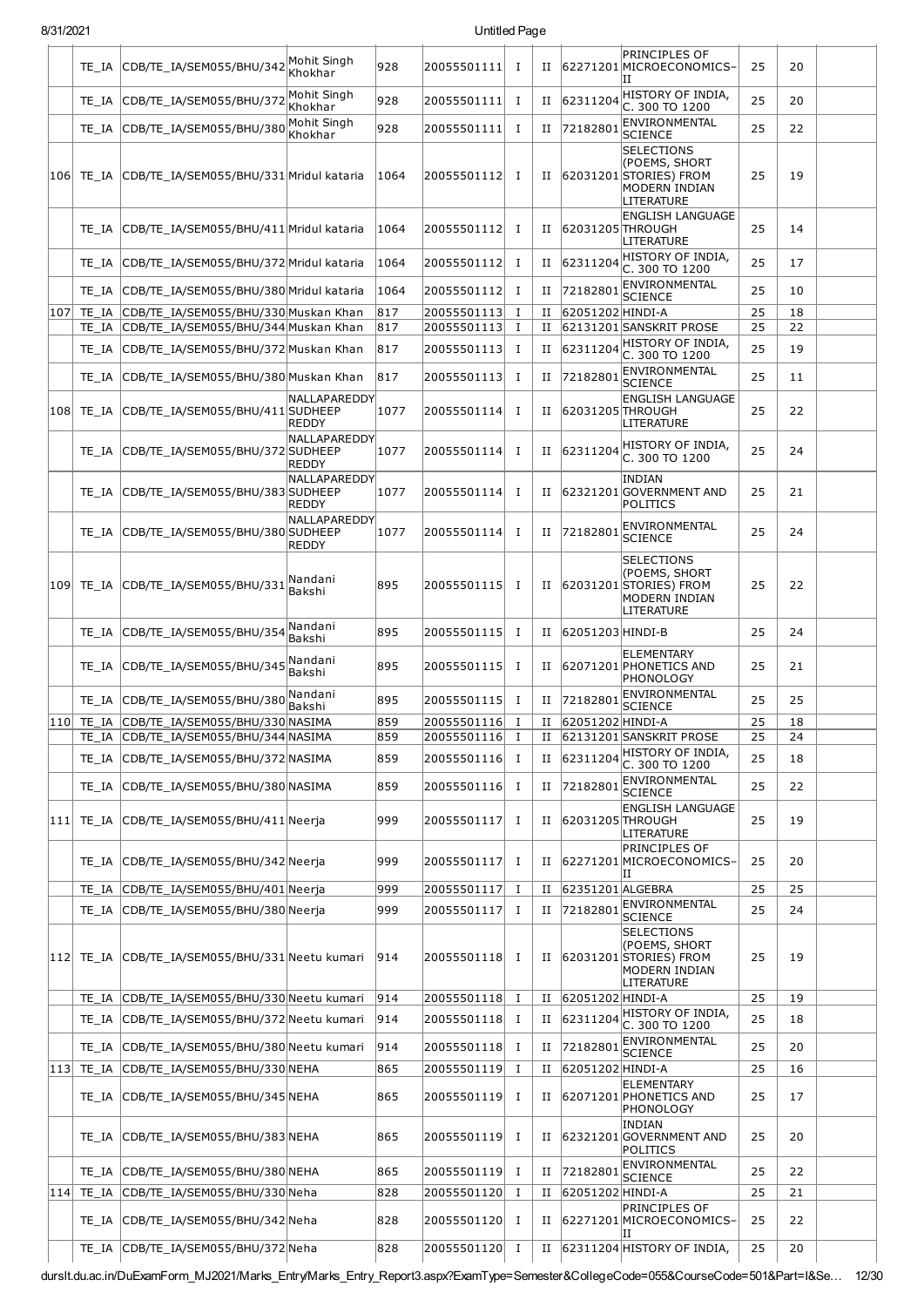|     |               |                                                |                          |      |             |              |             |                  | C. 300 TO 1200                                                                              |    |    |  |
|-----|---------------|------------------------------------------------|--------------------------|------|-------------|--------------|-------------|------------------|---------------------------------------------------------------------------------------------|----|----|--|
|     | TE IA         | CDB/TE IA/SEM055/BHU/380 Neha                  |                          | 828  | 20055501120 | $\bf{I}$     | П           | 72182801         | ENVIRONMENTAL<br><b>SCIENCE</b>                                                             | 25 | 24 |  |
|     | $115$ TE IA   | CDB/TE IA/SEM055/BHU/411 NEHA KUMARI           |                          | 1074 | 20055501121 | п.           | $_{\rm II}$ | 62031205 THROUGH | <b>ENGLISH LANGUAGE</b><br>LITERATURE                                                       | 25 | 20 |  |
|     | TE IA         | CDB/TE IA/SEM055/BHU/371 NEHA KUMARI           |                          | 1074 | 20055501121 | Ι.           | П           |                  | <b>HINDI KAVITA</b><br>62051201 (MADHYA KAL OR<br>AADHUNIK KAL)                             | 25 | 19 |  |
|     | TE IA         | CDB/TE IA/SEM055/BHU/383 NEHA KUMARI           |                          | 1074 | 20055501121 | п.           | П           |                  | <b>INDIAN</b><br>62321201 GOVERNMENT AND<br>POLITICS                                        | 25 | 21 |  |
|     | TE IA         | CDB/TE_IA/SEM055/BHU/380 NEHA KUMARI           |                          | 1074 | 20055501121 | Ι.           | П           | 72182801         | <b>ENVIRONMENTAL</b><br><b>SCIENCE</b>                                                      | 25 | 22 |  |
|     | 116 TE IA     | CDB/TE IA/SEM055/BHU/360 NIKESH KUMAR 1070     |                          |      | 20055501123 | $\bf{I}$     | П           |                  | 62031206 ENGLISH FLUENCY                                                                    | 25 | 21 |  |
|     | TE IA         | CDB/TE_IA/SEM055/BHU/372 NIKESH KUMAR 1070     |                          |      | 20055501123 | Ι.           | П           | 62311204         | HISTORY OF INDIA,<br>C. 300 TO 1200                                                         | 25 | 24 |  |
|     | TE IA         | $ CDB/TE\_IA/SEM055/BHU/383 NIKESH KUMAR 1070$ |                          |      | 20055501123 | Ι.           | П           |                  | <b>INDIAN</b><br>62321201 GOVERNMENT AND<br><b>POLITICS</b>                                 | 25 | 20 |  |
|     | TE IA         | CDB/TE IA/SEM055/BHU/380 NIKESH KUMAR 1070     |                          |      | 20055501123 | $\bf{I}$     | П           | 72182801         | ENVIRONMENTAL<br>SCIENCE                                                                    | 25 | 25 |  |
| 117 | TE IA         | CDB/TE IA/SEM055/BHU/411 Nikita                |                          | 959  | 20055501125 | Ι.           | П           | 62031205 THROUGH | <b>ENGLISH LANGUAGE</b><br>LITERATURE                                                       | 25 | 13 |  |
|     | TE IA         | CDB/TE IA/SEM055/BHU/372 Nikita                |                          | 959  | 20055501125 | Ι.           | П           | 62311204         | HISTORY OF INDIA,                                                                           | 25 | 18 |  |
|     | TE IA         | CDB/TE IA/SEM055/BHU/383 Nikita                |                          | 959  | 20055501125 | Ι.           | П           |                  | C. 300 TO 1200<br>INDIAN<br>62321201 GOVERNMENT AND<br><b>POLITICS</b>                      | 25 | 20 |  |
|     | TE IA         | CDB/TE_IA/SEM055/BHU/380 Nikita                |                          | 959  | 20055501125 | $\bf{I}$     | П           | 72182801         | ENVIRONMENTAL                                                                               | 25 | 25 |  |
| 118 | TE IA         | CDB/TE_IA/SEM055/BHU/360 ODNED DOLMA 1116      |                          |      | 20055501127 | 1            | П           |                  | <b>SCIENCE</b><br>62031206 ENGLISH FLUENCY                                                  | 25 | 22 |  |
|     | TE IA         | CDB/TE_IA/SEM055/BHU/342 ODNED DOLMA 1116      |                          |      | 20055501127 | Ι.           | П           |                  | PRINCIPLES OF<br>62271201 MICROECONOMICS-<br>н                                              | 25 | 22 |  |
|     | TE IA         | CDB/TE IA/SEM055/BHU/383 ODNED DOLMA 1116      |                          |      | 20055501127 | п.           | П           |                  | <b>INDIAN</b><br>62321201 GOVERNMENT AND<br><b>POLITICS</b>                                 | 25 | 20 |  |
|     | TE IA         | CDB/TE IA/SEM055/BHU/380 ODNED DOLMA 1116      |                          |      | 20055501127 | $\bf{I}$     | П           | 72182801         | ENVIRONMENTAL<br><b>SCIENCE</b>                                                             | 25 | 22 |  |
| 119 | TE IA         | CDB/TE_IA/SEM055/BHU/330 Omprakash             |                          | 912  | 20055501128 | $\bf{I}$     | П           | 62051202 HINDI-A |                                                                                             | 25 | 19 |  |
|     | TE IA         | CDB/TE IA/SEM055/BHU/344 Omprakash             |                          | 912  | 20055501128 | Ι.           | II          |                  | 62131201 SANSKRIT PROSE                                                                     | 25 | 22 |  |
|     | TE IA         | CDB/TE_IA/SEM055/BHU/383 Omprakash             |                          | 912  | 20055501128 | п.           | П           |                  | <b>INDIAN</b><br>62321201 GOVERNMENT AND<br><b>POLITICS</b>                                 | 25 | 20 |  |
|     | TE IA         | CDB/TE_IA/SEM055/BHU/380 Omprakash             |                          | 912  | 20055501128 | $\bf{I}$     | П           | 72182801         | ENVIRONMENTAL<br><b>SCIENCE</b>                                                             | 25 | 24 |  |
|     |               | 120 TE IA CDB/TE IA/SEM055/BHU/331 Pankaj      |                          | 932  | 20055501129 | $\bf{I}$     | П           |                  | <b>SELECTIONS</b><br>(POEMS, SHORT<br>62031201 STORIES) FROM<br>MODERN INDIAN<br>LITERATURE | 25 | 22 |  |
|     | TE IA         | CDB/TE_IA/SEM055/BHU/330 Pankaj                |                          | 932  | 20055501129 | I            | П           | 62051202 HINDI-A |                                                                                             | 25 | 20 |  |
|     | TE IA         | CDB/TE_IA/SEM055/BHU/372 Pankaj                |                          | 932  | 20055501129 | Ι.           | П           | 62311204         | HISTORY OF INDIA,<br>C. 300 TO 1200                                                         | 25 | 19 |  |
|     | TE IA         | CDB/TE_IA/SEM055/BHU/380 Pankaj                |                          | 932  | 20055501129 | п.           | П           | 72182801         | ENVIRONMENTAL<br><b>SCIENCE</b>                                                             | 25 | 24 |  |
| 121 | TE_IA         | CDB/TE_IA/SEM055/BHU/360 PANKAJ KUMAR NA       |                          |      | 20055501130 | $\mathbf{I}$ | П           |                  | 62031206 ENGLISH FLUENCY                                                                    | 25 | 16 |  |
|     | TE IA         | CDB/TE_IA/SEM055/BHU/342 PANKAJ KUMAR NA       |                          |      | 20055501130 | Ι.           | П           |                  | PRINCIPLES OF<br>62271201 MICROECONOMICS-<br>ΠI                                             | 25 | 20 |  |
|     | TE IA         | CDB/TE_IA/SEM055/BHU/372 PANKAJ KUMAR NA       |                          |      | 20055501130 | $\mathbf{I}$ | $_{\rm II}$ | 62311204         | HISTORY OF INDIA,<br>C. 300 TO 1200                                                         | 25 | 18 |  |
|     | TE IA         | CDB/TE_IA/SEM055/BHU/380 PANKAJ KUMAR NA       |                          |      | 20055501130 | Ι.           | П           | 72182801         | ENVIRONMENTAL<br><b>SCIENCE</b>                                                             | 25 | 00 |  |
|     | $122$ TE_IA   | CDB/TE_IA/SEM055/BHU/354                       | PANSHUL<br><b>GAUTAM</b> | 856  | 20055501131 | п.           | $_{\rm II}$ | 62051203 HINDI-B |                                                                                             | 25 | 19 |  |
|     | TE IA         | CDB/TE_IA/SEM055/BHU/345                       | PANSHUL<br><b>GAUTAM</b> | 856  | 20055501131 | п.           | П           |                  | <b>ELEMENTARY</b><br>62071201 PHONETICS AND<br>PHONOLOGY                                    | 25 | 18 |  |
|     | TE IA         | CDB/TE_IA/SEM055/BHU/383                       | PANSHUL<br><b>GAUTAM</b> | 856  | 20055501131 | Ι.           | П           |                  | <b>INDIAN</b><br>62321201 GOVERNMENT AND<br>POLITICS                                        | 25 | 19 |  |
|     | TE IA         | CDB/TE_IA/SEM055/BHU/380                       | PANSHUL<br><b>GAUTAM</b> | 856  | 20055501131 | п.           | П           | 72182801         | ENVIRONMENTAL<br>SCIENCE                                                                    | 25 | 23 |  |
|     | $ 123 $ TE_IA | CDB/TE_IA/SEM055/BHU/411 Parth Chhikara 996    |                          |      | 20055501132 | I            | П           | 62031205 THROUGH | <b>ENGLISH LANGUAGE</b><br>LITERATURE                                                       | 25 | 20 |  |
|     | TE IA         | CDB/TE_IA/SEM055/BHU/372 Parth Chhikara 996    |                          |      | 20055501132 | п.           | П           | 62311204         | HISTORY OF INDIA,<br>C. 300 TO 1200                                                         | 25 | 24 |  |
|     | TE IA         | CDB/TE_IA/SEM055/BHU/383 Parth Chhikara 996    |                          |      | 20055501132 | Ι.           | П           |                  | <b>INDIAN</b><br>62321201 GOVERNMENT AND<br>POLITICS                                        | 25 | 20 |  |
|     | TE IA         | CDB/TE_IA/SEM055/BHU/380 Parth Chhikara 996    |                          |      | 20055501132 | Ι.           | $_{\rm II}$ | 72182801         | ENVIRONMENTAL<br><b>SCIENCE</b>                                                             | 25 | 25 |  |
| 124 | TE_IA         | CDB/TE IA/SEM055/BHU/331 Phurbu Tashi          | Sherpa                   | 1118 | 20055501134 | Ι.           | П           |                  | 62031201 SELECTIONS<br>(POEMS, SHORT                                                        | 25 | 23 |  |
|     |               |                                                |                          |      |             |              |             |                  |                                                                                             |    |    |  |

durslt.du.ac.in/DuExamForm\_MJ2021/Marks\_Entry/Marks\_Entry\_Report3.aspx?ExamType=Semester&CollegeCode=055&CourseCode=501&Part=I&Se… 13/30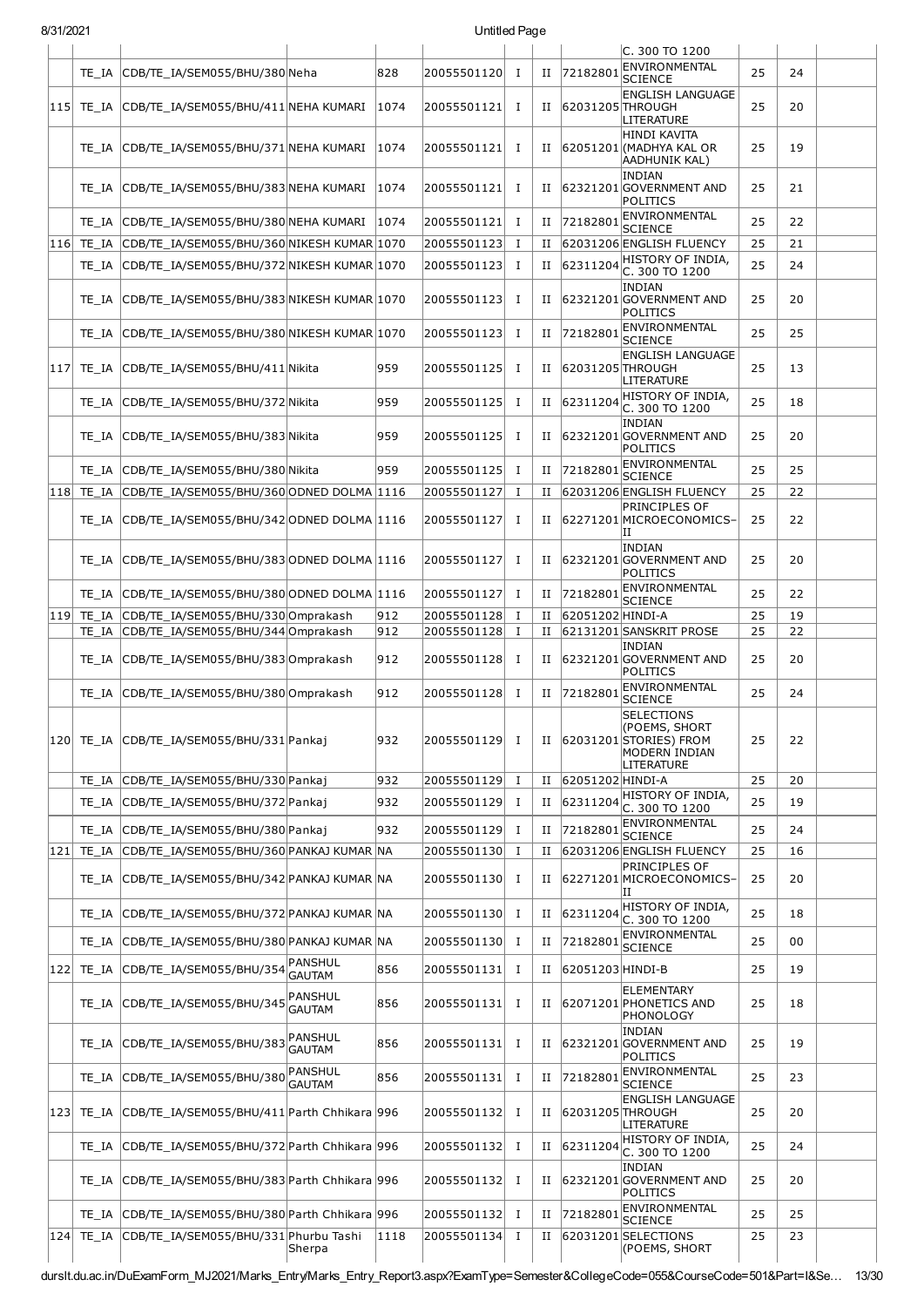|     |            |                                        |                                |      |             |              |             |                  | STORIES) FROM<br>MODERN INDIAN                           |    |    |  |
|-----|------------|----------------------------------------|--------------------------------|------|-------------|--------------|-------------|------------------|----------------------------------------------------------|----|----|--|
|     |            |                                        |                                |      |             |              |             |                  | LITERATURE                                               |    |    |  |
|     | TE IA      | CDB/TE_IA/SEM055/BHU/411               | Phurbu Tashi<br>Sherpa         | 1118 | 20055501134 | I            | П           | 62031205 THROUGH | <b>ENGLISH LANGUAGE</b><br>LITERATURE                    | 25 | 14 |  |
|     | TE IA      | CDB/TE_IA/SEM055/BHU/345               | Phurbu Tashi<br>Sherpa         | 1118 | 20055501134 | <b>I</b>     | П           |                  | ELEMENTARY<br>62071201 PHONETICS AND<br><b>PHONOLOGY</b> | 25 | 21 |  |
|     | TE IA      | CDB/TE_IA/SEM055/BHU/380               | Phurbu Tashi<br>Sherpa         | 1118 | 20055501134 | I            | П           | 72182801         | ENVIRONMENTAL<br>SCIENCE                                 | 25 | 23 |  |
| 125 | TE_IA      | CDB/TE IA/SEM055/BHU/330 Pooja         |                                | 890  | 20055501135 | I            | $_{\rm II}$ | 62051202 HINDI-A |                                                          | 25 | 20 |  |
|     | TE IA      | CDB/TE_IA/SEM055/BHU/372 Pooja         |                                | 890  | 20055501135 | I            | П           | 62311204         | HISTORY OF INDIA,<br>C. 300 TO 1200                      | 25 | 20 |  |
|     | TE IA      | CDB/TE_IA/SEM055/BHU/383 Pooja         |                                | 890  | 20055501135 | I            | $_{\rm II}$ |                  | INDIAN<br>62321201 GOVERNMENT AND<br>POLITICS            | 25 | 20 |  |
|     | TE IA      | CDB/TE_IA/SEM055/BHU/380 Pooja         |                                | 890  | 20055501135 | I            | П           | 72182801         | ENVIRONMENTAL<br>SCIENCE                                 | 25 | 25 |  |
| 126 | TE IA      | CDB/TE IA/SEM055/BHU/371 Poonam        |                                | 842  | 20055501136 | I            | П           |                  | HINDI KAVITA<br>62051201 (MADHYA KAL OR<br>AADHUNIK KAL) | 25 | 17 |  |
|     | TE IA      | CDB/TE IA/SEM055/BHU/330 Poonam        |                                | 842  | 20055501136 | $\mathbf{I}$ | П           | 62051202 HINDI-A |                                                          | 25 | 16 |  |
|     | TE IA      | CDB/TE IA/SEM055/BHU/372 Poonam        |                                | 842  | 20055501136 | $\mathbf{I}$ | П           | 62311204         | HISTORY OF INDIA,<br>C. 300 TO 1200                      | 25 | 19 |  |
|     | TE IA      | CDB/TE_IA/SEM055/BHU/380 Poonam        |                                | 842  | 20055501136 | I            | П           | 72182801         | ENVIRONMENTAL<br>SCIENCE                                 | 25 | 21 |  |
| 127 | TE IA      | CDB/TE_IA/SEM055/BHU/354               | Pranjal<br>Pradhan             | 901  | 20055501139 | <b>I</b>     | П           | 62051203 HINDI-B |                                                          | 25 | 18 |  |
|     | TE IA      | CDB/TE_IA/SEM055/BHU/342               | Pranjal<br>Pradhan             | 901  | 20055501139 | I            | П           |                  | PRINCIPLES OF<br>62271201 MICROECONOMICS-<br>ΙIJ         | 25 | 23 |  |
|     | TE IA      | CDB/TE_IA/SEM055/BHU/383               | Pranjal<br>Pradhan             | 901  | 20055501139 | <b>I</b>     | П           |                  | INDIAN<br>62321201 GOVERNMENT AND<br>POLITICS            | 25 | 21 |  |
|     | TE IA      | CDB/TE_IA/SEM055/BHU/380               | Pranjal<br>Pradhan             | 901  | 20055501139 | I            | П           | 72182801         | ENVIRONMENTAL<br><b>SCIENCE</b>                          | 25 | 21 |  |
| 128 | TE IA      | CDB/TE_IA/SEM055/BHU/370               | Prashant<br>teotia             | 806  | 20055501141 | <b>I</b>     | П           | 62051204 HINDI-C |                                                          | 25 | 21 |  |
|     | TE IA      | CDB/TE_IA/SEM055/BHU/344               | Prashant<br>teotia             | 806  | 20055501141 | <b>I</b>     | П           |                  | 62131201 SANSKRIT PROSE                                  | 25 | 22 |  |
|     | TE IA      | CDB/TE_IA/SEM055/BHU/37                | Prashant<br>teotia             | 806  | 20055501141 | <b>I</b>     | П           | 62311204         | HISTORY OF INDIA,<br>C. 300 TO 1200                      | 25 | 18 |  |
|     | TE IA      | CDB/TE_IA/SEM055/BHU/380               | Prashant<br>teotia             | 806  | 20055501141 | <b>I</b>     | П           | 7218280          | ENVIRONMENTAL<br><b>SCIENCE</b>                          | 25 | 15 |  |
|     | 129 TE_IA  | CDB/TE_IA/SEM055/BHU/411               | PRAVEEN<br><b>KUMAR</b>        | 1106 | 20055501142 | Ι            | П           | 62031205 THROUGH | <b>ENGLISH LANGUAGE</b><br>LITERATURE                    | 25 | 20 |  |
|     |            | TE_IA CDB/TE_IA/SEM055/BHU/345         | PRAVEEN<br>KUMAR               | 1106 | 20055501142 | I            | П           |                  | ELEMENTARY<br>62071201 PHONETICS AND<br> PHONOLOGY       | 25 | 19 |  |
|     | TE IA      | CDB/TE IA/SEM055/BHU/383               | <b>PRAVEEN</b><br><b>KUMAR</b> | 1106 | 20055501142 | I            | П           |                  | INDIAN<br>62321201 GOVERNMENT AND<br>POLITICS            | 25 | 20 |  |
|     | TE IA      | CDB/TE_IA/SEM055/BHU/380               | <b>PRAVEEN</b><br>KUMAR        | 1106 | 20055501142 | $\mathbf{I}$ | П           | 7218280          | ENVIRONMENTAL<br><b>SCIENCE</b>                          | 25 | 21 |  |
| 130 | TE IA      | CDB/TE_IA/SEM055/BHU/330 Preeti        |                                | 913  | 20055501144 | $\mathbf{I}$ | П           | 62051202 HINDI-A |                                                          | 25 | 22 |  |
|     | TE IA      | CDB/TE_IA/SEM055/BHU/342 Preeti        |                                | 913  | 20055501144 | I            | $_{\rm II}$ |                  | <b>PRINCIPLES OF</b><br>62271201 MICROECONOMICS-<br>ΙH   | 25 | 23 |  |
|     | TE IA      | CDB/TE_IA/SEM055/BHU/372 Preeti        |                                | 913  | 20055501144 | <b>I</b>     | $_{\rm II}$ | 62311204         | HISTORY OF INDIA,<br>C. 300 TO 1200                      | 25 | 23 |  |
|     | TE IA      | CDB/TE_IA/SEM055/BHU/380 Preeti        |                                | 913  | 20055501144 | <b>I</b>     | П           | 7218280          | ENVIRONMENTAL<br><b>SCIENCE</b>                          | 25 | 25 |  |
| 131 | TE IA      | CDB/TE_IA/SEM055/BHU/330 Preeti kumari |                                | 853  | 20055501145 | $\mathbf{I}$ | П           | 62051202 HINDI-A |                                                          | 25 | 19 |  |
|     | TE IA      | CDB/TE IA/SEM055/BHU/342 Preeti kumari |                                | 853  | 20055501145 | I            | $_{\rm II}$ |                  | PRINCIPLES OF<br>62271201 MICROECONOMICS-<br>ΙH          | 25 | 21 |  |
|     | TE IA      | CDB/TE_IA/SEM055/BHU/372 Preeti kumari |                                | 853  | 20055501145 | I            | П           | 62311204         | HISTORY OF INDIA,<br>C. 300 TO 1200                      | 25 | 20 |  |
|     | TE IA      | CDB/TE_IA/SEM055/BHU/380 Preeti kumari |                                | 853  | 20055501145 | I            | П           | 7218280          | ENVIRONMENTAL<br><b>SCIENCE</b>                          | 25 | 22 |  |
| 132 | TE_IA      | CDB/TE_IA/SEM055/BHU/354               | Prerna<br>Bhaskar              | 943  | 20055501146 | I            | П           | 62051203 HINDI-B |                                                          | 25 | 18 |  |
|     | TE IA      | CDB/TE_IA/SEM055/BHU/342               | Prerna<br>Bhaskar              | 943  | 20055501146 | I            | П           |                  | <b>PRINCIPLES OF</b><br>62271201 MICROECONOMICS-<br>ΙI   | 25 | 20 |  |
|     | TE IA      | CDB/TE_IA/SEM055/BHU/372               | Prerna<br>Bhaskar              | 943  | 20055501146 | I            | П           | 62311204         | HISTORY OF INDIA,<br>C. 300 TO 1200                      | 25 | 19 |  |
|     | TE IA      | CDB/TE IA/SEM055/BHU/380               | Prerna<br>Bhaskar              | 943  | 20055501146 | $\mathbf{I}$ | П           | 72182801         | ENVIRONMENTAL<br><b>SCIENCE</b>                          | 25 | 24 |  |
|     | 133  TE IA | CDB/TE IA/SEM055/BHU/386 Prince        |                                | 995  | 20055501147 | I            | П           | 62031207         | ENGLISH<br>PROFICIENCY                                   | 25 | 00 |  |
|     | TE IA      | CDB/TE_IA/SEM055/BHU/372 Prince        |                                | 995  | 20055501147 | <b>I</b>     | П           | 62311204         | HISTORY OF INDIA,<br>C. 300 TO 1200                      | 25 | 23 |  |
|     | TE IA      | CDB/TE IA/SEM055/BHU/383 Prince        |                                | 995  | 20055501147 | $\mathbf{I}$ | П           |                  | INDIAN<br>62321201 GOVERNMENT AND<br>POLITICS            | 25 | 21 |  |

8/31/2021 Untitled Page

durslt.du.ac.in/DuExamForm\_MJ2021/Marks\_Entry/Marks\_Entry\_Report3.aspx?ExamType=Semester&CollegeCode=055&CourseCode=501&Part=I&Se… 14/30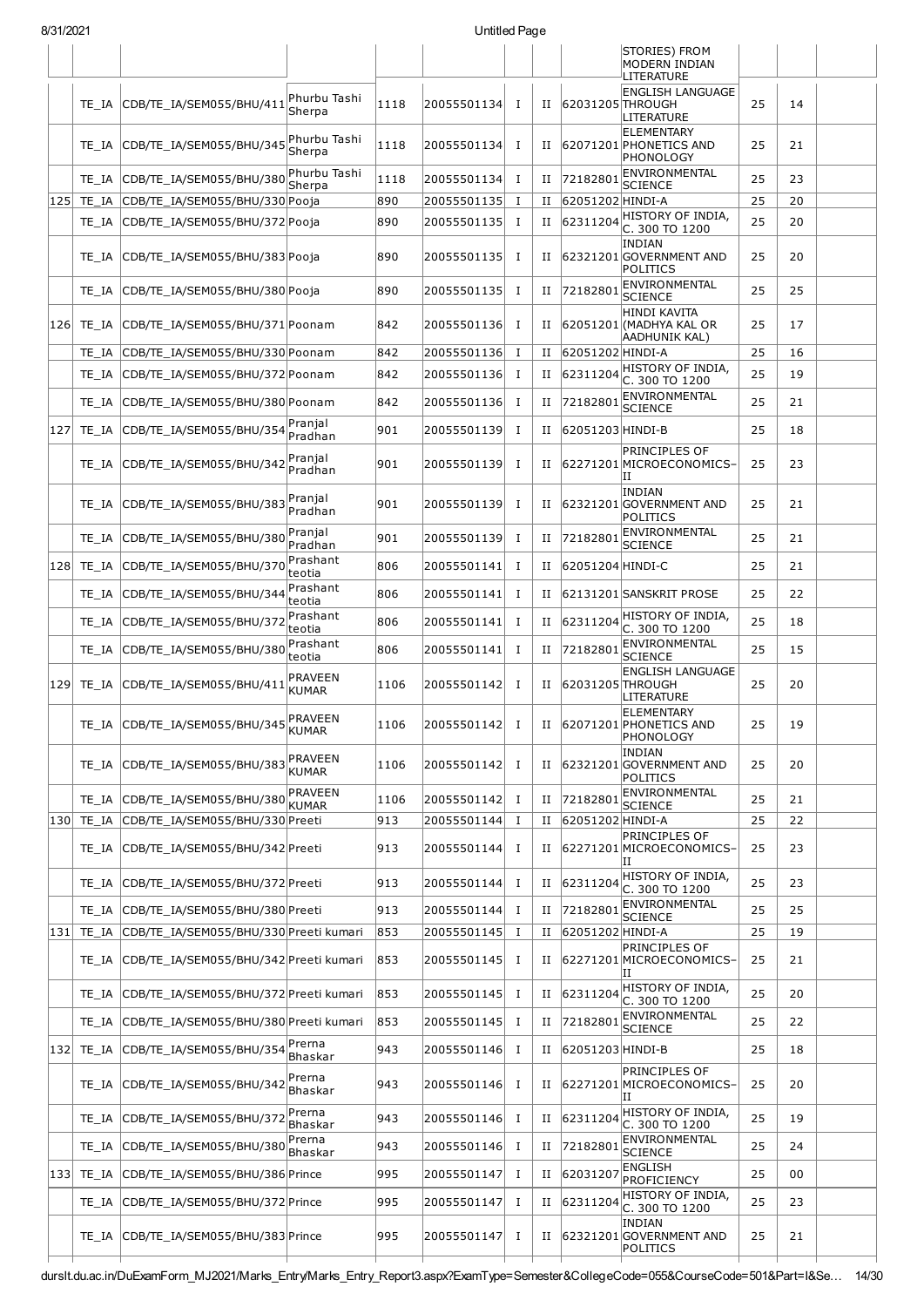| 8/31/2021 |                                                        |                         |      | Untitled Page |              |   |                  |                                                                                                    |    |    |  |
|-----------|--------------------------------------------------------|-------------------------|------|---------------|--------------|---|------------------|----------------------------------------------------------------------------------------------------|----|----|--|
|           | TE_IA CDB/TE_IA/SEM055/BHU/380 Prince                  |                         | 995  | 20055501147 I |              | П |                  | 72182801 ENVIRONMENTAL<br><b>SCIENCE</b>                                                           | 25 | 24 |  |
|           | 134 TE_IA CDB/TE_IA/SEM055/BHU/354 Prince gahlot       |                         | 860  | 20055501148   | ℸ            | π | 62051203 HINDI-B |                                                                                                    | 25 | 18 |  |
|           | TE_IA CDB/TE_IA/SEM055/BHU/344 Prince gahlot           |                         | 860  | 20055501148   | $\mathbf{I}$ | П |                  | 62131201 SANSKRIT PROSE                                                                            | 25 | 22 |  |
|           | TE_IA CDB/TE_IA/SEM055/BHU/372 Prince gahlot           |                         | 860  | 20055501148   | I            | П | 62311204         | HISTORY OF INDIA,<br>C. 300 TO 1200                                                                | 25 | 18 |  |
|           | TE_IA CDB/TE_IA/SEM055/BHU/380 Prince gahlot           |                         | 860  | 20055501148   | $\bf{I}$     | П | 72182801         | ENVIRONMENTAL<br>SCIENCE                                                                           | 25 | 11 |  |
|           | [135] TE_IA CDB/TE_IA/SEM055/BHU/411 Pritam Jhorar     |                         | 1009 | 20055501149   | 1            | П | 62031205 THROUGH | <b>ENGLISH LANGUAGE</b><br>LITERATURE                                                              | 25 | 20 |  |
|           | TE_IA CDB/TE_IA/SEM055/BHU/371 Pritam Jhorar           |                         | 1009 | 20055501149   | Ι.           | П |                  | <b>HINDI KAVITA</b><br>62051201 (MADHYA KAL OR<br>AADHUNIK KAL)                                    | 25 | 23 |  |
|           | TE_IA CDB/TE_IA/SEM055/BHU/383 Pritam Jhorar           |                         | 1009 | 20055501149   | <b>I</b>     | П |                  | <b>INDIAN</b><br>62321201 GOVERNMENT AND<br>POLITICS                                               | 25 | 21 |  |
|           | TE_IA CDB/TE_IA/SEM055/BHU/380 Pritam Jhorar           |                         | 1009 | 20055501149   | Ι.           | П | 72182801         | ENVIRONMENTAL<br><b>SCIENCE</b>                                                                    | 25 | 22 |  |
| 136       | TE_IA CDB/TE_IA/SEM055/BHU/354 PRIYANKA                |                         | 947  | 20055501150   | Ι.           | П | 62051203 HINDI-B |                                                                                                    | 25 | 24 |  |
|           | TE_IA CDB/TE_IA/SEM055/BHU/342 PRIYANKA                |                         | 947  | 20055501150   | I            | П |                  | PRINCIPLES OF<br>62271201 MICROECONOMICS-<br>IΗ                                                    | 25 | 22 |  |
|           | TE_IA CDB/TE_IA/SEM055/BHU/372 PRIYANKA                |                         | 947  | 20055501150   | Ι            | П | 62311204         | HISTORY OF INDIA,<br>C. 300 TO 1200                                                                | 25 | 20 |  |
|           | TE_IA CDB/TE_IA/SEM055/BHU/380 PRIYANKA                |                         | 947  | 20055501150   | I            | П | 72182801         | ENVIRONMENTAL<br><b>SCIENCE</b>                                                                    | 25 | 25 |  |
| 137       | TE_IA CDB/TE_IA/SEM055/BHU/330 Priyanka                |                         | 889  | 20055501151   | $\bf{I}$     | П | 62051202 HINDI-A |                                                                                                    | 25 | 15 |  |
|           | TE_IA CDB/TE_IA/SEM055/BHU/342 Priyanka                |                         | 889  | 20055501151   | Ι.           | П |                  | PRINCIPLES OF<br>62271201 MICROECONOMICS-<br>IΙ                                                    | 25 | 23 |  |
|           | TE_IA CDB/TE_IA/SEM055/BHU/383 Priyanka                |                         | 889  | 20055501151   | Ι.           | П |                  | INDIAN<br>62321201 GOVERNMENT AND<br>POLITICS                                                      | 25 | 21 |  |
|           | TE_IA CDB/TE_IA/SEM055/BHU/380 Priyanka                |                         | 889  | 20055501151   | I            | П | 72182801         | ENVIRONMENTAL<br><b>SCIENCE</b>                                                                    | 25 | 21 |  |
|           | 138 TE_IA CDB/TE_IA/SEM055/BHU/411 Priyanshi kaur 1100 |                         |      | 20055501152   | Ι.           | П | 62031205 THROUGH | <b>ENGLISH LANGUAGE</b><br>LITERATURE                                                              | 25 | 14 |  |
|           | TE_IA CDB/TE_IA/SEM055/BHU/342 Priyanshi kaur 1100     |                         |      | 20055501152   | Ι.           | П |                  | PRINCIPLES OF<br>62271201 MICROECONOMICS-<br>ΙI                                                    | 25 | 21 |  |
|           | TE_IA CDB/TE_IA/SEM055/BHU/401 Priyanshi kaur 1100     |                         |      | 20055501152   | Ι.           | П | 62351201 ALGEBRA |                                                                                                    | 25 | 24 |  |
|           | TE_IA CDB/TE_IA/SEM055/BHU/380 Priyanshi kaur 1100     |                         |      | 20055501152   | $\mathbf{I}$ | П | 72182801         | ENVIRONMENTAL<br><b>SCIENCE</b>                                                                    | 25 | 11 |  |
| 139       | TE_IA CDB/TE_IA/SEM055/BHU/354 PULKIT                  | <b>SHARMA</b>           | 851  | 20055501153   | <b>I</b>     | П | 62051203 HINDI-B |                                                                                                    | 25 | 19 |  |
|           | TE_IA CDB/TE_IA/SEM055/BHU/345 SHARMA                  |                         | 851  | 20055501153   | I            |   |                  | ELEMENTARY<br>II 62071201 PHONETICS AND<br>PHONOLOGY                                               | 25 | 19 |  |
|           | TE_IA CDB/TE_IA/SEM055/BHU/383                         | PULKIT<br><b>SHARMA</b> | 851  | 20055501153   | Ι            | П |                  | <b>INDIAN</b><br>62321201 GOVERNMENT AND<br><b>POLITICS</b>                                        | 25 | 20 |  |
|           | TE IA CDB/TE IA/SEM055/BHU/380                         | PULKIT<br><b>SHARMA</b> | 851  | 20055501153 I |              | П | 72182801         | ENVIRONMENTAL<br><b>SCIENCE</b>                                                                    | 25 | 25 |  |
|           | 140 TE IA CDB/TE IA/SEM055/BHU/411 Pushpendra          |                         | 968  | 20055501154   | Ι.           | П |                  | <b>ENGLISH LANGUAGE</b><br>62031205 THROUGH<br>LITERATURE                                          | 25 | 20 |  |
|           | TE_IA CDB/TE_IA/SEM055/BHU/342 Pushpendra              |                         | 968  | 20055501154   | I            | П |                  | PRINCIPLES OF<br>62271201 MICROECONOMICS-<br>ΙI                                                    | 25 | 22 |  |
|           | TE IA CDB/TE IA/SEM055/BHU/372 Pushpendra              |                         | 968  | 20055501154   | п.           | П | 62311204         | HISTORY OF INDIA,<br>C. 300 TO 1200                                                                | 25 | 24 |  |
|           | TE_IA CDB/TE_IA/SEM055/BHU/380 Pushpendra              |                         | 968  | 20055501154   | Ι.           | П | 7218280          | ENVIRONMENTAL<br><b>SCIENCE</b>                                                                    | 25 | 25 |  |
|           | 141 TE_IA CDB/TE_IA/SEM055/BHU/331                     | Rahul<br>Bendresh       | 1078 | 20055501155   | Ι.           | П |                  | <b>SELECTIONS</b><br>(POEMS, SHORT<br>62031201 STORIES) FROM<br><b>MODERN INDIAN</b><br>LITERATURE | 25 | 22 |  |
|           | TE_IA CDB/TE_IA/SEM055/BHU/411                         | Rahul<br>Bendresh       | 1078 | 20055501155   | Ι.           | П | 62031205 THROUGH | <b>ENGLISH LANGUAGE</b><br>LITERATURE                                                              | 25 | 20 |  |
|           | TE_IA CDB/TE_IA/SEM055/BHU/345                         | Rahul<br>Bendresh       | 1078 | 20055501155   | $\bf{I}$     | н |                  | <b>ELEMENTARY</b><br>62071201 PHONETICS AND<br>PHONOLOGY                                           | 25 | 19 |  |
|           | TE_IA CDB/TE_IA/SEM055/BHU/380                         | Rahul<br>Bendresh       | 1078 | 20055501155   | Ι.           | П | 72182801         | ENVIRONMENTAL<br><b>SCIENCE</b>                                                                    | 25 | 23 |  |
|           | 142 TE_IA CDB/TE_IA/SEM055/BHU/411 RAHUL RAWAT         |                         | 1039 | 20055501156   | Ι.           | П | 62031205 THROUGH | <b>ENGLISH LANGUAGE</b><br>LITERATURE                                                              | 25 | 20 |  |
|           | TE_IA CDB/TE_IA/SEM055/BHU/345 RAHUL RAWAT             |                         | 1039 | 20055501156   | I            | П |                  | <b>ELEMENTARY</b><br>62071201 PHONETICS AND<br>PHONOLOGY                                           | 25 | 21 |  |
|           | TE_IA CDB/TE_IA/SEM055/BHU/383 RAHUL RAWAT             |                         | 1039 | 20055501156   | $\mathbf{I}$ | П |                  | <b>INDIAN</b><br>62321201 GOVERNMENT AND<br>POLITICS                                               | 25 | 20 |  |
|           | TE_IA CDB/TE_IA/SEM055/BHU/380 RAHUL RAWAT             |                         | 1039 | 20055501156   | Ι.           | П |                  | 72182801 ENVIRONMENTAL<br>SCIENCE                                                                  | 25 | 10 |  |

durslt.du.ac.in/DuExamForm\_MJ2021/Marks\_Entry/Marks\_Entry\_Report3.aspx?ExamType=Semester&CollegeCode=055&CourseCode=501&Part=I&Se… 15/30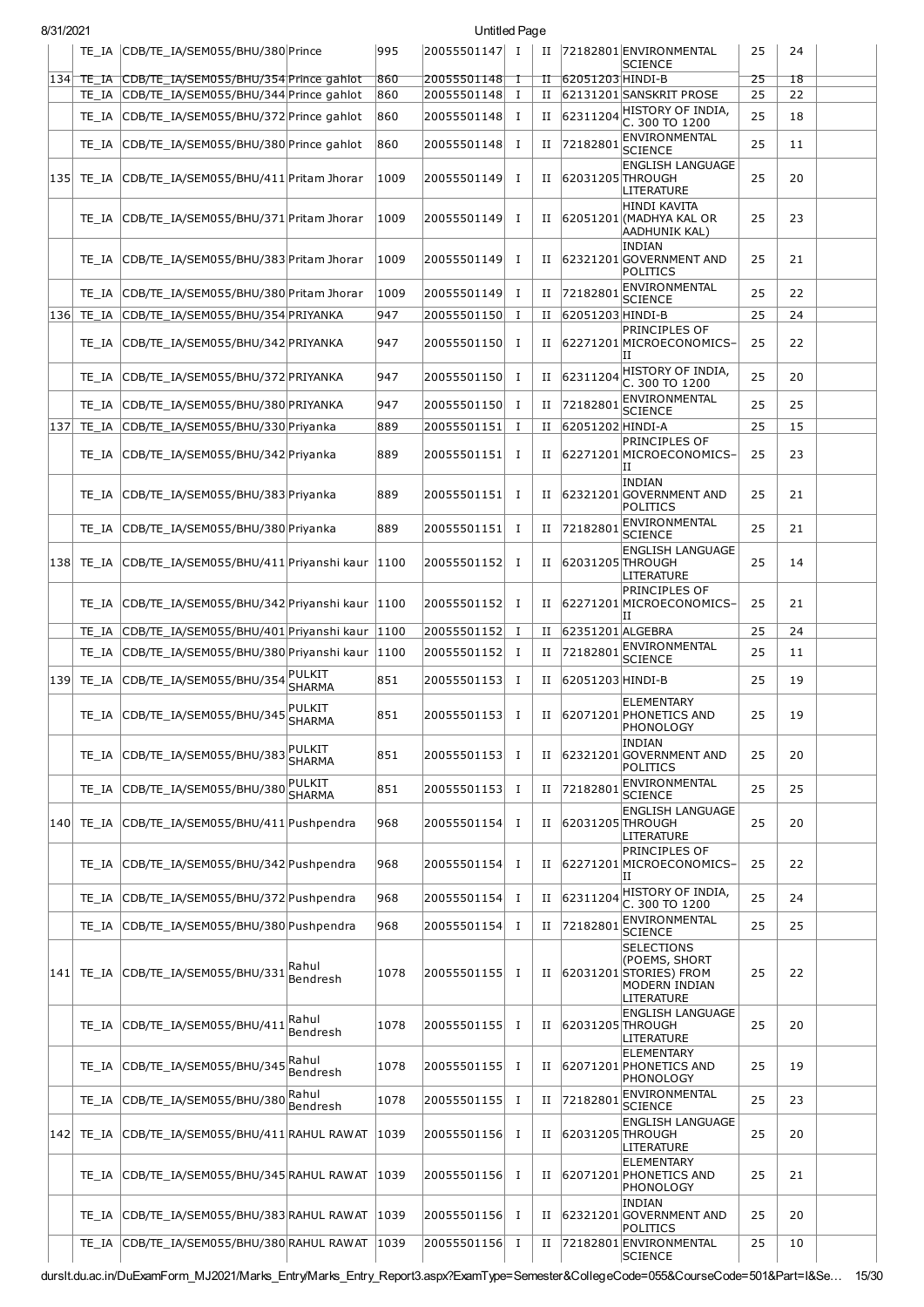|     |            | 143 TE_IA CDB/TE_IA/SEM055/BHU/330 Raja               |                         | 933           | 20055501157       | $\mathbf{I}$ | П           | 62051202 HINDI-A |                                                                                                    | 25 | 17 |  |
|-----|------------|-------------------------------------------------------|-------------------------|---------------|-------------------|--------------|-------------|------------------|----------------------------------------------------------------------------------------------------|----|----|--|
|     |            | TE_IA CDB/TE_IA/SEM055/BHU/344 Raja                   |                         | 933           | 20055501157       | $\mathbf{I}$ | П           |                  | 62131201 SANSKRIT PROSE                                                                            | 25 | 19 |  |
|     |            | TE_IA CDB/TE_IA/SEM055/BHU/372 Raja                   |                         | 933           | 20055501157       | Ι            | П           | 62311204         | HISTORY OF INDIA,<br>C. 300 TO 1200                                                                | 25 | 17 |  |
|     | TE IA      | CDB/TE_IA/SEM055/BHU/380 Raja                         |                         | 933           | 20055501157       | I            | П           | 72182801         | ENVIRONMENTAL<br><b>SCIENCE</b>                                                                    | 25 | 20 |  |
|     |            | 144 TE_IA CDB/TE_IA/SEM055/BHU/411 Rajat Chauhan 1069 |                         |               | 20055501158       | Ι.           | п           | 62031205 THROUGH | <b>ENGLISH LANGUAGE</b><br>LITERATURE                                                              | 25 | 13 |  |
|     | TE IA      | CDB/TE_IA/SEM055/BHU/372 Rajat Chauhan 1069           |                         |               | 20055501158       | Ι            | П           | 62311204         | HISTORY OF INDIA,<br>C. 300 TO 1200                                                                | 25 | 19 |  |
|     | TE IA      | CDB/TE_IA/SEM055/BHU/383 Rajat Chauhan 1069           |                         |               | 20055501158       | Ι            | П           |                  | <b>INDIAN</b><br>62321201 GOVERNMENT AND<br>POLITICS                                               | 25 | 20 |  |
|     | TE IA      | CDB/TE_IA/SEM055/BHU/380 Rajat Chauhan 1069           |                         |               | 20055501158       | Ι            | П           | 7218280          | ENVIRONMENTAL<br><b>SCIENCE</b>                                                                    | 25 | 20 |  |
|     | 145  TE IA | CDB/TE_IA/SEM055/BHU/331 RASHI                        |                         | 870           | 20055501159       | I            | п           |                  | <b>SELECTIONS</b><br>(POEMS, SHORT<br>62031201 STORIES) FROM<br><b>MODERN INDIAN</b><br>LITERATURE | 25 | 22 |  |
|     | TE IA      | CDB/TE_IA/SEM055/BHU/354 RASHI                        |                         | 870           | 20055501159       | Ι            | П           | 62051203 HINDI-B |                                                                                                    | 25 | 24 |  |
|     | TE IA      | CDB/TE_IA/SEM055/BHU/345 RASHI                        |                         | 870           | 20055501159       | Ι            | П           |                  | <b>ELEMENTARY</b><br>62071201 PHONETICS AND<br>PHONOLOGY                                           | 25 | 21 |  |
|     | TE IA      | CDB/TE IA/SEM055/BHU/380 RASHI                        |                         | 870           | 20055501159       | Ι.           | П           | 72182801         | ENVIRONMENTAL<br><b>SCIENCE</b>                                                                    | 25 | 25 |  |
|     | 146 TE IA  | CDB/TE_IA/SEM055/BHU/411 Ravi ghangas                 |                         | 1132          | 20055501160       | <b>I</b>     | П           | 62031205 THROUGH | <b>ENGLISH LANGUAGE</b><br>LITERATURE                                                              | 25 | 18 |  |
|     | TE IA      | CDB/TE_IA/SEM055/BHU/372 Ravi ghangas                 |                         | 1132          | 20055501160       | I            | П           | 62311204         | HISTORY OF INDIA,<br>C. 300 TO 1200                                                                | 25 | 17 |  |
|     | TE IA      | CDB/TE_IA/SEM055/BHU/383 Ravi ghangas                 |                         | 1132          | 20055501160       | I            | П           |                  | <b>INDIAN</b><br>62321201 GOVERNMENT AND<br>POLITICS                                               | 25 | 21 |  |
|     | TE IA      | CDB/TE_IA/SEM055/BHU/380 Ravi ghangas                 |                         | 1132          | 20055501160       | Ι            | П           | 72182801         | ENVIRONMENTAL<br><b>SCIENCE</b>                                                                    | 25 | 23 |  |
| 147 | TE_IA      | CDB/TE_IA/SEM055/BHU/360 RIGZIN                       | LANDOL                  | 1115          | 20055501161       | Ι            | $_{\rm II}$ |                  | 62031206 ENGLISH FLUENCY                                                                           | 25 | 23 |  |
|     | TE IA      | CDB/TE_IA/SEM055/BHU/342                              | <b>RIGZIN</b><br>LANDOL | 1115          | 20055501161       | Ι.           | П           |                  | PRINCIPLES OF<br>62271201 MICROECONOMICS-<br>ΠI                                                    | 25 | 20 |  |
|     |            | TE_IA CDB/TE_IA/SEM055/BHU/383 RIGZIN                 | LANDOL                  | 1115          | 20055501161       | <b>I</b>     | $_{\rm II}$ |                  | <b>INDIAN</b><br>62321201 GOVERNMENT AND<br>POLITICS                                               | 25 | 21 |  |
|     |            | TE_IA CDB/TE_IA/SEM055/BHU/380                        | RIGZIN<br>LANDOL        | 1115          | 20055501161       | Ι            | П           | 72182801         | ENVIRONMENTAL<br><b>SCIENCE</b>                                                                    | 25 | 22 |  |
|     |            | 148 TE_IA CDB/TE_IA/SEM055/BHU/354 Rishabh singh      |                         | 942           | 20055501162       | I            | $_{\rm II}$ | 62051203 HINDI-B |                                                                                                    | 25 | 21 |  |
|     |            | TE_IA CDB/TE_IA/SEM055/BHU/342 Rishabh singh 942      |                         |               | $ 20055501162 $ I |              |             |                  | <b>PRINCIPLES OF</b><br>II 62271201 MICROECONOMICS-<br>ΙI                                          | 25 | 21 |  |
|     |            | TE_IA CDB/TE_IA/SEM055/BHU/383 Rishabh singh          |                         | $ 942\rangle$ | 20055501162       | I            | П           |                  | <b>INDIAN</b><br>62321201 GOVERNMENT AND<br>POLITICS                                               | 25 | 19 |  |
|     | TE IA      | CDB/TE_IA/SEM055/BHU/380 Rishabh singh                |                         | 942           | 20055501162       | I            | П           | 7218280          | ENVIRONMENTAL<br><b>SCIENCE</b>                                                                    | 25 | 24 |  |
|     | 149 TE IA  | CDB/TE IA/SEM055/BHU/411 RITU KAUSHIK 1041            |                         |               | 20055501163       | I            | П           | 62031205 THROUGH | <b>ENGLISH LANGUAGE</b><br>LITERATURE                                                              | 25 | 15 |  |
|     |            | TE IA CDB/TE IA/SEM055/BHU/342 RITU KAUSHIK           |                         | 1041          | 20055501163       | I            | П           |                  | PRINCIPLES OF<br>62271201 MICROECONOMICS-<br>IΙ                                                    | 25 | 23 |  |
|     | TE IA      | CDB/TE_IA/SEM055/BHU/383 RITU KAUSHIK                 |                         | 1041          | 20055501163       | Ι            | П           |                  | <b>INDIAN</b><br>62321201 GOVERNMENT AND<br>POLITICS                                               | 25 | 20 |  |
|     | TE IA      | CDB/TE_IA/SEM055/BHU/380 RITU KAUSHIK                 |                         | 1041          | 20055501163       | I            | П           | 72182801         | ENVIRONMENTAL<br><b>SCIENCE</b>                                                                    | 25 | 23 |  |
|     | 150 TE IA  | CDB/TE_IA/SEM055/BHU/411 Riya mehra                   |                         | 1043          | 20055501164       | I            | П           | 62031205 THROUGH | <b>ENGLISH LANGUAGE</b><br>LITERATURE                                                              | 25 | 15 |  |
|     |            | TE_IA CDB/TE_IA/SEM055/BHU/372 Riya mehra             |                         | 1043          | 20055501164       | Ι            | П           | 62311204         | HISTORY OF INDIA,<br>C. 300 TO 1200                                                                | 25 | 20 |  |
|     |            | TE_IA CDB/TE_IA/SEM055/BHU/383 Riya mehra             |                         | 1043          | 20055501164       | Ι            | П           |                  | <b>INDIAN</b><br>62321201 GOVERNMENT AND<br><b>POLITICS</b>                                        | 25 | 21 |  |
|     |            | TE_IA CDB/TE_IA/SEM055/BHU/380 Riya mehra             |                         | 1043          | 20055501164       | Ι            | П           | 72182801         | ENVIRONMENTAL<br><b>SCIENCE</b>                                                                    | 25 | 21 |  |
|     |            | 151 TE_IA CDB/TE_IA/SEM055/BHU/411 Riya Sharma        |                         | 972           | 20055501165       | Ι            | П           | 62031205 THROUGH | <b>ENGLISH LANGUAGE</b><br>LITERATURE                                                              | 25 | 20 |  |
|     | TE IA      | CDB/TE_IA/SEM055/BHU/372 Riya Sharma                  |                         | 972           | 20055501165       | <b>I</b>     | П           | 62311204         | HISTORY OF INDIA,<br>C. 300 TO 1200                                                                | 25 | 21 |  |
|     | TE IA      | CDB/TE_IA/SEM055/BHU/383 Riya Sharma                  |                         | 972           | 20055501165       | I            | П           |                  | <b>INDIAN</b><br>62321201 GOVERNMENT AND<br>POLITICS                                               | 25 | 20 |  |
|     |            | TE_IA CDB/TE_IA/SEM055/BHU/380 Riya Sharma            |                         | 972           | 20055501165       | I            | П           | 72182801         | ENVIRONMENTAL<br><b>SCIENCE</b>                                                                    | 25 | 24 |  |
| 152 | TE_IA      | CDB/TE_IA/SEM055/BHU/354 Riya Verma                   |                         | 852           | 20055501166       | $\bf{I}$     | П           | 62051203 HINDI-B |                                                                                                    | 25 | 21 |  |

durslt.du.ac.in/DuExamForm\_MJ2021/Marks\_Entry/Marks\_Entry\_Report3.aspx?ExamType=Semester&CollegeCode=055&CourseCode=501&Part=I&Se… 16/30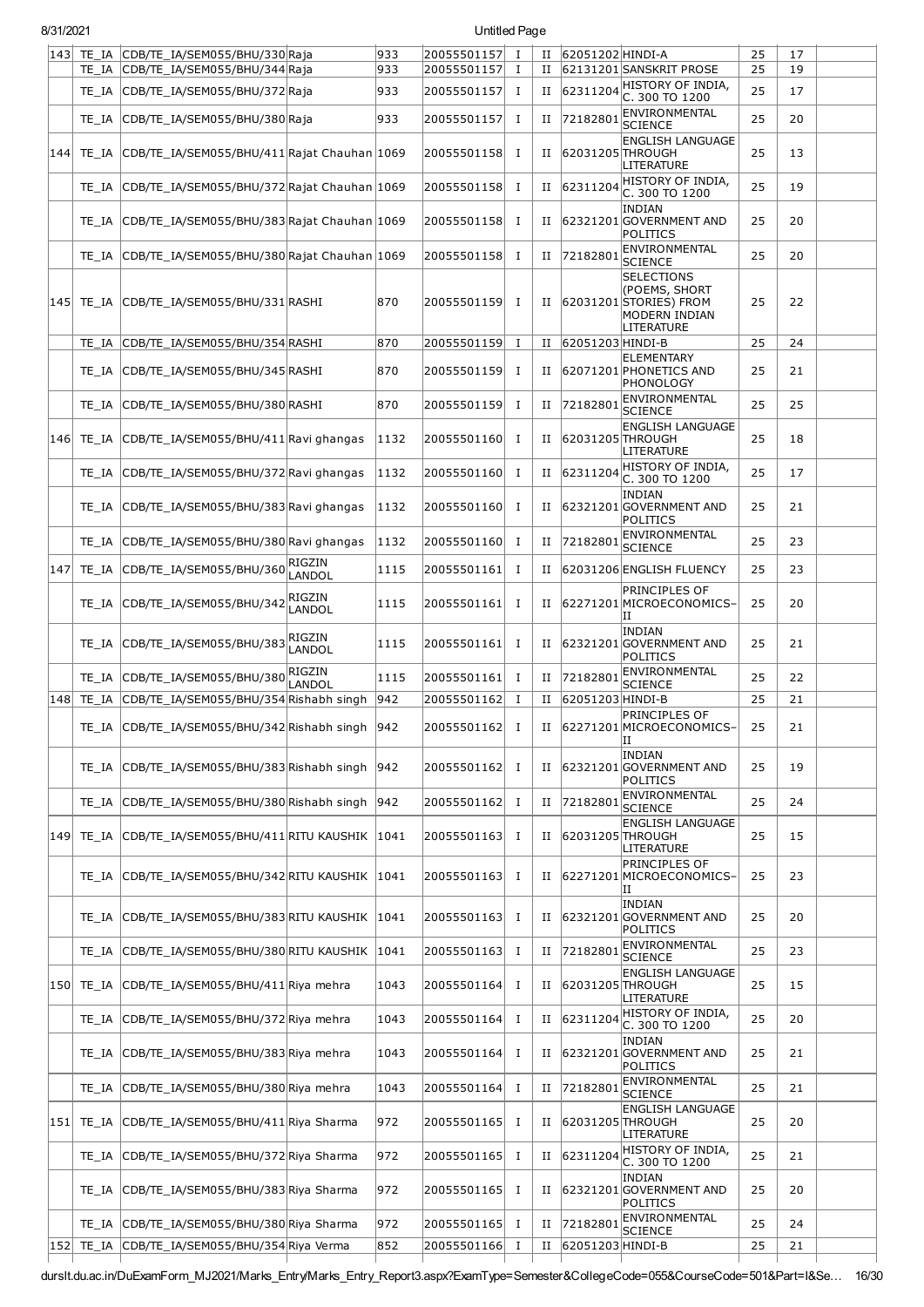| 8/31/2021 |       |                                                                              |                               |              | Untitled Page                  |                |             |                  |                                                                        |          |          |  |
|-----------|-------|------------------------------------------------------------------------------|-------------------------------|--------------|--------------------------------|----------------|-------------|------------------|------------------------------------------------------------------------|----------|----------|--|
|           |       | TE_IA CDB/TE_IA/SEM055/BHU/344 Riya Verma                                    |                               | 852          | 20055501166 I                  |                | П           |                  | 62131201 SANSKRIT PROSE                                                | 25       | 24       |  |
|           | TE IA | CDB/TE IA/SEM055/BHU/372 Riva Verma                                          |                               | 852          | 20055501166                    | I              | П           | 62311204         | HISTORY OF INDIA,<br>C. 300 TO 1200                                    | 25       | 19       |  |
|           | TE IA | CDB/TE IA/SEM055/BHU/380 Riya Verma                                          |                               | 852          | 20055501166                    | п.             | П           | 72182801         | ENVIRONMENTAL                                                          | 25       | 23       |  |
| 153       |       | TE_IA CDB/TE_IA/SEM055/BHU/330 Rohit                                         |                               | 835          | 20055501167                    | Ι.             | П           | 62051202 HINDI-A | <b>SCIENCE</b>                                                         | 25       | 16       |  |
|           |       | TE IA CDB/TE IA/SEM055/BHU/344 Rohit                                         |                               | 835          | 20055501167                    | Ι.             | П           |                  | 62131201 SANSKRIT PROSE                                                | 25       | 22       |  |
|           | TE IA | CDB/TE_IA/SEM055/BHU/372 Rohit                                               |                               | 835          | 20055501167                    | Ι.             | П           |                  | $ 62311204 $ HISTORY OF INDIA,<br>C. 300 TO 1200                       | 25       | 18       |  |
|           | TE IA |                                                                              |                               | 835          | 20055501167                    | T              | П           | 72182801         | ENVIRONMENTAL                                                          | 25       | 23       |  |
|           |       | CDB/TE_IA/SEM055/BHU/380 Rohit                                               |                               |              |                                |                |             |                  | <b>SCIENCE</b>                                                         |          |          |  |
| 154       |       | TE IA CDB/TE IA/SEM055/BHU/360 Rohit<br>TE IA CDB/TE IA/SEM055/BHU/344 Rohit |                               | 1108<br>1108 | 20055501168<br>20055501168     | п.<br>$\bf{I}$ | П<br>П      |                  | 62031206 ENGLISH FLUENCY<br>62131201 SANSKRIT PROSE                    | 25<br>25 | 16<br>22 |  |
|           | TE IA | CDB/TE_IA/SEM055/BHU/372 Rohit                                               |                               | 1108         | 20055501168                    | Ι              | П           |                  | $62311204$ HISTORY OF INDIA,                                           | 25       | 19       |  |
|           |       |                                                                              |                               |              |                                |                |             |                  | C. 300 TO 1200<br>ENVIRONMENTAL                                        |          |          |  |
|           | TE IA | CDB/TE IA/SEM055/BHU/380 Rohit                                               |                               | 1108         | 20055501168                    | Ι.             | П           | 72182801         | <b>SCIENCE</b>                                                         | 25       | 20       |  |
| 155       | TE IA | CDB/TE_IA/SEM055/BHU/330 ROHIT                                               |                               | 878          | 20055501169                    | $\bf{I}$       | П           | 62051202 HINDI-A | HISTORY OF INDIA,                                                      | 25       | 16       |  |
|           | TE IA | CDB/TE_IA/SEM055/BHU/372 ROHIT                                               |                               | 878          | 20055501169                    | T              | П           | 62311204         | C. 300 TO 1200                                                         | 25       | 20       |  |
|           | TE IA | CDB/TE IA/SEM055/BHU/383 ROHIT                                               |                               | 878          | 20055501169                    | Ι.             | П           |                  | <b>INDIAN</b><br>62321201 GOVERNMENT AND<br>POLITICS                   | 25       | 21       |  |
|           | TE IA | CDB/TE_IA/SEM055/BHU/380 ROHIT                                               |                               | 878          | 20055501169                    | п.             | П           | 72182801         | ENVIRONMENTAL<br><b>SCIENCE</b>                                        | 25       | 21       |  |
|           |       | 156 TE IA CDB/TE IA/SEM055/BHU/411 Roshan                                    |                               | 973          | 20055501171                    | Ι.             | П           | 62031205 THROUGH | <b>ENGLISH LANGUAGE</b><br>LITERATURE                                  | 25       | 19       |  |
|           |       | TE_IA CDB/TE_IA/SEM055/BHU/371 Roshan                                        |                               | 973          | 20055501171                    | Ι              | $_{\rm II}$ |                  | <b>HINDI KAVITA</b><br>62051201 (MADHYA KAL OR<br>AADHUNIK KAL)        | 25       | 20       |  |
|           | TE IA | CDB/TE_IA/SEM055/BHU/383 Roshan                                              |                               | 973          | 20055501171                    | T              | П           |                  | <b>INDIAN</b><br>62321201 GOVERNMENT AND<br>POLITICS                   | 25       | 20       |  |
|           | TE IA | CDB/TE_IA/SEM055/BHU/380 Roshan                                              |                               | 973          | 20055501171                    | Ι.             | П           | 72182801         | ENVIRONMENTAL<br>SCIENCE                                               | 25       | 23       |  |
| 157       |       | TE_IA CDB/TE_IA/SEM055/BHU/371                                               | <b>ROSHAN</b><br><b>KUMAR</b> | 1076         | 20055501172                    | T              | П           |                  | <b>HINDI KAVITA</b><br>62051201 (MADHYA KAL OR<br><b>AADHUNIK KAL)</b> | 25       | 22       |  |
|           | TE IA | CDB/TE_IA/SEM055/BHU/330                                                     | ROSHAN<br><b>KUMAR</b>        | 1076         | 20055501172                    | Ι.             | П           | 62051202 HINDI-A |                                                                        | 25       | 10       |  |
|           | TE IA | CDB/TE_IA/SEM055/BHU/383                                                     | <b>ROSHAN</b><br><b>KUMAR</b> | 1076         | 20055501172                    | п              | Н           |                  | <b>INDIAN</b><br>62321201 GOVERNMENT AND<br>POLITICS                   | 25       | 20       |  |
|           | TE IA | CDB/TE_IA/SEM055/BHU/380                                                     | <b>ROSHAN</b><br><b>KUMAR</b> | 1076         | 20055501172                    | $\bf{I}$       | П           | 72182801         | ENVIRONMENTAL<br><b>SCIENCE</b>                                        | 25       | 00       |  |
|           |       | 158 TE IA CDB/TE IA/SEM055/BHU/411 Roshan Ram                                |                               | 1080         | 20055501173                    | $\mathbf{I}$   | П           | 62031205THROUGH  | <b>ENGLISH LANGUAGE</b><br><b>LITERATURE</b>                           | 25       | 13       |  |
|           | TE IA | CDB/TE_IA/SEM055/BHU/371 Roshan Ram                                          |                               | 1080         | 20055501173 I                  |                | $_{\rm II}$ |                  | HINDI KAVITA<br>62051201 (MADHYA KAL OR<br>AADHUNIK KAL)               | 25       | 14       |  |
|           | TE IA | CDB/TE_IA/SEM055/BHU/383 Roshan Ram                                          |                               | 1080         | 20055501173 I                  |                | П           |                  | <b>INDIAN</b><br>62321201 GOVERNMENT AND<br>POLITICS                   | 25       | 18       |  |
|           | TE IA | CDB/TE_IA/SEM055/BHU/380 Roshan Ram                                          |                               | 1080         | 20055501173                    | I              | П           | 72182801         | ENVIRONMENTAL<br><b>SCIENCE</b>                                        | 25       | 23       |  |
| 159       | TE IA | CDB/TE_IA/SEM055/BHU/360 Roshni                                              |                               | 1037         | 20055501174                    | I              | П           |                  | 62031206 ENGLISH FLUENCY                                               | 25       | 22       |  |
|           |       | TE_IA CDB/TE_IA/SEM055/BHU/371 Roshni                                        |                               | 1037         | 20055501174 I                  |                | $_{\rm II}$ |                  | HINDI KAVITA<br>62051201 (MADHYA KAL OR                                | 25       | 22       |  |
|           |       |                                                                              |                               |              |                                |                |             |                  | <b>AADHUNIK KAL)</b>                                                   |          |          |  |
|           | TE IA | CDB/TE_IA/SEM055/BHU/383 Roshni                                              |                               | 1037         | 20055501174                    | п.             | П           |                  | <b>INDIAN</b><br>62321201GOVERNMENT AND<br>POLITICS                    | 25       | 21       |  |
|           | TE IA | CDB/TE_IA/SEM055/BHU/380 Roshni                                              |                               | 1037         | 20055501174                    | Ι              | П           | 72182801         | ENVIRONMENTAL<br><b>SCIENCE</b>                                        | 25       | 22       |  |
|           |       | 160 TE_IA CDB/TE_IA/SEM055/BHU/411 RUKSANA                                   |                               | 1038         | 20055501175                    | Ι.             | П           | 62031205 THROUGH | <b>ENGLISH LANGUAGE</b><br>LITERATURE                                  | 25       | 14       |  |
|           |       | TE_IA CDB/TE_IA/SEM055/BHU/372 RUKSANA                                       |                               | 1038         | 20055501175 I                  |                | П           | 62311204         | HISTORY OF INDIA,<br>C. 300 TO 1200                                    | 25       | 24       |  |
|           | TE IA | CDB/TE_IA/SEM055/BHU/383 RUKSANA                                             |                               | 1038         | 20055501175 I                  |                | П           |                  | INDIAN<br>62321201 GOVERNMENT AND<br>POLITICS                          | 25       | 21       |  |
|           | TE IA | CDB/TE_IA/SEM055/BHU/380 RUKSANA                                             |                               | 1038         | 20055501175                    | $\bf{I}$       | П           | 72182801         | ENVIRONMENTAL<br><b>SCIENCE</b>                                        | 25       | 24       |  |
| 161       | TE IA | CDB/TE_IA/SEM055/BHU/371 Sachin Kumar                                        |                               | 1021         | 20055501176                    | Ι.             | П           |                  | <b>HINDI KAVITA</b><br>62051201 (MADHYA KAL OR<br>AADHUNIK KAL)        | 25       | 14       |  |
|           | TE IA | CDB/TE_IA/SEM055/BHU/330 Sachin Kumar                                        |                               | 1021         | 20055501176 I                  |                | П           | 62051202 HINDI-A |                                                                        | 25       | 00       |  |
|           | TE IA | CDB/TE_IA/SEM055/BHU/372 Sachin Kumar                                        |                               | 1021         | 20055501176                    | $\bf{I}$       | П           |                  | $ 62311204 $ HISTORY OF INDIA,                                         | 25       | 17       |  |
|           | TE IA | CDB/TE_IA/SEM055/BHU/380 Sachin Kumar                                        |                               | 1021         | 20055501176                    | $\bf{I}$       | П           | 72182801         | C. 300 TO 1200<br>ENVIRONMENTAL                                        | 25       | 00       |  |
|           |       |                                                                              |                               |              |                                |                |             |                  | SCIENCE<br><b>ENGLISH LANGUAGE</b>                                     |          |          |  |
| 162       |       | TE_IA CDB/TE_IA/SEM055/BHU/411 Sachin kumar                                  |                               | 953<br> 953  | 20055501177 I<br>20055501177 I |                | П           | 62031205 THROUGH | LITERATURE<br>II 62271201 PRINCIPLES OF                                | 25<br>25 | 19       |  |
|           |       | TE_IA CDB/TE_IA/SEM055/BHU/342 Sachin kumar                                  |                               |              |                                |                |             |                  |                                                                        |          | 20       |  |

durslt.du.ac.in/DuExamForm\_MJ2021/Marks\_Entry/Marks\_Entry\_Report3.aspx?ExamType=Semester&CollegeCode=055&CourseCode=501&Part=I&Se… 17/30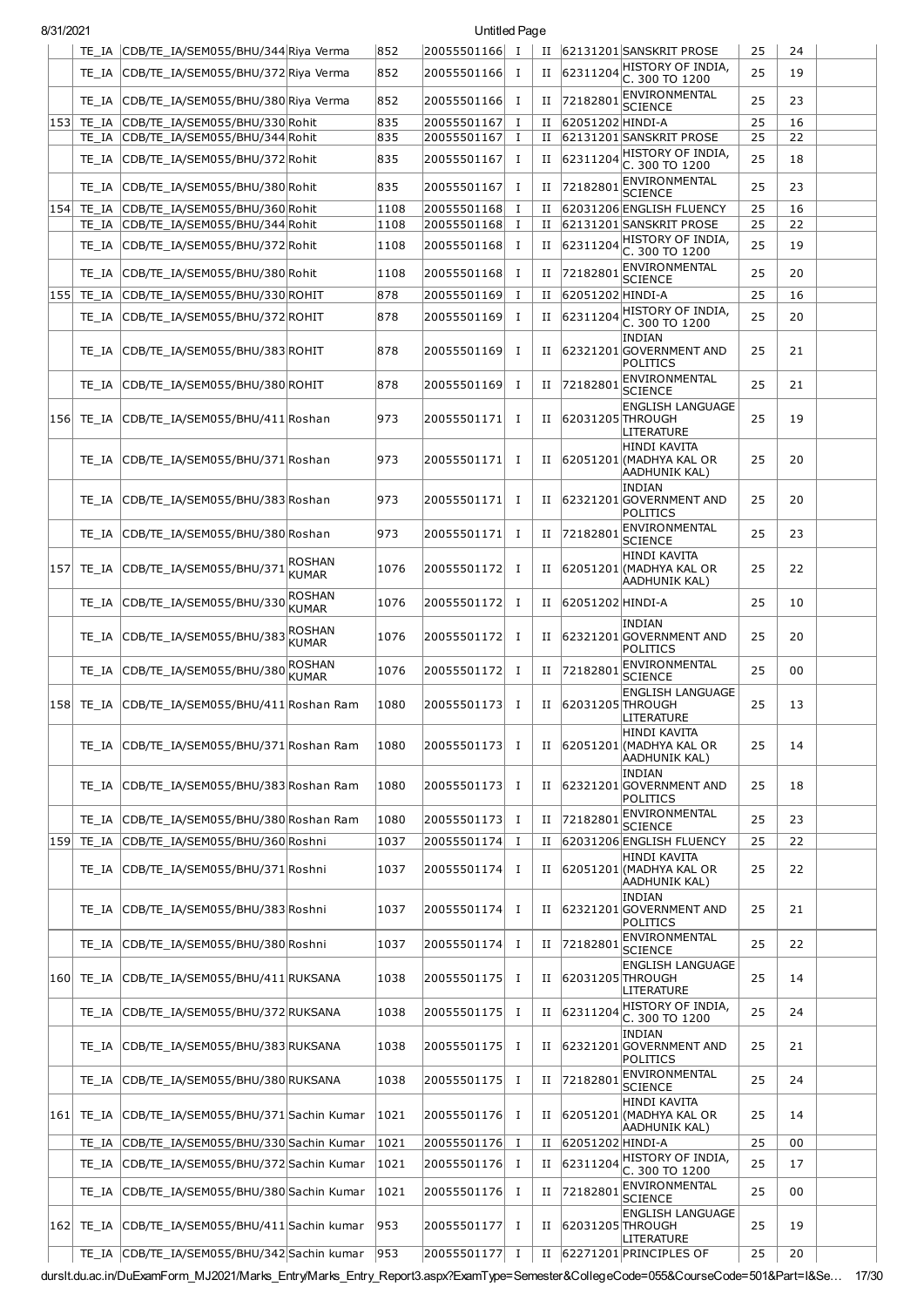|     |                                                       |                        |      |               |              |             |                     | MICROECONOMICS-                                                                                    |    |    |  |
|-----|-------------------------------------------------------|------------------------|------|---------------|--------------|-------------|---------------------|----------------------------------------------------------------------------------------------------|----|----|--|
|     |                                                       |                        |      |               |              |             |                     | ΠT<br><b>INDIAN</b>                                                                                |    |    |  |
|     | TE_IA CDB/TE_IA/SEM055/BHU/383 Sachin kumar           |                        | 953  | 20055501177   | п.           | $_{\rm II}$ |                     | 62321201 GOVERNMENT AND<br>POLITICS                                                                | 25 | 20 |  |
|     | TE_IA CDB/TE_IA/SEM055/BHU/380 Sachin kumar           |                        | 953  | 20055501177   | $\mathbf{I}$ |             | II 72182801         | ENVIRONMENTAL<br><b>SCIENCE</b>                                                                    | 25 | 12 |  |
| 163 | TE IA CDB/TE IA/SEM055/BHU/330 Sagar                  |                        | 866  | 20055501178   | Ι.           | П           | 62051202 HINDI-A    |                                                                                                    | 25 | 17 |  |
|     | TE_IA CDB/TE_IA/SEM055/BHU/342 Sagar                  |                        | 866  | 20055501178   | I            | П           |                     | PRINCIPLES OF<br>62271201 MICROECONOMICS-<br>н                                                     | 25 | 21 |  |
|     | TE_IA CDB/TE_IA/SEM055/BHU/372 Sagar                  |                        | 866  | 20055501178   | Ι.           | $_{\rm II}$ | 62311204            | HISTORY OF INDIA,<br>C. 300 TO 1200                                                                | 25 | 19 |  |
|     | TE_IA CDB/TE_IA/SEM055/BHU/380 Sagar                  |                        | 866  | 20055501178   | $\mathbf I$  | $_{\rm II}$ | 72182801            | ENVIRONMENTAL<br><b>SCIENCE</b>                                                                    | 25 | 24 |  |
| 164 | TE_IA CDB/TE_IA/SEM055/BHU/411 Sahil Chugh            |                        | 1087 | 20055501180   | Ι.           | $_{\rm II}$ | 62031205 THROUGH    | <b>ENGLISH LANGUAGE</b><br>LITERATURE                                                              | 25 | 21 |  |
|     | TE_IA CDB/TE_IA/SEM055/BHU/342 Sahil Chugh            |                        | 1087 | 20055501180   | I            |             |                     | PRINCIPLES OF<br>II 62271201 MICROECONOMICS-<br>IΙ                                                 | 25 | 21 |  |
|     | TE_IA CDB/TE_IA/SEM055/BHU/401 Sahil Chugh            |                        | 1087 | 20055501180   | $\mathbf{I}$ |             | II 62351201 ALGEBRA |                                                                                                    | 25 | 25 |  |
|     | TE_IA CDB/TE_IA/SEM055/BHU/380 Sahil Chugh            |                        | 1087 | 20055501180   | Ι.           | П           | 72182801            | ENVIRONMENTAL<br><b>SCIENCE</b>                                                                    | 25 | 25 |  |
| 165 | TE IA CDB/TE IA/SEM055/BHU/330 Sahil Rai              |                        | 879  | 20055501181   | $\bf{I}$     | П           | 62051202 HINDI-A    |                                                                                                    | 25 | 00 |  |
|     | TE_IA CDB/TE_IA/SEM055/BHU/344 Sahil Rai              |                        | 879  | 20055501181   | п.           | П           |                     | 62131201 SANSKRIT PROSE<br><b>INDIAN</b>                                                           | 25 | 22 |  |
|     | TE IA CDB/TE IA/SEM055/BHU/383 Sahil Rai              |                        | 879  | 20055501181   | Ι            | $_{\rm II}$ |                     | 62321201 GOVERNMENT AND<br>POLITICS                                                                | 25 | 19 |  |
|     | TE_IA CDB/TE_IA/SEM055/BHU/380 Sahil Rai              |                        | 879  | 20055501181   | $\bf{I}$     | П           | 72182801            | ENVIRONMENTAL<br><b>SCIENCE</b>                                                                    | 25 | 11 |  |
|     | 166 TE_IA CDB/TE_IA/SEM055/BHU/411 Sahil Roy          |                        | 1024 | 20055501182   | п.           | $_{\rm II}$ | 62031205 THROUGH    | <b>ENGLISH LANGUAGE</b><br>LITERATURE                                                              | 25 | 15 |  |
|     | TE_IA CDB/TE_IA/SEM055/BHU/345 Sahil Roy              |                        | 1024 | 20055501182   | Ι            | $_{\rm II}$ |                     | <b>ELEMENTARY</b><br>62071201 PHONETICS AND<br>PHONOLOGY                                           | 25 | 10 |  |
|     | TE_IA CDB/TE_IA/SEM055/BHU/383 Sahil Roy              |                        | 1024 | 20055501182   | Ι            | П           |                     | <b>INDIAN</b><br>62321201 GOVERNMENT AND<br>POLITICS                                               | 25 | 20 |  |
|     | TE_IA CDB/TE_IA/SEM055/BHU/380 Sahil Roy              |                        | 1024 | 20055501182   | $\bf{I}$     | $_{\rm II}$ | 72182801            | ENVIRONMENTAL<br><b>SCIENCE</b>                                                                    | 25 | 24 |  |
| 167 | TE_IA CDB/TE_IA/SEM055/BHU/360 Sahil singh            | chauhan                | 1095 | 20055501183   | $\bf{I}$     | $_{\rm II}$ |                     | 62031206 ENGLISH FLUENCY                                                                           | 25 | 20 |  |
|     | TE IA CDB/TE IA/SEM055/BHU/342                        | Sahil singh<br>chauhan | 1095 | 20055501183   | $\bf{I}$     | Н           |                     | <b>PRINCIPLES OF</b><br>62271201 MICROECONOMICS-<br>ΙI                                             | 25 | 21 |  |
|     | TE IA CDB/TE IA/SEM055/BHU/401                        | Sahil singh<br>chauhan | 1095 | 20055501183   | п            | П           | 62351201 ALGEBRA    |                                                                                                    | 25 | 22 |  |
|     | TE_IA CDB/TE_IA/SEM055/BHU/380 chauhan                | Sahil singh            | 1095 | 20055501183   | <b>I</b>     | П           | 72182801            | ENVIRONMENTAL<br><b>SCIENCE</b>                                                                    | 25 | 10 |  |
|     | 168 TE_IA CDB/TE_IA/SEM055/BHU/331 Sakshi             |                        | 1065 | 20055501184   | $\mathbf{I}$ | Н.          |                     | <b>SELECTIONS</b><br>(POEMS, SHORT<br>62031201 STORIES) FROM<br><b>MODERN INDIAN</b><br>LITERATURE | 25 | 22 |  |
|     | TE_IA CDB/TE_IA/SEM055/BHU/411 Sakshi                 |                        | 1065 | 20055501184   | Ι.           |             | II 62031205 THROUGH | <b>ENGLISH LANGUAGE</b><br>LITERATURE                                                              | 25 | 21 |  |
|     | TE IA CDB/TE IA/SEM055/BHU/372 Sakshi                 |                        | 1065 | 20055501184   | п.           | П           | 62311204            | HISTORY OF INDIA,<br>C. 300 TO 1200                                                                | 25 | 24 |  |
|     | TE_IA CDB/TE_IA/SEM055/BHU/380 Sakshi                 |                        | 1065 | 20055501184   | п.           | $_{\rm II}$ | 72182801            | <b>ENVIRONMENTAL</b><br><b>SCIENCE</b>                                                             | 25 | 24 |  |
| 169 | TE_IA CDB/TE_IA/SEM055/BHU/411 SAKSHI                 |                        | 1002 | 20055501185   | Ι.           | II          | 62031205 THROUGH    | <b>ENGLISH LANGUAGE</b><br>LITERATURE                                                              | 25 | 22 |  |
|     | TE_IA CDB/TE_IA/SEM055/BHU/345 SAKSHI                 |                        | 1002 | 20055501185   | I            | $_{\rm II}$ |                     | <b>ELEMENTARY</b><br>62071201 PHONETICS AND<br>PHONOLOGY                                           | 25 | 22 |  |
|     | TE_IA CDB/TE_IA/SEM055/BHU/383 SAKSHI                 |                        | 1002 | 20055501185   | $\mathbf I$  |             |                     | INDIAN<br>II 62321201 GOVERNMENT AND<br>POLITICS                                                   | 25 | 21 |  |
|     | TE IA CDB/TE IA/SEM055/BHU/380 SAKSHI                 |                        | 1002 | 20055501185   | I            | II          | 72182801            | ENVIRONMENTAL<br><b>SCIENCE</b>                                                                    | 25 | 25 |  |
|     | 170 TE_IA CDB/TE_IA/SEM055/BHU/360 Sangeeta           |                        | 1028 | 20055501186   | Ι.           | $_{\rm II}$ |                     | 62031206 ENGLISH FLUENCY                                                                           | 25 | 20 |  |
|     | TE_IA CDB/TE_IA/SEM055/BHU/371 Sangeeta               |                        | 1028 | 20055501186 I |              | $_{\rm II}$ |                     | HINDI KAVITA<br>62051201 (MADHYA KAL OR<br>AADHUNIK KAL)                                           | 25 | 18 |  |
|     | TE_IA CDB/TE_IA/SEM055/BHU/372 Sangeeta               |                        | 1028 | 20055501186   | Ι            | $_{\rm II}$ | 62311204            | HISTORY OF INDIA,<br>C. 300 TO 1200                                                                | 25 | 23 |  |
|     | TE_IA CDB/TE_IA/SEM055/BHU/380 Sangeeta               |                        | 1028 | 20055501186   | <b>I</b>     | $_{\rm II}$ | 72182801            | ENVIRONMENTAL<br><b>SCIENCE</b>                                                                    | 25 | 22 |  |
|     | 171 TE_IA CDB/TE_IA/SEM055/BHU/411 Sanjana Mehra 1025 |                        |      | 20055501187   | Ι.           | II          | 62031205 THROUGH    | <b>ENGLISH LANGUAGE</b><br>LITERATURE                                                              | 25 | 22 |  |
|     | TE_IA CDB/TE_IA/SEM055/BHU/371 Sanjana Mehra 1025     |                        |      | 20055501187   | Ι            | $_{\rm II}$ |                     | HINDI KAVITA<br>62051201 (MADHYA KAL OR<br>AADHUNIK KAL)                                           | 25 | 18 |  |
|     |                                                       |                        |      |               |              |             |                     |                                                                                                    |    |    |  |

durslt.du.ac.in/DuExamForm\_MJ2021/Marks\_Entry/Marks\_Entry\_Report3.aspx?ExamType=Semester&CollegeCode=055&CourseCode=501&Part=I&Se… 18/30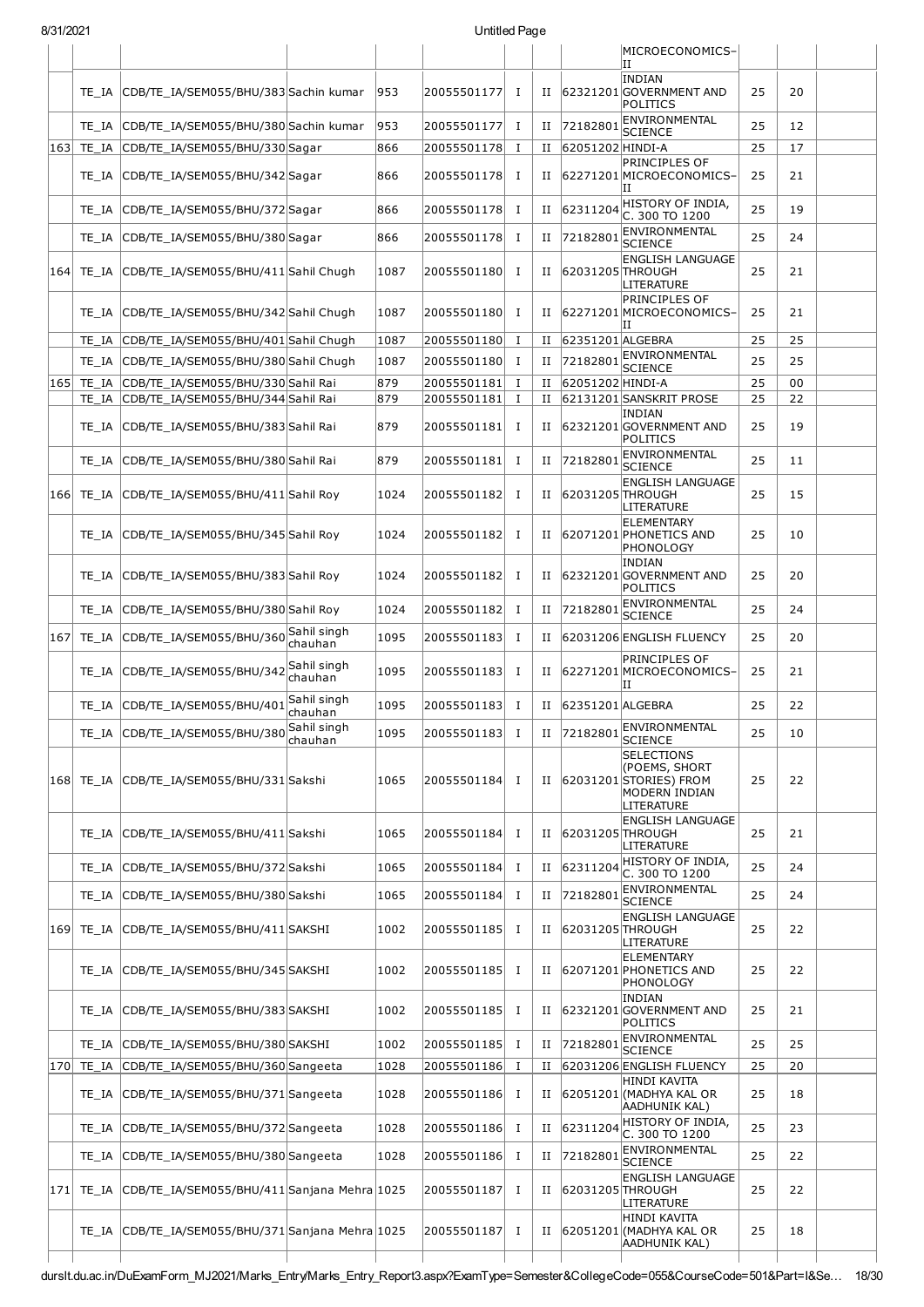| 8/31/2021 |                |                                                                    |                      |              | Untitled Page              |                |                  |                  |                                                           |          |          |  |
|-----------|----------------|--------------------------------------------------------------------|----------------------|--------------|----------------------------|----------------|------------------|------------------|-----------------------------------------------------------|----------|----------|--|
|           |                | TE_IA CDB/TE_IA/SEM055/BHU/383 Sanjana Mehra 1025                  |                      |              | 20055501187 I              |                | П                | 62321201 INDIAN  | <b>GOVERNMENT AND</b><br>POLITICS                         | 25       | 21       |  |
|           | TE IA          | CDB/TE_IA/SEM055/BHU/380 Sanjana Mehra 1025                        |                      |              | 20055501187                | Τ              | п                | 72182801         | ENVIRONMENTAL<br><b>SCIENCE</b>                           | 25       | 23       |  |
| 172       | TE IA          | CDB/TE_IA/SEM055/BHU/354 Sanjeevani                                |                      | 836          | 20055501188                | $\mathbf I$    | П                | 62051203 HINDI-B |                                                           | 25       | 21       |  |
|           | TE IA          | CDB/TE_IA/SEM055/BHU/342 Sanjeevani                                |                      | 836          | 20055501188                | Ι.             | п                |                  | <b>PRINCIPLES OF</b><br>62271201 MICROECONOMICS-<br>ΙI    | 25       | 22       |  |
|           | TE IA          | CDB/TE_IA/SEM055/BHU/372 Sanjeevani                                |                      | 836          | 20055501188                | Ι.             | п                | 62311204         | HISTORY OF INDIA,<br>C. 300 TO 1200                       | 25       | 21       |  |
|           | TE IA          | CDB/TE_IA/SEM055/BHU/380 Sanjeevani                                |                      | 836          | 20055501188                | Ι.             | п                | 72182801         | ENVIRONMENTAL<br>SCIENCE                                  | 25       | 23       |  |
| 173       |                | TE IA CDB/TE IA/SEM055/BHU/411                                     | Sanskar<br>chaurasia | 1032         | 20055501189                | Ι.             | П                | 62031205 THROUGH | <b>ENGLISH LANGUAGE</b><br><b>LITERATURE</b>              | 25       | 22       |  |
|           |                | TE_IA CDB/TE_IA/SEM055/BHU/345                                     | Sanskar<br>chaurasia | 1032         | 20055501189                | Ι.             | п                |                  | ELEMENTARY<br>62071201 PHONETICS AND<br>PHONOLOGY         | 25       | 20       |  |
|           | TE IA          | CDB/TE_IA/SEM055/BHU/383                                           | Sanskar<br>chaurasia | 1032         | 20055501189                | п.             | п                |                  | INDIAN<br>62321201 GOVERNMENT AND<br><b>POLITICS</b>      | 25       | 21       |  |
|           | TE IA          | CDB/TE_IA/SEM055/BHU/380                                           | Sanskar<br>chaurasia | 1032         | 20055501189                | Ι.             | и                | 72182801         | ENVIRONMENTAL<br><b>SCIENCE</b>                           | 25       | 25       |  |
| 174       |                | TE_IA CDB/TE_IA/SEM055/BHU/411 Sapna                               |                      | 1031         | 20055501190                | п.             | П                | 62031205 THROUGH | <b>ENGLISH LANGUAGE</b><br>LITERATURE                     | 25       | 22       |  |
|           | TE IA          | CDB/TE_IA/SEM055/BHU/342 Sapna                                     |                      | 1031         | 20055501190                | Ι.             | и                |                  | <b>PRINCIPLES OF</b><br>62271201MICROECONOMICS-<br>IΙ     | 25       | 23       |  |
|           | TE IA          | CDB/TE_IA/SEM055/BHU/383 Sapna                                     |                      | 1031         | 20055501190                | п.             | П                |                  | INDIAN<br>62321201 GOVERNMENT AND<br>POLITICS             | 25       | 21       |  |
|           | TE IA          | CDB/TE_IA/SEM055/BHU/380 Sapna                                     |                      | 1031         | 20055501190                | Ι.             | п                | 72182801         | ENVIRONMENTAL<br>SCIENCE                                  | 25       | 23       |  |
| 175       | TE IA          | CDB/TE_IA/SEM055/BHU/411 Sarthak Rahal   1022                      |                      |              | 20055501191                | Ι.             | п                |                  | <b>ENGLISH LANGUAGE</b><br>62031205 THROUGH<br>LITERATURE | 25       | 20       |  |
|           | TE IA          | CDB/TE_IA/SEM055/BHU/372 Sarthak Rahal   1022                      |                      |              | 20055501191                | Ι.             | П                | 62311204         | HISTORY OF INDIA,<br>C. 300 TO 1200                       | 25       | 18       |  |
|           | TE IA          | CDB/TE_IA/SEM055/BHU/383 Sarthak Rahal                             |                      | 1022         | 20055501191                | Ι.             | П                |                  | INDIAN<br>62321201 GOVERNMENT AND<br>POLITICS             | 25       | 21       |  |
|           | TE IA          | CDB/TE_IA/SEM055/BHU/380 Sarthak Rahal   1022                      |                      |              | 20055501191                | Ι.             | п                | 72182801         | ENVIRONMENTAL<br><b>SCIENCE</b>                           | 25       | 23       |  |
| 176       | TE IA          | CDB/TE_IA/SEM055/BHU/386 SEEMA                                     |                      | 1056         | 20055501192                | Ι.             | п                | 62031207         | <b>ENGLISH</b><br>PROFICIENCY                             | 25       | 19       |  |
|           |                | TE_IA  CDB/TE_IA/SEM055/BHU/371 SEEMA                              |                      | 1056         | 20055501192                | Ι.             | П                |                  | HINDI KAVITA<br>62051201 (MADHYA KAL OR<br> AADHUNIK KAL) | 25       | 19       |  |
|           | TE IA          | CDB/TE_IA/SEM055/BHU/383 SEEMA                                     |                      | 1056         | 20055501192                | I              | П                |                  | INDIAN<br>62321201 GOVERNMENT AND<br><b>POLITICS</b>      | 25       | 20       |  |
|           | TE_IA          | CDB/TE_IA/SEM055/BHU/380 SEEMA                                     |                      | 1056         | 20055501192                | Ι.             | П                | 72182801         | <b>ENVIRONMENTAL</b><br>SCIENCE                           | 25       | 17       |  |
| 177       | TE IA          | CDB/TE_IA/SEM055/BHU/411 Shaheen                                   |                      | 1048         | 20055501193                | Ι.             | п                | 62031205 THROUGH | <b>ENGLISH LANGUAGE</b><br>LITERATURE                     | 25       | 19       |  |
|           | TE IA          | CDB/TE_IA/SEM055/BHU/345 Shaheen                                   |                      | 1048         | 20055501193                | Ι.             | П                |                  | <b>ELEMENTARY</b><br>62071201 PHONETICS AND<br>PHONOLOGY  | 25       | 20       |  |
|           | TE IA          | CDB/TE IA/SEM055/BHU/383 Shaheen                                   |                      | 1048         | 20055501193                | п.             | п                |                  | INDIAN<br>62321201 GOVERNMENT AND<br><b>POLITICS</b>      | 25       | 19       |  |
|           | TE IA          | CDB/TE_IA/SEM055/BHU/380 Shaheen                                   |                      | 1048         | 20055501193                | Ι.             | П                | 72182801         | ENVIRONMENTAL<br><b>SCIENCE</b>                           | 25       | 21       |  |
| 178       | TE IA          | CDB/TE_IA/SEM055/BHU/330 Shalu                                     |                      | 893          | 20055501194                | Ι.             | п                | 62051202 HINDI-A |                                                           | 25       | 22       |  |
|           | TE IA          | CDB/TE_IA/SEM055/BHU/372Shalu                                      |                      | 893          | 20055501194                | Ι.             | п                | 62311204         | HISTORY OF INDIA,<br>C. 300 TO 1200                       | 25       | 23       |  |
|           | TE IA          | CDB/TE_IA/SEM055/BHU/383Shalu                                      |                      | 893          | 20055501194                | п.             | П                |                  | INDIAN<br>62321201 GOVERNMENT AND<br><b>POLITICS</b>      | 25       | 21       |  |
|           | TE IA          | CDB/TE_IA/SEM055/BHU/380 Shalu                                     |                      | 893          | 20055501194                | Ι.             | П                | 72182801         | ENVIRONMENTAL<br><b>SCIENCE</b>                           | 25       | 24       |  |
| 179       | TE IA          | CDB/TE_IA/SEM055/BHU/360                                           | Shama<br>Praveen     | 974          | 20055501195                | $\bf{I}$       | П                |                  | 62031206 ENGLISH FLUENCY                                  | 25       | 20       |  |
|           | TE IA          | CDB/TE_IA/SEM055/BHU/372                                           | Shama<br>Praveen     | 974          | 20055501195                | $\bf{I}$       | П                | 62311204         | HISTORY OF INDIA,<br>C. 300 TO 1200                       | 25       | 24       |  |
|           | TE IA          | CDB/TE_IA/SEM055/BHU/383                                           | Shama<br>Praveen     | 974          | 20055501195                | Ι.             | п                |                  | INDIAN<br>62321201 GOVERNMENT AND<br>POLITICS             | 25       | 21       |  |
|           | TE IA          | CDB/TE_IA/SEM055/BHU/380 Praveen                                   | Shama                | 974          | 20055501195                | Ι.             | и                | 72182801         | ENVIRONMENTAL<br><b>SCIENCE</b>                           | 25       | 23       |  |
| 180       | TE IA          | CDB/TE_IA/SEM055/BHU/360 Shilpi                                    |                      | 1109         | 20055501197                | Ι.             | и                |                  | 62031206 ENGLISH FLUENCY                                  | 25       | 22       |  |
|           | TE IA<br>TE_IA | CDB/TE_IA/SEM055/BHU/344 Shilpi<br>CDB/TE IA/SEM055/BHU/372 Shilpi |                      | 1109<br>1109 | 20055501197<br>20055501197 | Ι.<br>$\bf{I}$ | П<br>$_{\rm II}$ | 62311204         | 62131201 SANSKRIT PROSE<br>HISTORY OF INDIA,              | 25<br>25 | 24<br>20 |  |
|           | TE_IA          | CDB/TE_IA/SEM055/BHU/380Shilpi                                     |                      | 1109         | 20055501197                | $\mathbf I$    | п                |                  | C. 300 TO 1200<br>72182801 ENVIRONMENTAL                  | 25       | 22       |  |

durslt.du.ac.in/DuExamForm\_MJ2021/Marks\_Entry/Marks\_Entry\_Report3.aspx?ExamType=Semester&CollegeCode=055&CourseCode=501&Part=I&Se… 19/30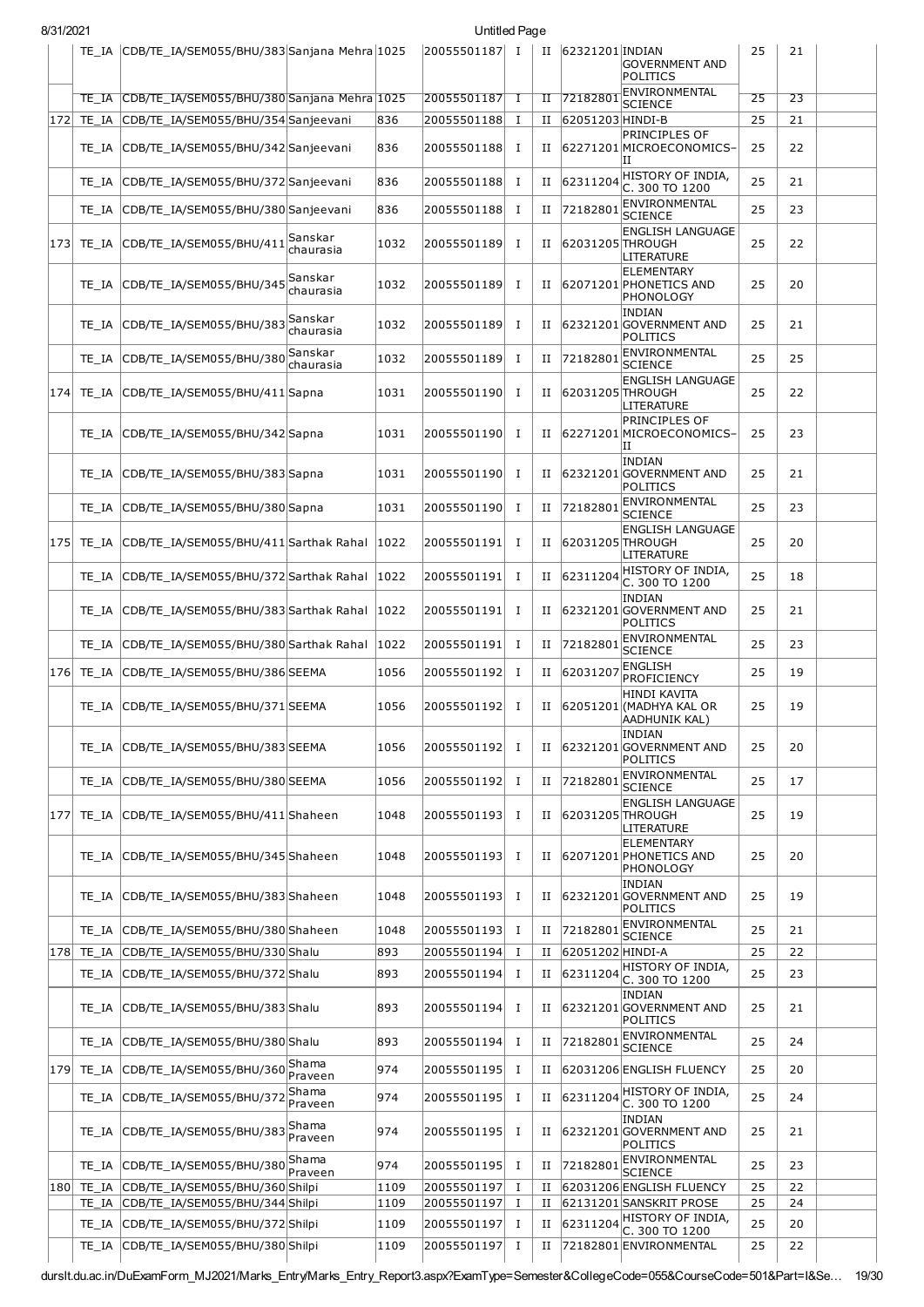| 8/31/2021 |       |                                                                                                      |                                  |      | Untitled Page              |              |        |                  |                                                                                      |          |          |  |
|-----------|-------|------------------------------------------------------------------------------------------------------|----------------------------------|------|----------------------------|--------------|--------|------------------|--------------------------------------------------------------------------------------|----------|----------|--|
|           |       |                                                                                                      |                                  |      |                            |              |        |                  | <b>SCIENCE</b>                                                                       |          |          |  |
| 181       |       | TE IA CDB/TE IA/SEM055/BHU/360 Shivam Pandey 955<br>TE_IA CDB/TE_IA/SEM055/BHU/342 Shivam Pandey 955 |                                  |      | 20055501198<br>20055501198 | Т.<br>I      | П<br>П |                  | 62031206 ENGLISH FLUENCY<br>PRINCIPLES OF<br>62271201 MICROECONOMICS-                | 25<br>25 | 23<br>22 |  |
|           |       | TE_IA CDB/TE_IA/SEM055/BHU/372 Shivam Pandey 955                                                     |                                  |      | 20055501198                | I            | П      | 62311204         | IΙ<br>HISTORY OF INDIA,                                                              | 25       | 22       |  |
|           |       | TE_IA CDB/TE_IA/SEM055/BHU/380 Shivam Pandey 955                                                     |                                  |      | 20055501198                | I            | П      | 72182801         | C. 300 TO 1200<br>ENVIRONMENTAL<br><b>SCIENCE</b>                                    | 25       | 24       |  |
| 182       |       | TE_IA CDB/TE_IA/SEM055/BHU/354 shivani aswal                                                         |                                  | 812  | 20055501199                | Ι.           | П      | 62051203 HINDI-B |                                                                                      | 25       | 18       |  |
|           |       | TE_IA CDB/TE_IA/SEM055/BHU/345 shivani aswal                                                         |                                  | 812  | 20055501199                | I            | П      |                  | <b>ELEMENTARY</b><br>62071201 PHONETICS AND<br>PHONOLOGY                             | 25       | 10       |  |
|           |       | TE IA CDB/TE IA/SEM055/BHU/383 shivani aswal                                                         |                                  | 812  | 20055501199                | <b>I</b>     | П      |                  | <b>INDIAN</b><br>62321201 GOVERNMENT AND<br>POLITICS                                 | 25       | 20       |  |
|           |       | TE_IA CDB/TE_IA/SEM055/BHU/380 shivani aswal                                                         |                                  | 812  | 20055501199                | $\mathbf I$  | П      | 72182801         | ENVIRONMENTAL<br><b>SCIENCE</b>                                                      | 25       | 17       |  |
|           |       | 183 TE_IA CDB/TE_IA/SEM055/BHU/411                                                                   | SHRADDHA<br><b>MAURYA</b>        | 971  | 20055501201                | I            | П      | 62031205 THROUGH | <b>ENGLISH LANGUAGE</b><br>LITERATURE                                                | 25       | 19       |  |
|           |       | TE IA CDB/TE IA/SEM055/BHU/372                                                                       | <b>SHRADDHA</b><br><b>MAURYA</b> | 971  | 20055501201                | T            | П      | 62311204         | HISTORY OF INDIA,<br>C. 300 TO 1200                                                  | 25       | 21       |  |
|           |       | TE_IA CDB/TE_IA/SEM055/BHU/383SHRADDHA                                                               |                                  | 971  | 20055501201                | $\bf{I}$     | П      |                  | <b>INDIAN</b><br>62321201 GOVERNMENT AND<br><b>POLITICS</b>                          | 25       | 21       |  |
|           |       | TE_IA CDB/TE_IA/SEM055/BHU/382 SHRADDHA                                                              |                                  | 971  | 20055501201                | I            | П      | 72182801         | ENVIRONMENTAL<br><b>SCIENCE</b>                                                      | 25       | 23       |  |
| 184       |       | TE_IA CDB/TE_IA/SEM055/BHU/354 Shreya Jha                                                            |                                  | 827  | 20055501202                | $\mathbf I$  | П      | 62051203 HINDI-B |                                                                                      | 25       | 19       |  |
|           |       | TE_IA CDB/TE_IA/SEM055/BHU/344 Shreya Jha                                                            |                                  | 827  | 20055501202                | $\mathbf{I}$ | П      |                  | 62131201 SANSKRIT PROSE                                                              | 25       | 22       |  |
|           |       | TE_IA CDB/TE_IA/SEM055/BHU/383 Shreya Jha                                                            |                                  | 827  | 20055501202                | I            | П      |                  | <b>INDIAN</b><br>62321201 GOVERNMENT AND<br>POLITICS                                 | 25       | 21       |  |
|           |       | TE_IA CDB/TE_IA/SEM055/BHU/382 Shreya Jha                                                            |                                  | 827  | 20055501202                | I            | П      | 7218280:         | ENVIRONMENTAL<br><b>SCIENCE</b>                                                      | 25       | 14       |  |
| 185       |       | TE_IA CDB/TE_IA/SEM055/BHU/330 Shruti                                                                |                                  | 917  | 20055501203                | Ι            | П      | 62051202 HINDI-A |                                                                                      | 25       | 22       |  |
|           |       | TE_IA CDB/TE_IA/SEM055/BHU/342 Shruti                                                                |                                  | 917  | 20055501203                | Ι            | П      |                  | PRINCIPLES OF<br>62271201 MICROECONOMICS-<br>ΙI                                      | 25       | 20       |  |
|           |       | TE_IA CDB/TE_IA/SEM055/BHU/372Shruti                                                                 |                                  | 917  | 20055501203                | I            | П      | 62311204         | HISTORY OF INDIA,<br>C. 300 TO 1200                                                  | 25       | 18       |  |
|           |       | TE_IA CDB/TE_IA/SEM055/BHU/382Shruti                                                                 |                                  | 917  | 20055501203                | I            | П      | 7218280          | ENVIRONMENTAL<br><b>SCIENCE</b>                                                      | 25       | 23       |  |
|           |       | 186 TE_IA CDB/TE_IA/SEM055/BHU/411 Shruti                                                            |                                  | 981  | 20055501204                | <b>I</b>     | П      |                  | <b>ENGLISH LANGUAGE</b><br>62031205 THROUGH<br>LITERATURE                            | 25       | 15       |  |
|           |       | TE_IA CDB/TE_IA/SEM055/BHU/345 Shruti                                                                |                                  | 981  | 20055501204                | I            | П      |                  | <b>ELEMENTARY</b><br>62071201 PHONETICS AND<br>PHONOLOGY                             | 25       | 19       |  |
|           |       | TE_IA CDB/TE_IA/SEM055/BHU/383 Shruti                                                                |                                  | 981  | 20055501204                | I            | П      |                  | <b>INDIAN</b><br>62321201 GOVERNMENT AND<br>POLITICS                                 | 25       | 20       |  |
|           | TE IA | CDB/TE_IA/SEM055/BHU/382 Shruti                                                                      |                                  | 981  | 20055501204                | $\mathbf{I}$ | П      | 7218280          | ENVIRONMENTAL<br><b>SCIENCE</b>                                                      | 25       | 22       |  |
|           |       | 187 TE_IA CDB/TE_IA/SEM055/BHU/411                                                                   | SHUBHAM<br>YADAV                 | 1010 | 20055501205                | $\bf{I}$     | П      |                  | <b>ENGLISH LANGUAGE</b><br>62031205 THROUGH<br>LITERATURE                            | 25       | 19       |  |
|           |       | TE_IA CDB/TE_IA/SEM055/BHU/371                                                                       | SHUBHAM<br>YADAV                 | 1010 | 20055501205                | I            | П      |                  | <b>HINDI KAVITA</b><br>62051201 (MADHYA KAL OR<br>AADHUNIK KAL)                      | 25       | 18       |  |
|           |       | TE IA CDB/TE IA/SEM055/BHU/383                                                                       | SHUBHAM<br>YADAV                 | 1010 | 20055501205                | I            | П      |                  | <b>INDIAN</b><br>62321201 GOVERNMENT AND<br>POLITICS                                 | 25       | 20       |  |
|           |       | TE_IA CDB/TE_IA/SEM055/BHU/382                                                                       | SHUBHAM<br>YADAV                 | 1010 | 20055501205                | Ι.           | П      | 7218280          | ENVIRONMENTAL<br><b>SCIENCE</b>                                                      | 25       | 24       |  |
|           |       | 188 TE_IA CDB/TE_IA/SEM055/BHU/331 Shweta                                                            |                                  | 908  | 20055501206                | I            | П      |                  | SELECTIONS<br>(POEMS, SHORT<br>62031201 STORIES) FROM<br>MODERN INDIAN<br>LITERATURE | 25       | 21       |  |
|           |       | TE_IA CDB/TE_IA/SEM055/BHU/330 Shweta                                                                |                                  | 908  | 20055501206                | Ι.           | П      | 62051202 HINDI-A |                                                                                      | 25       | 22       |  |
|           |       | TE_IA CDB/TE_IA/SEM055/BHU/345 Shweta                                                                |                                  | 908  | 20055501206                | <b>I</b>     | П      |                  | ELEMENTARY<br>62071201 PHONETICS AND<br>PHONOLOGY                                    | 25       | 21       |  |
|           |       | TE_IA CDB/TE_IA/SEM055/BHU/382Shweta                                                                 |                                  | 908  | 20055501206                | Ι.           | П      | 7218280          | ENVIRONMENTAL<br><b>SCIENCE</b>                                                      | 25       | 25       |  |
| 189       |       | TE_IA CDB/TE_IA/SEM055/BHU/331                                                                       | Siddharth<br>Singh Mehra         | 1139 | 20055501207                | <b>I</b>     | П      |                  | SELECTIONS<br>(POEMS, SHORT<br>62031201 STORIES) FROM<br>MODERN INDIAN<br>LITERATURE | 25       | 20       |  |
|           |       | TE_IA CDB/TE_IA/SEM055/BHU/360                                                                       | Siddharth<br>Singh Mehra         | 1139 | 20055501207                | $\bf{I}$     | П      |                  | 62031206 ENGLISH FLUENCY                                                             | 25       | 22       |  |
|           |       | TE_IA CDB/TE_IA/SEM055/BHU/37                                                                        | Siddharth<br>Singh Mehra         | 1139 | 20055501207                | $\bf{I}$     | П      | 62311204         | HISTORY OF INDIA,<br>C. 300 TO 1200                                                  | 25       | 17       |  |
|           |       | TE_IA CDB/TE_IA/SEM055/BHU/382                                                                       | Siddharth<br>Singh Mehra         | 1139 | 20055501207                | $\mathbf{I}$ | П      | 72182801         | ENVIRONMENTAL<br><b>SCIENCE</b>                                                      | 25       | 24       |  |
| 190       | TE_IA | CDB/TE_IA/SEM055/BHU/411 Simran                                                                      |                                  | 966  | 20055501208                | 1            | П      |                  | 62031205 ENGLISH LANGUAGE                                                            | 25       | 13       |  |

durslt.du.ac.in/DuExamForm\_MJ2021/Marks\_Entry/Marks\_Entry\_Report3.aspx?ExamType=Semester&CollegeCode=055&CourseCode=501&Part=I&Se… 20/30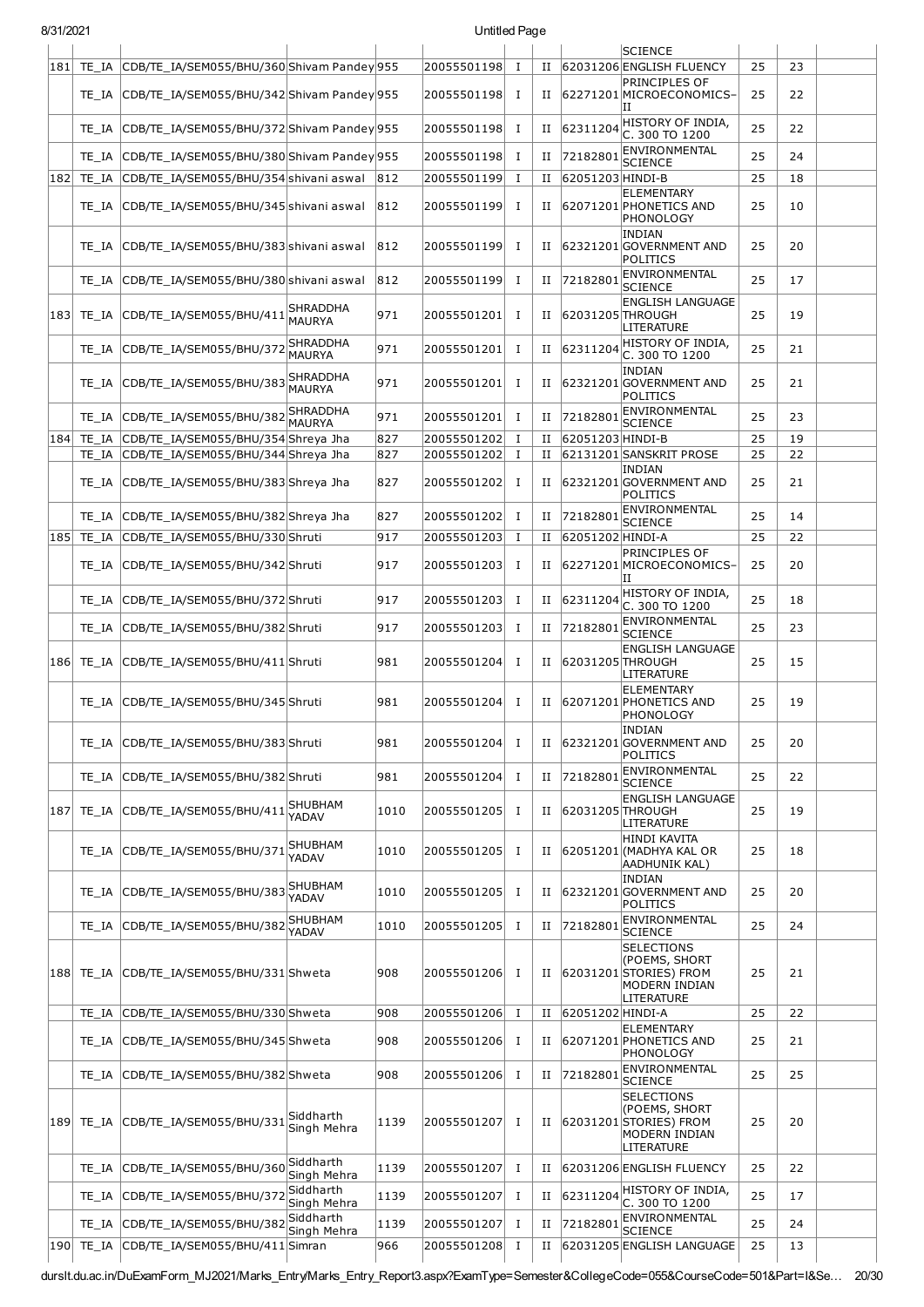| 8/31/2021 |       |                                                |                            |     | Untitled Page |          |             |                  |                                                                                             |    |    |  |
|-----------|-------|------------------------------------------------|----------------------------|-----|---------------|----------|-------------|------------------|---------------------------------------------------------------------------------------------|----|----|--|
|           |       |                                                |                            |     |               |          |             |                  | <b>THROUGH</b><br>LITERATURE                                                                |    |    |  |
|           | TE IA | CDB/TE_IA/SEM055/BHU/342 Simran                |                            | 966 | 20055501208   | <b>I</b> | П           |                  | <b>PRINCIPLES OF</b><br>62271201 MICROECONOMICS-<br>IΙ                                      | 25 | 21 |  |
|           |       | TE_IA  CDB/TE_IA/SEM055/BHU/383 Simran         |                            | 966 | 20055501208   | Ι        | П           |                  | <b>INDIAN</b><br>62321201 GOVERNMENT AND<br>POLITICS                                        | 25 | 20 |  |
|           |       | TE_IA  CDB/TE_IA/SEM055/BHU/382 Simran         |                            | 966 | 20055501208   | Ι.       | П           | 72182801         | ENVIRONMENTAL<br><b>SCIENCE</b>                                                             | 25 | 14 |  |
| 191       |       | TE_IA CDB/TE_IA/SEM055/BHU/330 Simran          |                            | 805 | 20055501209   | Ι.       | $_{\rm II}$ | 62051202 HINDI-A |                                                                                             | 25 | 17 |  |
|           |       | TE_IA  CDB/TE_IA/SEM055/BHU/342 Simran         |                            | 805 | 20055501209   | $\bf{I}$ | П           |                  | PRINCIPLES OF<br>62271201 MICROECONOMICS-<br>ΙI                                             | 25 | 21 |  |
|           | TE IA | CDB/TE IA/SEM055/BHU/372 Simran                |                            | 805 | 20055501209   | <b>I</b> | П           | 62311204         | HISTORY OF INDIA.<br>C. 300 TO 1200                                                         | 25 | 19 |  |
|           | TE IA | CDB/TE_IA/SEM055/BHU/382 Simran                |                            | 805 | 20055501209   | Ι        | П           | 72182801         | ENVIRONMENTAL<br><b>SCIENCE</b>                                                             | 25 | 11 |  |
|           |       | 192 TE_IA CDB/TE_IA/SEM055/BHU/331 Simran Kaur | Lal                        | 965 | 20055501210   | Ι.       | П           |                  | <b>SELECTIONS</b><br>(POEMS, SHORT<br>62031201 STORIES) FROM<br>MODERN INDIAN<br>LITERATURE | 25 | 20 |  |
|           |       | TE IA CDB/TE IA/SEM055/BHU/411                 | Simran Kaur<br>Lal         | 965 | 20055501210   | Ι        | П           | 62031205 THROUGH | <b>ENGLISH LANGUAGE</b><br>LITERATURE                                                       | 25 | 20 |  |
|           |       | TE_IA CDB/TE_IA/SEM055/BHU/345                 | Simran Kaur<br>Lal         | 965 | 20055501210   | Ι.       | Н           |                  | ELEMENTARY<br>62071201 PHONETICS AND<br>PHONOLOGY                                           | 25 | 13 |  |
|           |       | TE IA CDB/TE IA/SEM055/BHU/382                 | Simran Kaur<br>Lal         | 965 | 20055501210   | $\bf{I}$ | П           | 72182801         | ENVIRONMENTAL<br><b>SCIENCE</b>                                                             | 25 | 25 |  |
|           |       | 193  TE_IA  CDB/TE_IA/SEM055/BHU/330           | skarma Eashy<br>Sonam      | 833 | 20055501211   | Ι.       | н           | 62051202 HINDI-A |                                                                                             | 25 | 19 |  |
|           | TE IA | CDB/TE_IA/SEM055/BHU/372                       | skarma Eashy<br>Sonam      | 833 | 20055501211   | Ι.       | П           | 62311204         | HISTORY OF INDIA,<br>C. 300 TO 1200                                                         | 25 | 18 |  |
|           |       | TE_IA CDB/TE_IA/SEM055/BHU/383                 | skarma Eashy<br>Sonam      | 833 | 20055501211   | <b>I</b> | $_{\rm II}$ |                  | <b>INDIAN</b><br>62321201 GOVERNMENT AND<br>POLITICS                                        | 25 | 19 |  |
|           |       | TE_IA CDB/TE_IA/SEM055/BHU/382                 | skarma Eashy<br>Sonam      | 833 | 20055501211   | Ι.       | П           | 72182801         | ENVIRONMENTAL<br><b>SCIENCE</b>                                                             | 25 | 20 |  |
| 194       |       | TE_IA CDB/TE_IA/SEM055/BHU/330 Sneha Mehra     |                            | 813 | 20055501212   | Ι.       | П           | 62051202 HINDI-A |                                                                                             | 25 | 15 |  |
|           |       | TE_IA  CDB/TE_IA/SEM055/BHU/344 Sneha Mehra    |                            | 813 | 20055501212   | Ι.       | П           |                  | 62131201 SANSKRIT PROSE                                                                     | 25 | 22 |  |
|           | TE IA | CDB/TE IA/SEM055/BHU/383 Sneha Mehra           |                            | 813 | 20055501212   | <b>I</b> | Н           |                  | <b>INDIAN</b><br>62321201 GOVERNMENT AND<br>POLITICS                                        | 25 | 21 |  |
|           | TE IA | CDB/TE_IA/SEM055/BHU/382 Sneha Mehra           |                            | 813 | 20055501212   | Ι.       | П           | 72182801         | ENVIRONMENTAL<br><b>SCIENCE</b>                                                             | 25 | 14 |  |
|           |       | 195 TE_IA CDB/TE_IA/SEM055/BHU/371 SONU KUMAR  | YADAV                      | 881 | 20055501213   | Ι        | $_{\rm II}$ |                  | HINDI KAVITA<br>62051201 (MADHYA KAL OR<br>AADHUNIK KAL)                                    | 25 | 20 |  |
|           |       | TE_IA CDB/TE_IA/SEM055/BHU/330                 | <b>SONU KUMAR</b><br>YADAV | 881 | 20055501213   | Ι        | П           | 62051202 HINDI-A |                                                                                             | 25 | 22 |  |
|           |       | TE IA CDB/TE IA/SEM055/BHU/383                 | SONU KUMAR<br>YADAV        | 881 | 20055501213   | Ι        | П           |                  | <b>INDIAN</b><br>62321201 GOVERNMENT AND<br>POLITICS                                        | 25 | 21 |  |
|           |       | TE_IA CDB/TE_IA/SEM055/BHU/382                 | SONU KUMAR<br>YADAV        | 881 | 20055501213   | I        | $_{\rm II}$ | 72182801         | ENVIRONMENTAL<br><b>SCIENCE</b>                                                             | 25 | 25 |  |
| 196       |       | TE IA CDB/TE IA/SEM055/BHU/354                 | Sudhanshu<br>Meena         | 815 | 20055501214   | Ι        | П           | 62051203 HINDI-B |                                                                                             | 25 | 19 |  |
|           |       | TE IA CDB/TE IA/SEM055/BHU/342                 | Sudhanshu<br>Meena         | 815 | 20055501214   | Ι        | П           |                  | PRINCIPLES OF<br>62271201 MICROECONOMICS-<br>н                                              | 25 | 22 |  |
|           |       | TE_IA CDB/TE_IA/SEM055/BHU/401                 | Sudhanshu<br>Meena         | 815 | 20055501214   | Ι        | П           | 62351201 ALGEBRA |                                                                                             | 25 | 22 |  |
|           |       | TE_IA CDB/TE_IA/SEM055/BHU/382                 | Sudhanshu<br>Meena         | 815 | 20055501214   | Ι        | П           | 72182801         | ENVIRONMENTAL<br><b>SCIENCE</b>                                                             | 25 | 21 |  |
| 197       |       | TE_IA CDB/TE_IA/SEM055/BHU/411 Sudhir          |                            | 956 | 20055501215   | I        | Н           | 62031205 THROUGH | <b>ENGLISH LANGUAGE</b><br>LITERATURE                                                       | 25 | 20 |  |
|           |       | TE_IA CDB/TE_IA/SEM055/BHU/371 Sudhir          |                            | 956 | 20055501215   | $\bf{I}$ | П           |                  | <b>HINDI KAVITA</b><br>62051201 (MADHYA KAL OR<br>AADHUNIK KAL)                             | 25 | 17 |  |
|           |       | TE_IA CDB/TE_IA/SEM055/BHU/372 Sudhir          |                            | 956 | 20055501215   | I        | $_{\rm II}$ | 62311204         | HISTORY OF INDIA,<br>C. 300 TO 1200                                                         | 25 | 23 |  |
|           |       | TE_IA CDB/TE_IA/SEM055/BHU/382 Sudhir          |                            | 956 | 20055501215   | <b>I</b> | $_{\rm II}$ | 72182801         | ENVIRONMENTAL<br><b>SCIENCE</b>                                                             | 25 | 23 |  |
|           |       | 198 TE_IA CDB/TE_IA/SEM055/BHU/360 Sunny       |                            | 994 | 20055501216   | I        | $_{\rm II}$ |                  | 62031206 ENGLISH FLUENCY                                                                    | 25 | 19 |  |
|           |       | TE_IA CDB/TE_IA/SEM055/BHU/372 Sunny           |                            | 994 | 20055501216   | $\bf{I}$ | П           | 62311204         | HISTORY OF INDIA,<br>C. 300 TO 1200                                                         | 25 | 22 |  |
|           |       | TE_IA CDB/TE_IA/SEM055/BHU/383 Sunny           |                            | 994 | 20055501216   | $\bf{I}$ | н           |                  | <b>INDIAN</b><br>62321201 GOVERNMENT AND<br>POLITICS                                        | 25 | 20 |  |
|           |       | TE_IA CDB/TE_IA/SEM055/BHU/382 Sunny           |                            | 994 | 20055501216   | I        | $_{\rm II}$ | 72182801         | ENVIRONMENTAL<br><b>SCIENCE</b>                                                             | 25 | 23 |  |
|           |       | 199 TE_IA CDB/TE_IA/SEM055/BHU/360 Sunny       |                            | 960 | 20055501217   | $\bf{I}$ | П           |                  | 62031206 ENGLISH FLUENCY                                                                    | 25 | 21 |  |
|           |       | TE_IA CDB/TE_IA/SEM055/BHU/371 Sunny           |                            | 960 | 20055501217   | $\bf{I}$ | П           |                  | HINDI KAVITA<br>62051201 (MADHYA KAL OR<br>AADHUNIK KAL)                                    | 25 | 18 |  |

durslt.du.ac.in/DuExamForm\_MJ2021/Marks\_Entry/Marks\_Entry\_Report3.aspx?ExamType=Semester&CollegeCode=055&CourseCode=501&Part=I&Se… 21/30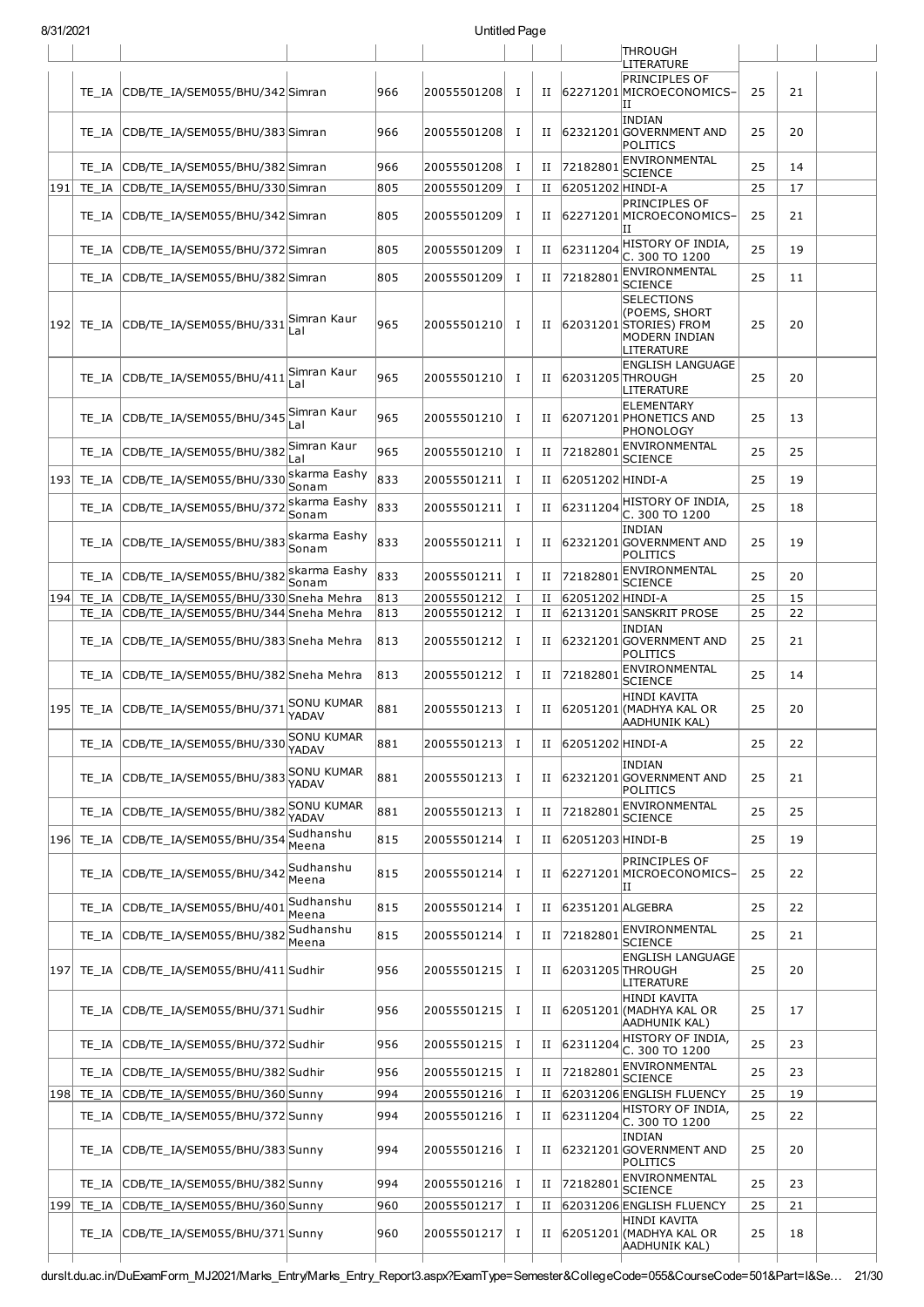| 8/31/2021 |                                                       |        |      | Untitled Page |              |             |                  |                                                                                             |    |    |  |
|-----------|-------------------------------------------------------|--------|------|---------------|--------------|-------------|------------------|---------------------------------------------------------------------------------------------|----|----|--|
|           | TE_IA CDB/TE_IA/SEM055/BHU/383 Sunny                  |        | 960  | 20055501217 I |              | П           | 62321201 INDIAN  | <b>GOVERNMENT AND</b><br>POLITICS                                                           | 25 | 20 |  |
|           | TE_IA CDB/TE_IA/SEM055/BHU/382 Sunny                  |        | 960  | 20055501217   | $\bf{I}$     | П           | 72182801         | ENVIRONMENTAL                                                                               | 25 | 24 |  |
| 200       | TE_IA CDB/TE_IA/SEM055/BHU/330 Sunny kumar            |        | 948  | 20055501218   | Ι.           | П           | 62051202 HINDI-A | <b>SCIENCE</b>                                                                              | 25 | 15 |  |
|           | TE_IA CDB/TE_IA/SEM055/BHU/342 Sunny kumar            |        | 948  | 20055501218 I |              | П           |                  | PRINCIPLES OF<br>62271201 MICROECONOMICS-<br>ΙI                                             | 25 | 21 |  |
|           | TE_IA CDB/TE_IA/SEM055/BHU/372 Sunny kumar            |        | 948  | 20055501218   | T            | П           | 62311204         | HISTORY OF INDIA,<br>C. 300 TO 1200                                                         | 25 | 20 |  |
|           | TE_IA CDB/TE_IA/SEM055/BHU/382 Sunny kumar            |        | 948  | 20055501218   | Ι.           | П           | 7218280          | ENVIRONMENTAL<br><b>SCIENCE</b>                                                             | 25 | 21 |  |
| 201       | TE_IA CDB/TE_IA/SEM055/BHU/360 Mathur                 |        | 1081 | 20055501219   | Ι.           | П           |                  | 62031206 ENGLISH FLUENCY                                                                    | 25 | 19 |  |
|           | TE_IA CDB/TE_IA/SEM055/BHU/371\Surykant               |        | 1081 | 20055501219   | Ι.           | $_{\rm II}$ |                  | HINDI KAVITA<br>62051201 (MADHYA KAL OR<br> AADHUNIK KAL)                                   | 25 | 19 |  |
|           | TE_IA CDB/TE_IA/SEM055/BHU/383 surykant               | Mathur | 1081 | 20055501219   | Ι.           | П           |                  | <b>INDIAN</b><br>62321201 GOVERNMENT AND<br>POLITICS                                        | 25 | 20 |  |
|           | TE_IA CDB/TE_IA/SEM055/BHU/382 surykant               | Mathur | 1081 | 20055501219   | Ι.           | $_{\rm II}$ | 72182801         | ENVIRONMENTAL<br><b>SCIENCE</b>                                                             | 25 | 23 |  |
|           | 202 TE_IA CDB/TE_IA/SEM055/BHU/411 Tanya garg         |        | 1045 | 20055501220   | Ι.           | П           | 62031205 THROUGH | <b>ENGLISH LANGUAGE</b><br>LITERATURE                                                       | 25 | 19 |  |
|           | TE IA CDB/TE IA/SEM055/BHU/345 Tanya garg             |        | 1045 | 20055501220   | I            | П           |                  | <b>ELEMENTARY</b><br>62071201 PHONETICS AND<br>PHONOLOGY                                    | 25 | 19 |  |
|           | TE IA CDB/TE IA/SEM055/BHU/383 Tanya garg             |        | 1045 | 20055501220   | <b>I</b>     | П           |                  | <b>INDIAN</b><br>62321201 GOVERNMENT AND<br>POLITICS                                        | 25 | 21 |  |
|           | TE_IA CDB/TE_IA/SEM055/BHU/382 Tanya garg             |        | 1045 | 20055501220   | Ι.           | $_{\rm II}$ | 72182801         | ENVIRONMENTAL<br><b>SCIENCE</b>                                                             | 25 | 10 |  |
|           | 203 TE_IA CDB/TE_IA/SEM055/BHU/330 Toyesh Kumar       |        | 903  | 20055501221   | $\mathbf{I}$ | П           | 62051202 HINDI-A |                                                                                             | 25 | 15 |  |
|           | TE_IA CDB/TE_IA/SEM055/BHU/372 Toyesh Kumar           |        | 903  | 20055501221   | I            | П           |                  | $ 62311204 $ HISTORY OF INDIA,                                                              | 25 | 17 |  |
|           | TE_IA CDB/TE_IA/SEM055/BHU/383 Toyesh Kumar           |        | 903  | 20055501221   | Ι.           | П           |                  | C. 300 TO 1200<br><b>INDIAN</b><br>62321201 GOVERNMENT AND                                  | 25 | 19 |  |
|           | TE_IA CDB/TE_IA/SEM055/BHU/382 Toyesh Kumar           |        | 903  | 20055501221   | 1            | $_{\rm II}$ | 72182801         | POLITICS<br>ENVIRONMENTAL                                                                   | 25 | 15 |  |
| 204       | TE_IA CDB/TE_IA/SEM055/BHU/411 Tushar                 |        | 1096 | 20055501222   | Ι.           | П           | 62031205 THROUGH | <b>SCIENCE</b><br><b>ENGLISH LANGUAGE</b>                                                   | 25 | 19 |  |
|           | TE_IA CDB/TE_IA/SEM055/BHU/342 Tushar                 |        | 1096 | 20055501222   | <b>I</b>     | П           |                  | LITERATURE<br><b>PRINCIPLES OF</b><br>62271201MICROECONOMICS-                               | 25 | 22 |  |
|           |                                                       |        |      |               |              |             | 62351201 ALGEBRA | ΙI                                                                                          |    |    |  |
|           | TE_IA CDB/TE_IA/SEM055/BHU/401 Tushar                 |        | 1096 | 20055501222   | Ι.           | $_{\rm II}$ |                  | 72182801 ENVIRONMENTAL                                                                      | 25 | 25 |  |
|           | TE_IA CDB/TE_IA/SEM055/BHU/382 Tushar                 |        | 1096 | 20055501222 I |              | П           |                  | <b>SCIENCE</b>                                                                              | 25 | 23 |  |
|           | 205 TE_IA CDB/TE_IA/SEM055/BHU/371Umang               |        | 838  | 20055501223 I |              | П           |                  | <b>HINDI KAVITA</b><br>62051201 (MADHYA KAL OR<br>AADHUNIK KAL)                             | 25 | 12 |  |
|           | TE_IA CDB/TE_IA/SEM055/BHU/330Umang                   |        | 838  | 20055501223 I |              | П           | 62051202 HINDI-A |                                                                                             | 25 | 20 |  |
|           | TE_IA CDB/TE_IA/SEM055/BHU/372Umang                   |        | 838  | 20055501223 I |              | П           |                  | $ 62311204 $ HISTORY OF INDIA,<br>C. 300 TO 1200                                            | 25 | 19 |  |
|           | TE_IA CDB/TE_IA/SEM055/BHU/382Umang                   |        | 838  | 20055501223   | I            | П           | 7218280          | <b>ENVIRONMENTAL</b><br><b>SCIENCE</b>                                                      | 25 | 25 |  |
|           | 206 TE_IA CDB/TE_IA/SEM055/BHU/331 VAISHNAVI K B 1019 |        |      | 20055501224 I |              | П           |                  | <b>SELECTIONS</b><br>(POEMS, SHORT<br>62031201 STORIES) FROM<br>MODERN INDIAN<br>LITERATURE | 25 | 23 |  |
|           | TE_IA CDB/TE_IA/SEM055/BHU/411 VAISHNAVI K B 1019     |        |      | 20055501224   | <b>I</b>     | П           |                  | <b>ENGLISH LANGUAGE</b><br>62031205 THROUGH<br>LITERATURE                                   | 25 | 20 |  |
|           | TE_IA CDB/TE_IA/SEM055/BHU/345 VAISHNAVI K B 1019     |        |      | 20055501224 I |              | П           |                  | <b>ELEMENTARY</b><br>62071201 PHONETICS AND<br>PHONOLOGY                                    | 25 | 20 |  |
|           | TE_IA CDB/TE_IA/SEM055/BHU/382 VAISHNAVI K B 1019     |        |      | 20055501224   | $\bf{I}$     | $_{\rm II}$ | 72182801         | ENVIRONMENTAL<br><b>SCIENCE</b>                                                             | 25 | 22 |  |
| 207       | TE_IA CDB/TE_IA/SEM055/BHU/331 Vanshika               |        | 906  | 20055501225 I |              | П           |                  | <b>SELECTIONS</b><br>(POEMS, SHORT<br>62031201 STORIES) FROM<br>MODERN INDIAN<br>LITERATURE | 25 | 19 |  |
|           | TE_IA CDB/TE_IA/SEM055/BHU/354 Vanshika               |        | 906  | 20055501225 I |              | П           | 62051203 HINDI-B |                                                                                             | 25 | 24 |  |
|           | TE_IA CDB/TE_IA/SEM055/BHU/345 Vanshika               |        | 906  | 20055501225 I |              | П           |                  | <b>ELEMENTARY</b><br>62071201 PHONETICS AND<br>PHONOLOGY                                    | 25 | 21 |  |
|           | TE_IA CDB/TE_IA/SEM055/BHU/382 Vanshika               |        | 906  | 20055501225   | $\mathbf{I}$ | П           | 72182801         | ENVIRONMENTAL<br><b>SCIENCE</b>                                                             | 25 | 25 |  |
|           | 208 TE_IA CDB/TE_IA/SEM055/BHU/411 Vidhi              |        | 1015 | 20055501226 I |              | П           | 62031205 THROUGH | <b>ENGLISH LANGUAGE</b><br>LITERATURE                                                       | 25 | 20 |  |
|           | TE_IA CDB/TE_IA/SEM055/BHU/342 Vidhi                  |        | 1015 | 20055501226   | Ι.           | П           |                  | <b>PRINCIPLES OF</b><br>62271201 MICROECONOMICS-<br>ΙI                                      | 25 | 21 |  |

durslt.du.ac.in/DuExamForm\_MJ2021/Marks\_Entry/Marks\_Entry\_Report3.aspx?ExamType=Semester&CollegeCode=055&CourseCode=501&Part=I&Se… 22/30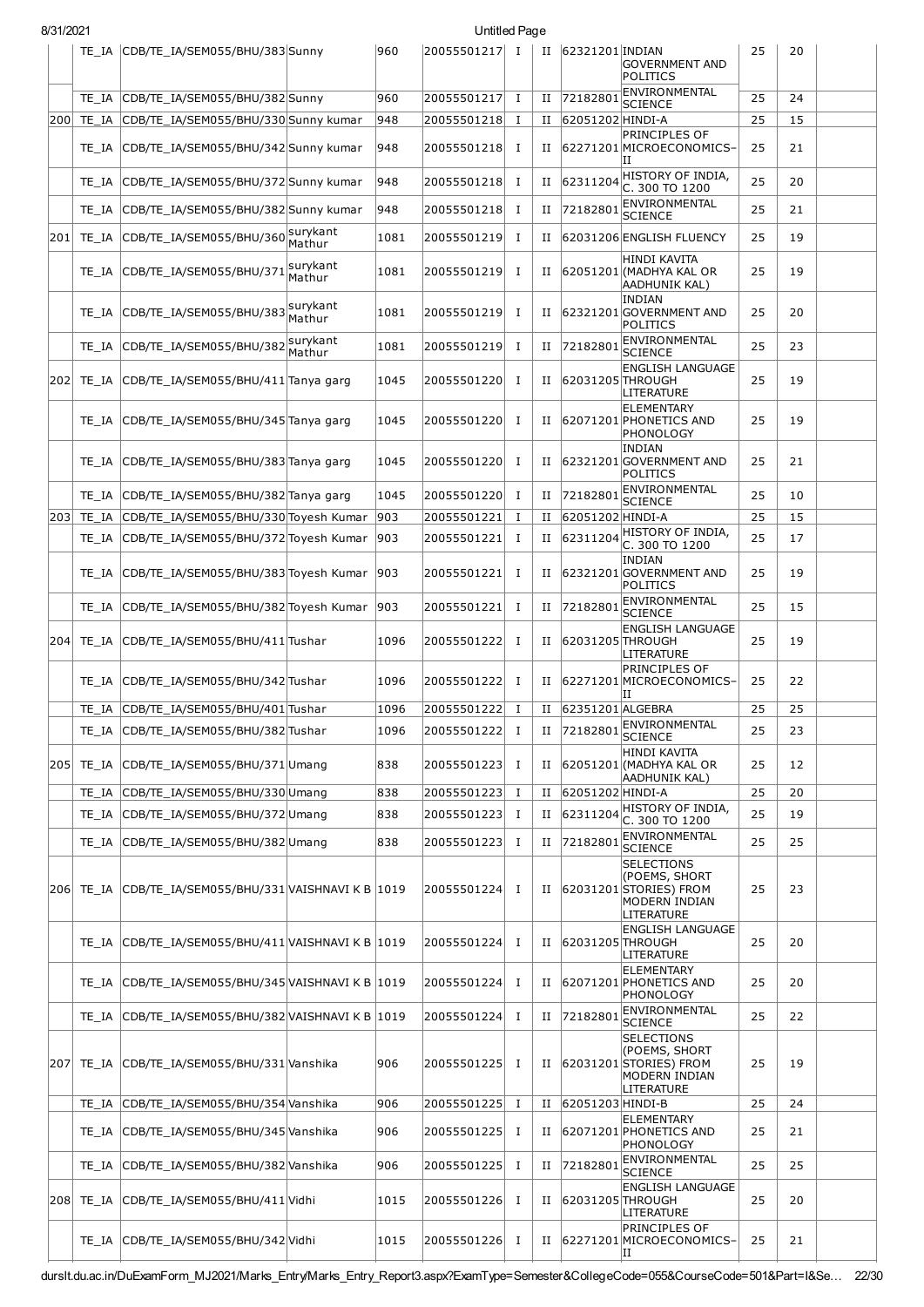|     |       | TE IA CDB/TE IA/SEM055/BHU/401 Vidhi                 |                        | 1015 | 20055501226 I |              |             | II 62351201 ALGEBRA     |                                                                                    | 25 | 25 |  |
|-----|-------|------------------------------------------------------|------------------------|------|---------------|--------------|-------------|-------------------------|------------------------------------------------------------------------------------|----|----|--|
|     |       | TE_IA CDB/TE_IA/SEM055/BHU/382 Vidhi                 |                        | 1015 | 20055501226   | Ι            | П           | 72182801                | ENVIRONMENTAL<br><b>SCIENCE</b>                                                    | 25 | 25 |  |
|     |       | 209 TE_IA CDB/TE_IA/SEM055/BHU/411 Vikas fauzdar     |                        | 985  | 20055501227   | $\mathbf{I}$ |             | II 62031205 THROUGH     | <b>ENGLISH LANGUAGE</b><br>LITERATURE                                              | 25 | 20 |  |
|     |       | TE_IA CDB/TE_IA/SEM055/BHU/342 Vikas fauzdar         |                        | 985  | 20055501227   | $\bf{I}$     | $_{\rm II}$ |                         | PRINCIPLES OF<br>62271201 MICROECONOMICS-<br>н                                     | 25 | 22 |  |
|     |       | TE_IA CDB/TE_IA/SEM055/BHU/383 Vikas fauzdar         |                        | 985  | 20055501227   | Ι            | $_{\rm II}$ |                         | INDIAN<br>62321201 GOVERNMENT AND<br><b>POLITICS</b>                               | 25 | 20 |  |
|     |       | TE_IA CDB/TE_IA/SEM055/BHU/382 Vikas fauzdar         |                        | 985  | 20055501227   | $\mathbf{I}$ | $_{\rm II}$ | 72182801                | ENVIRONMENTAL<br>SCIENCE                                                           | 25 | 23 |  |
|     |       | 210 TE_IA CDB/TE_IA/SEM055/BHU/354 Vikas Singh       |                        | 869  | 20055501228   | Ι            | П           | 62051203 HINDI-B        |                                                                                    | 25 | 18 |  |
|     |       | TE_IA CDB/TE_IA/SEM055/BHU/372 Vikas Singh           |                        | 869  | 20055501228   | I            | $_{\rm II}$ | 62311204                | HISTORY OF INDIA,<br>C. 300 TO 1200                                                | 25 | 16 |  |
|     |       | TE_IA CDB/TE_IA/SEM055/BHU/383 Vikas Singh           |                        | 869  | 20055501228   | <b>I</b>     | $_{\rm II}$ |                         | <b>INDIAN</b><br>62321201 GOVERNMENT AND<br>POLITICS                               | 25 | 20 |  |
|     |       | TE_IA CDB/TE_IA/SEM055/BHU/382 Vikas Singh           |                        | 869  | 20055501228   | Ι.           | П           | 72182801                | ENVIRONMENTAL<br><b>SCIENCE</b>                                                    | 25 | 14 |  |
|     |       | 211 TE_IA CDB/TE_IA/SEM055/BHU/411 VIKASH KUMAR 1066 |                        |      | 20055501229   | I            | $_{\rm II}$ | 62031205 THROUGH        | <b>ENGLISH LANGUAGE</b><br>LITERATURE                                              | 25 | 21 |  |
|     |       | TE_IA CDB/TE_IA/SEM055/BHU/372 VIKASH KUMAR 1066     |                        |      | 20055501229   | I            | $_{\rm II}$ | 62311204                | HISTORY OF INDIA.<br>C. 300 TO 1200                                                | 25 | 24 |  |
|     |       | TE IA CDB/TE IA/SEM055/BHU/383 VIKASH KUMAR 1066     |                        |      | 20055501229   | I            | Н           |                         | <b>INDIAN</b><br>62321201 GOVERNMENT AND<br>POLITICS                               | 25 | 20 |  |
|     |       | TE_IA CDB/TE_IA/SEM055/BHU/382 VIKASH KUMAR 1066     |                        |      | 20055501229   | $\mathbf{I}$ | $_{\rm II}$ | 72182801                | ENVIRONMENTAL                                                                      | 25 | 23 |  |
|     |       | 212 TE_IA CDB/TE_IA/SEM055/BHU/330 Vinay             |                        | 940  | 20055501230   | I            | $_{\rm II}$ | 62051202 HINDI-A        | <b>SCIENCE</b>                                                                     | 25 | 20 |  |
|     |       | TE_IA CDB/TE_IA/SEM055/BHU/372 Vinay                 |                        | 940  | 20055501230   | Ι            | $_{\rm II}$ | 62311204                | HISTORY OF INDIA,                                                                  | 25 | 21 |  |
|     |       | TE_IA CDB/TE_IA/SEM055/BHU/383 Vinay                 |                        | 940  | 20055501230   | I            | $_{\rm II}$ |                         | C. 300 TO 1200<br>INDIAN<br>62321201 GOVERNMENT AND<br>POLITICS                    | 25 | 21 |  |
|     |       | TE_IA CDB/TE_IA/SEM055/BHU/382 Vinay                 |                        | 940  | 20055501230   | Ι            | $_{\rm II}$ | 72182801                | ENVIRONMENTAL                                                                      | 25 | 24 |  |
|     |       | 213 TE_IA CDB/TE_IA/SEM055/BHU/330 Vinay             |                        | 820  | 20055501231   | $\mathbf{I}$ | П           | 62051202 HINDI-A        | <b>SCIENCE</b>                                                                     | 25 | 20 |  |
|     |       | TE_IA CDB/TE_IA/SEM055/BHU/345 Vinay                 |                        | 820  | 20055501231   | Ι            | П           |                         | <b>ELEMENTARY</b><br>62071201 PHONETICS AND<br>PHONOLOGY                           | 25 | 10 |  |
|     |       | TE_IA CDB/TE_IA/SEM055/BHU/383 Vinay                 |                        | 820  | 20055501231   | <b>I</b>     | П           |                         | <b>INDIAN</b><br>62321201 GOVERNMENT AND<br>POLITICS                               | 25 | 19 |  |
|     |       | TE IA CDB/TE IA/SEM055/BHU/382 Vinay                 |                        | 820  | 20055501231   | Ι.           | $_{\rm II}$ | 72182801                | ENVIRONMENTAL<br><b>SCIENCE</b>                                                    | 25 | 18 |  |
|     |       | 214 TE_IA CDB/TE_IA/SEM055/BHU/330 \may Kumar        | gautam                 | 899  | 20055501232 I |              |             | II $ 62051202 $ HINDI-A |                                                                                    | 25 | 15 |  |
|     |       | TE IA CDB/TE IA/SEM055/BHU/342                       | Vinay Kumar<br>qautam  | 899  | 20055501232   | Ι            | $_{\rm II}$ |                         | PRINCIPLES OF<br>62271201 MICROECONOMICS-<br>н                                     | 25 | 22 |  |
|     |       | TE_IA CDB/TE_IA/SEM055/BHU/383                       | Vinay Kumar<br>qautam  | 899  | 20055501232   | Ι.           | Н           |                         | <b>INDIAN</b><br>62321201 GOVERNMENT AND<br>POLITICS                               | 25 | 19 |  |
|     |       | TE_IA CDB/TE_IA/SEM055/BHU/382                       | Vinay Kumar<br>qautam  | 899  | 20055501232   | Ι            | П           | 72182801                | ENVIRONMENTAL<br><b>SCIENCE</b>                                                    | 25 | 23 |  |
| 215 | TE IA | CDB/TE_IA/SEM055/BHU/354 VIRAJ THAKUR                |                        | 884  | 20055501233   | $\bf{I}$     | П           | 62051203 HINDI-B        |                                                                                    | 25 | 00 |  |
|     |       | TE IA CDB/TE IA/SEM055/BHU/344 VIRAJ THAKUR          |                        | 884  | 20055501233   | <b>I</b>     | П           |                         | 62131201 SANSKRIT PROSE                                                            | 25 | 23 |  |
|     | TE IA | CDB/TE IA/SEM055/BHU/372 VIRAJ THAKUR                |                        | 884  | 20055501233   | $\bf{I}$     | П           | 62311204                | HISTORY OF INDIA,<br>C. 300 TO 1200                                                | 25 | 18 |  |
|     | TE IA | CDB/TE IA/SEM055/BHU/382 VIRAJ THAKUR                |                        | 884  | 20055501233   | <b>I</b>     | П           | 72182801                | <b>ENVIRONMENTAL</b><br>SCIENCE                                                    | 25 | 00 |  |
|     |       | 216 TE_IA CDB/TE_IA/SEM055/BHU/331 Virat khokhar     |                        | 1040 | 20055501234   | $\bf{I}$     | П           | 62031201                | <b>SELECTIONS</b><br>(POEMS, SHORT<br>STORIES) FROM<br>MODERN INDIAN<br>LITERATURE | 25 | 19 |  |
|     | TE IA | CDB/TE_IA/SEM055/BHU/360 Virat khokhar               |                        | 1040 | 20055501234   | Ι.           | П           |                         | 62031206 ENGLISH FLUENCY                                                           | 25 | 23 |  |
|     |       | TE_IA CDB/TE_IA/SEM055/BHU/345 Virat khokhar         |                        | 1040 | 20055501234   | Ι.           | H           |                         | ELEMENTARY<br>62071201 PHONETICS AND<br>PHONOLOGY                                  | 25 | 12 |  |
|     | TE IA | CDB/TE_IA/SEM055/BHU/382 Virat khokhar               |                        | 1040 | 20055501234   | Ι.           | П           | 72182801                | ENVIRONMENTAL<br><b>SCIENCE</b>                                                    | 25 | 25 |  |
| 217 |       | TE_IA CDB/TE_IA/SEM055/BHU/411                       | Vishal Kumar<br>shakya | 964  | 20055501235   | $\bf{I}$     | н           | 62031205 THROUGH        | <b>ENGLISH LANGUAGE</b><br>LITERATURE                                              | 25 | 19 |  |
|     | TE IA | CDB/TE_IA/SEM055/BHU/372                             | Vishal Kumar<br>shakya | 964  | 20055501235   | <b>I</b>     | П           | 62311204                | HISTORY OF INDIA,<br>C. 300 TO 1200                                                | 25 | 24 |  |
|     |       | TE_IA CDB/TE_IA/SEM055/BHU/383                       | Vishal Kumar<br>shakya | 964  | 20055501235   | Ι            | н           |                         | <b>INDIAN</b><br>62321201 GOVERNMENT AND<br>POLITICS                               | 25 | 21 |  |
|     |       | TE_IA CDB/TE_IA/SEM055/BHU/382                       | Vishal Kumar<br>shakya | 964  | 20055501235   | Ι            | $_{\rm II}$ | 72182801                | ENVIRONMENTAL<br><b>SCIENCE</b>                                                    | 25 | 24 |  |
|     |       | 218 TE IA CDB/TE IA/SEM055/BHU/386 Vishal thakur     |                        | 980  | 20055501236   | Ι            | II          | 62031207                | ENGLISH                                                                            | 25 | 20 |  |
|     |       |                                                      |                        |      |               |              |             |                         | PROFICIENCY                                                                        |    |    |  |

8/31/2021 Untitled Page

durslt.du.ac.in/DuExamForm\_MJ2021/Marks\_Entry/Marks\_Entry\_Report3.aspx?ExamType=Semester&CollegeCode=055&CourseCode=501&Part=I&Se… 23/30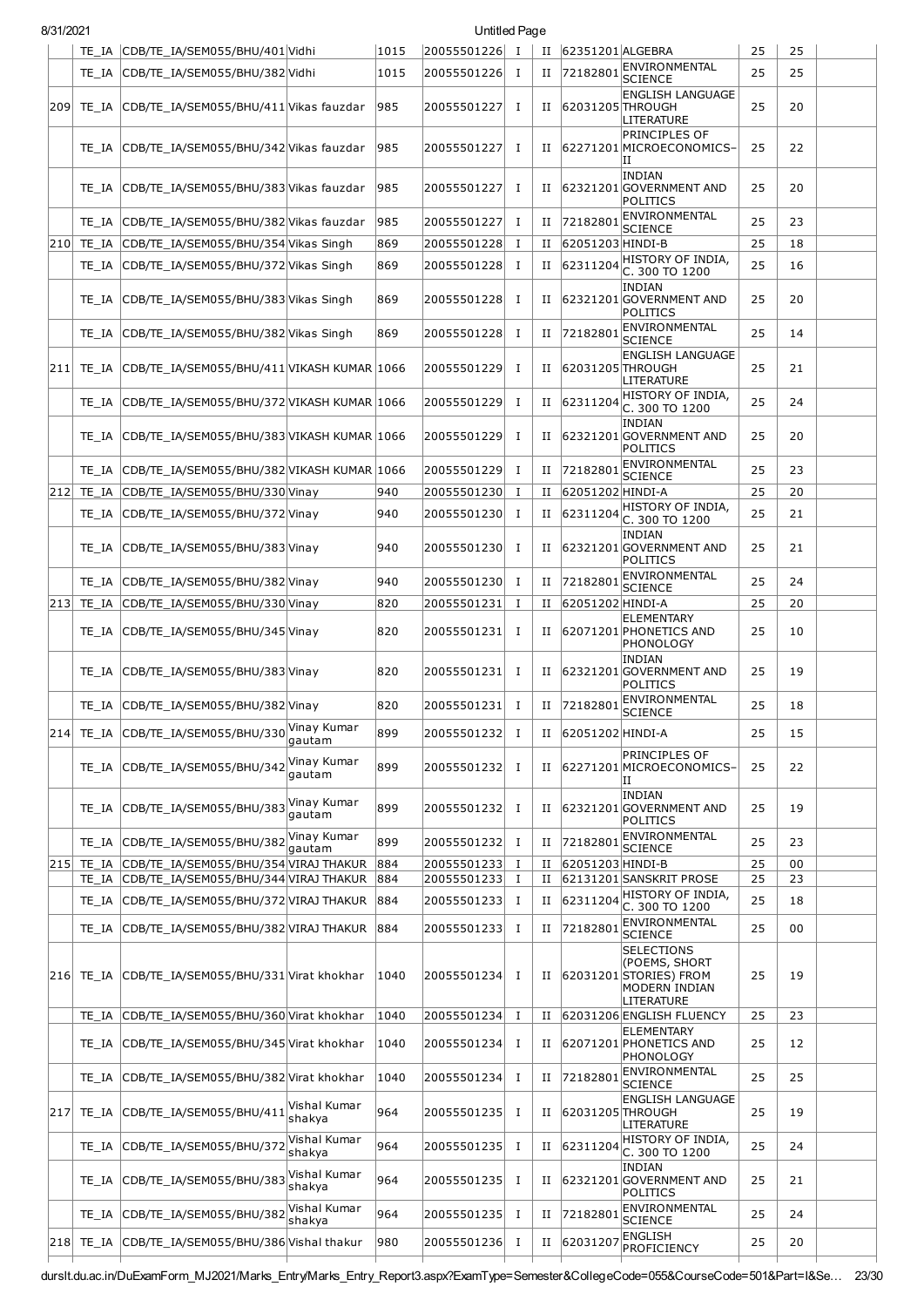| 8/31/2021 |
|-----------|
|-----------|

|     |       | TE_IA CDB/TE_IA/SEM055/BHU/371 Vishal thakur |                                   | 980  | 20055501236 | I           | П           |                  | 62051201 HINDI KAVITA<br>(MADHYA KAL OR<br><b>AADHUNIK KAL)</b>                                   | 25 | 15 |  |
|-----|-------|----------------------------------------------|-----------------------------------|------|-------------|-------------|-------------|------------------|---------------------------------------------------------------------------------------------------|----|----|--|
|     | TE IA | CDB/TE_IA/SEM055/BHU/372 Vishal thakur       |                                   | 980  | 20055501236 | $\mathbf I$ | П           | 62311204         | HISTORY OF INDIA.<br>C. 300 TO 1200                                                               | 25 | 17 |  |
|     |       | TE IA CDB/TE IA/SEM055/BHU/382 Vishal thakur |                                   | 980  | 20055501236 | Ι.          | П           | 72182801         | ENVIRONMENTAL<br><b>SCIENCE</b>                                                                   | 25 | 11 |  |
|     |       | 219 TE_IA CDB/TE_IA/SEM055/BHU/411           | Vishnu prasad<br>maurya           | 1004 | 20055501237 | $\mathbf I$ | П           | 62031205 THROUGH | <b>ENGLISH LANGUAGE</b><br><b>LITERATURE</b>                                                      | 25 | 20 |  |
|     |       | TE_IA CDB/TE_IA/SEM055/BHU/372               | Vishnu prasad<br>maurya           | 1004 | 20055501237 | п.          | П           | 62311204         | HISTORY OF INDIA,<br>C. 300 TO 1200                                                               | 25 | 22 |  |
|     |       | TE_IA CDB/TE_IA/SEM055/BHU/383               | Vishnu prasad<br>maurya           | 1004 | 20055501237 | Ι.          | П           |                  | <b>INDIAN</b><br>62321201 GOVERNMENT AND<br>POLITICS                                              | 25 | 21 |  |
|     |       | TE IA CDB/TE IA/SEM055/BHU/382               | Vishnu prasad<br>maurya           | 1004 | 20055501237 | $\bf{I}$    | П           | 72182801         | ENVIRONMENTAL<br><b>SCIENCE</b>                                                                   | 25 | 25 |  |
| 220 |       | TE_IA CDB/TE_IA/SEM055/BHU/411 VIVEK KUMAR   |                                   | 957  | 20055501238 | Ι.          | П           | 62031205 THROUGH | <b>ENGLISH LANGUAGE</b><br>LITERATURE                                                             | 25 | 15 |  |
|     |       | TE IA CDB/TE_IA/SEM055/BHU/342 VIVEK KUMAR   |                                   | 957  | 20055501238 | Ι.          | П           |                  | <b>PRINCIPLES OF</b><br>62271201 MICROECONOMICS-<br>ΠI                                            | 25 | 22 |  |
|     |       | TE IA CDB/TE IA/SEM055/BHU/372 VIVEK KUMAR   |                                   | 957  | 20055501238 | Ι.          | П           | 62311204         | HISTORY OF INDIA.<br>C. 300 TO 1200                                                               | 25 | 17 |  |
|     |       | TE IA CDB/TE IA/SEM055/BHU/382 VIVEK KUMAR   |                                   | 957  | 20055501238 | Ι.          | П           | 72182801         | ENVIRONMENTAL<br><b>SCIENCE</b>                                                                   | 25 | 20 |  |
| 221 |       | TE_IA CDB/TE_IA/SEM055/BHU/331 Yash Bhalla   |                                   | 837  | 20055501239 | Ι.          | П           |                  | <b>SELECTIONS</b><br>(POEMS, SHORT<br>62031201 STORIES FROM<br><b>MODERN INDIAN</b><br>LITERATURE | 25 | 18 |  |
|     |       | TE_IA CDB/TE_IA/SEM055/BHU/354 Yash Bhalla   |                                   | 837  | 20055501239 | Ι.          | $_{\rm II}$ | 62051203 HINDI-B | <b>ELEMENTARY</b>                                                                                 | 25 | 24 |  |
|     |       | TE_IA CDB/TE_IA/SEM055/BHU/345 Yash Bhalla   |                                   | 837  | 20055501239 | $\mathbf I$ | П           |                  | 62071201 PHONETICS AND<br>PHONOLOGY                                                               | 25 | 21 |  |
|     |       | TE_IA CDB/TE_IA/SEM055/BHU/382 Yash Bhalla   |                                   | 837  | 20055501239 | Ι.          | П           | 72182801         | ENVIRONMENTAL<br><b>SCIENCE</b>                                                                   | 25 | 22 |  |
| 222 |       | TE IA CDB/TE IA/SEM055/BHU/354               | Yash Kumar<br>Singh               | 864  | 20055501240 | Ι.          | П           | 62051203 HINDI-B |                                                                                                   | 25 | 18 |  |
|     |       | TE_IA CDB/TE_IA/SEM055/BHU/342               | Yash Kumar<br>Sinah               | 864  | 20055501240 | Ι.          | П           |                  | PRINCIPLES OF<br>62271201 MICROECONOMICS-<br>IΙ                                                   | 25 | 21 |  |
|     |       | TE_IA CDB/TE_IA/SEM055/BHU/401               | Yash Kumar<br>Singh               | 864  | 20055501240 | $\mathbf I$ | $_{\rm II}$ | 62351201 ALGEBRA |                                                                                                   | 25 | 23 |  |
|     |       | TE IA CDB/TE IA/SEM055/BHU/382               | Yash Kumar<br>Singh               | 864  | 20055501240 | Ι.          | П           | 72182801         | ENVIRONMENTAL<br><b>SCIENCE</b>                                                                   | 25 | 22 |  |
| 223 |       | TE_IA CDB/TE_IA/SEM055/BHU/411               | YASH NIWAS<br>YADAV               | 992  | 20055501241 | Ι.          | П           | 62031205 THROUGH | <b>ENGLISH LANGUAGE</b><br><b>LITERATURE</b>                                                      | 25 | 19 |  |
|     |       | TE IA CDB/TE IA/SEM055/BHU/372               | YASH NIWAS<br>YADAV               | 992  | 20055501241 | п.          | П           |                  | $62311204$ HISTORY OF INDIA,<br>C. 300 TO 1200                                                    | 25 | 20 |  |
|     |       | TE_IA CDB/TE_IA/SEM055/BHU/383               | YASH NIWAS<br><b>YADAV</b>        | 992  | 20055501241 | Ι.          | П           |                  | <b>INDIAN</b><br>62321201 GOVERNMENT AND<br>POLITICS                                              | 25 | 20 |  |
|     |       | TE_IA CDB/TE_IA/SEM055/BHU/382               | YASH NIWAS<br>YADAV               | 992  | 20055501241 | Ι.          | П           | 72182801         | <b>ENVIRONMENTAL</b><br><b>SCIENCE</b>                                                            | 25 | 20 |  |
|     |       | 224 TE_IA CDB/TE_IA/SEM055/BHU/411 Yogesh    |                                   | 1101 | 20055501242 | Ι.          | П           | 62031205 THROUGH | <b>ENGLISH LANGUAGE</b><br>LITERATURE                                                             | 25 | 19 |  |
|     |       | TE_IA CDB/TE_IA/SEM055/BHU/342 Yogesh        |                                   | 1101 | 20055501242 | Ι.          | П           |                  | PRINCIPLES OF<br>62271201 MICROECONOMICS-<br>н                                                    | 25 | 21 |  |
|     |       | TE_IA CDB/TE_IA/SEM055/BHU/401 Yogesh        |                                   | 1101 | 20055501242 | п.          | П           | 62351201 ALGEBRA | ENVIRONMENTAL                                                                                     | 25 | 25 |  |
|     |       | TE_IA CDB/TE_IA/SEM055/BHU/382 Yogesh        |                                   | 1101 | 20055501242 | Ι.          | П           | 72182801         | <b>SCIENCE</b>                                                                                    | 25 | 23 |  |
| 225 |       | TE_IA CDB/TE_IA/SEM055/BHU/411               | YUVRAJ<br><b>CHAUDHARY</b>        | 1072 | 20055501243 | Ι.          | П           | 62031205 THROUGH | <b>ENGLISH LANGUAGE</b><br>LITERATURE                                                             | 25 | 20 |  |
|     |       | TE_IA CDB/TE_IA/SEM055/BHU/342               | YUVRAJ<br><b>CHAUDHARY</b>        | 1072 | 20055501243 | $\mathbf I$ | П           |                  | <b>PRINCIPLES OF</b><br>62271201 MICROECONOMICS-<br>IΙ                                            | 25 | 20 |  |
|     |       | TE_IA CDB/TE_IA/SEM055/BHU/401               | <b>YUVRAJ</b><br><b>CHAUDHARY</b> | 1072 | 20055501243 | Ι.          | П           | 62351201 ALGEBRA |                                                                                                   | 25 | 25 |  |
|     |       | TE_IA CDB/TE_IA/SEM055/BHU/382               | <b>YUVRAJ</b><br><b>CHAUDHARY</b> | 1072 | 20055501243 | Ι.          | П           | 72182801         | ENVIRONMENTAL<br><b>SCIENCE</b>                                                                   | 25 | 23 |  |
| 226 |       | TE_IA CDB/TE_IA/SEM055/BHU/386               | Abhimanyu<br>Kumar                | 1129 | 20055501244 | Ι           | П           | 62031207         | <b>ENGLISH</b><br>PROFICIENCY                                                                     | 25 | 00 |  |
|     |       | TE_IA CDB/TE_IA/SEM055/BHU/371               | Abhimanyu<br>Kumar                | 1129 | 20055501244 | Ι.          | П           |                  | <b>HINDI KAVITA</b><br>62051201 (MADHYA KAL OR<br>AADHUNIK KAL)                                   | 25 | 14 |  |
|     |       | TE_IA CDB/TE_IA/SEM055/BHU/383               | Abhimanyu<br>Kumar                | 1129 | 20055501244 | Ι.          | П           |                  | <b>INDIAN</b><br>62321201 GOVERNMENT AND<br>POLITICS                                              | 25 | 00 |  |
|     |       | TE_IA CDB/TE_IA/SEM055/BHU/382               | Abhimanyu<br>Kumar                | 1129 | 20055501244 | Ι.          | П           | 72182801         | ENVIRONMENTAL<br><b>SCIENCE</b>                                                                   | 25 | 00 |  |
| 227 |       | TE_IA CDB/TE_IA/SEM055/BHU/331 Aditi Vasudev |                                   | 982  | 20055501245 | Ι.          | П           |                  | 62031201 SELECTIONS<br>(POEMS, SHORT<br>STORIES) FROM                                             | 25 | 00 |  |

durslt.du.ac.in/DuExamForm\_MJ2021/Marks\_Entry/Marks\_Entry\_Report3.aspx?ExamType=Semester&CollegeCode=055&CourseCode=501&Part=I&Se… 24/30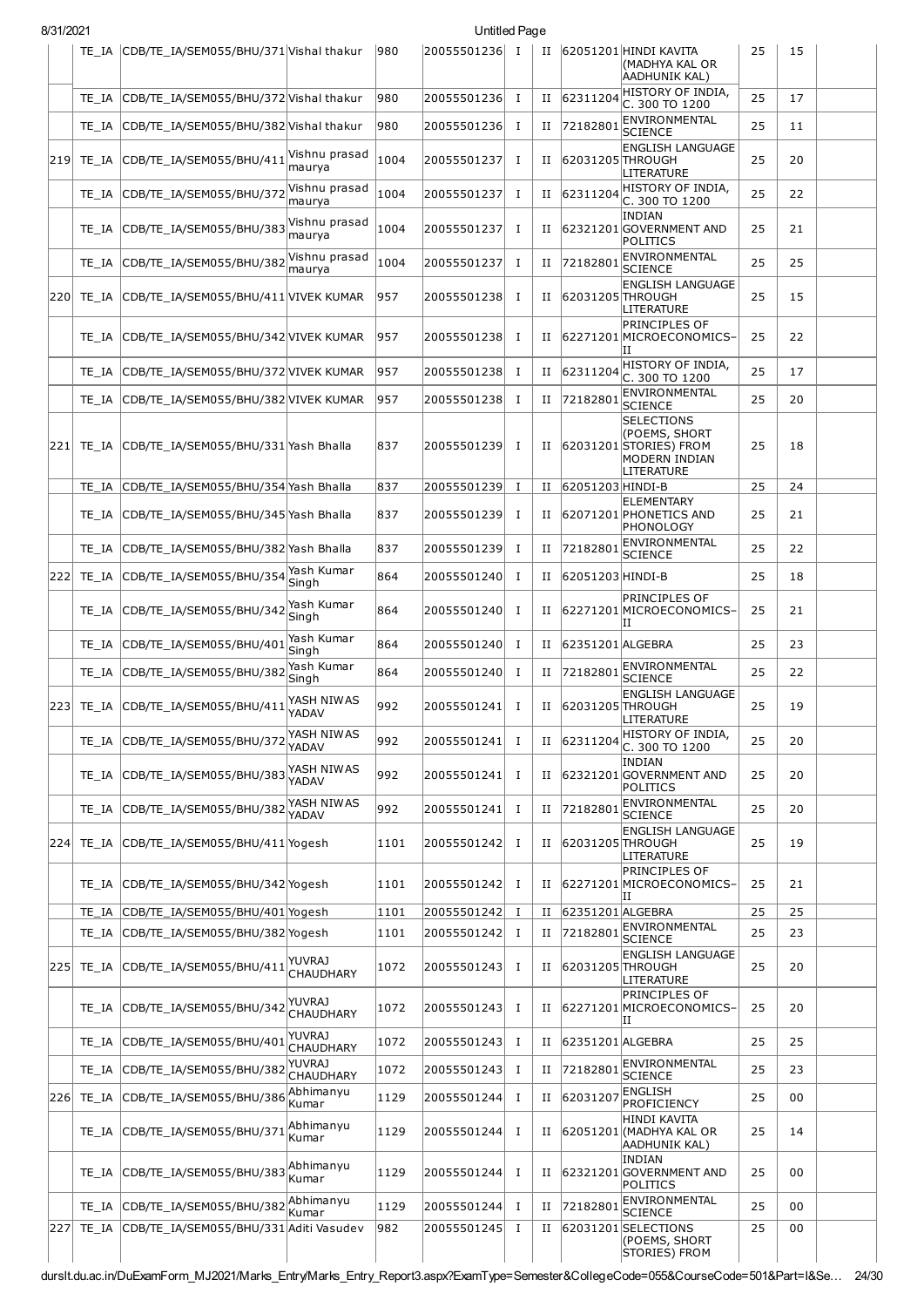|     |       |                                                |                                    |      |                   |              |             |                  | MODERN INDIAN<br>LITERATURE                                                                    |    |    |  |
|-----|-------|------------------------------------------------|------------------------------------|------|-------------------|--------------|-------------|------------------|------------------------------------------------------------------------------------------------|----|----|--|
|     | TE IA | CDB/TE_IA/SEM055/BHU/354 Aditi Vasudev         |                                    | 982  | 20055501245       | $\bf{I}$     | П           | 62051203 HINDI-B |                                                                                                | 25 | 00 |  |
|     |       | TE_IA CDB/TE_IA/SEM055/BHU/345 Aditi Vasudev   |                                    | 982  | 20055501245       | <b>I</b>     | $_{\rm II}$ |                  | <b>ELEMENTARY</b><br>62071201 PHONETICS AND<br>PHONOLOGY                                       | 25 | 00 |  |
|     | TE IA | CDB/TE IA/SEM055/BHU/382 Aditi Vasudev         |                                    | 982  | 20055501245       | Ι.           | П           | 72182801         | ENVIRONMENTAL<br><b>SCIENCE</b>                                                                | 25 | 00 |  |
| 228 |       | TE IA CDB/TE IA/SEM055/BHU/411 ADITYA YADAV    |                                    | 1086 | 20055501246       | 1            | П           |                  | <b>ENGLISH LANGUAGE</b><br>62031205 THROUGH<br>LITERATURE                                      | 25 | 00 |  |
|     | TE IA | CDB/TE_IA/SEM055/BHU/342 ADITYA YADAV          |                                    | 1086 | 20055501246       | I            | н           |                  | <b>PRINCIPLES OF</b><br>62271201 MICROECONOMICS-<br>IΙ                                         | 25 | 21 |  |
|     | TE IA | CDB/TE IA/SEM055/BHU/401 ADITYA YADAV          |                                    | 1086 | 20055501246       | I            | П           | 62351201 ALGEBRA |                                                                                                | 25 | 24 |  |
|     |       | TE_IA CDB/TE_IA/SEM055/BHU/382 ADITYA YADAV    |                                    | 1086 | 20055501246       | <b>I</b>     | П           | 72182801         | ENVIRONMENTAL<br><b>SCIENCE</b>                                                                | 25 | 00 |  |
| 229 | TE IA | CDB/TE IA/SEM055/BHU/330 Aman kumar            |                                    | 892  | 20055501249       | I            | П           | 62051202 HINDI-A |                                                                                                | 25 | 18 |  |
|     | TE IA | CDB/TE_IA/SEM055/BHU/342 Aman kumar            |                                    | 892  | 20055501249       | Ι.           | П           |                  | <b>PRINCIPLES OF</b><br>62271201 MICROECONOMICS-<br>IΙ                                         | 25 | 21 |  |
|     |       | TE IA CDB/TE IA/SEM055/BHU/383 Aman kumar      |                                    | 892  | 20055501249       | Ι.           | П           |                  | <b>INDIAN</b><br>62321201 GOVERNMENT AND<br>POLITICS                                           | 25 | 19 |  |
|     | TE IA | CDB/TE IA/SEM055/BHU/382 Aman kumar            |                                    | 892  | 20055501249       | 1            | П           | 72182801         | ENVIRONMENTAL<br><b>SCIENCE</b>                                                                | 25 | 15 |  |
| 230 | TE IA | CDB/TE IA/SEM055/BHU/360 ANIKET                |                                    | 1110 | 20055501250       | Ι.           | П           |                  | 62031206 ENGLISH FLUENCY                                                                       | 25 | 21 |  |
|     | TE IA | CDB/TE_IA/SEM055/BHU/344 ANIKET                |                                    | 1110 | 20055501250       | Ι.           | П           |                  | 62131201 SANSKRIT PROSE                                                                        | 25 | 23 |  |
|     | TE IA | CDB/TE_IA/SEM055/BHU/372 ANIKET                |                                    | 1110 | 20055501250       | Ι.           | П           | 62311204         | HISTORY OF INDIA,<br>C. 300 TO 1200                                                            | 25 | 17 |  |
|     | TE IA | CDB/TE IA/SEM055/BHU/382 ANIKET                |                                    | 1110 | 20055501250       | 1            | П           | 72182801         | <b>ENVIRONMENTAL</b><br><b>SCIENCE</b>                                                         | 25 | 22 |  |
| 231 |       | TE_IA CDB/TE_IA/SEM055/BHU/411 Ankit           |                                    | 1054 | 20055501251       | 1            | П           |                  | <b>ENGLISH LANGUAGE</b><br>62031205 THROUGH<br>LITERATURE                                      | 25 | 18 |  |
|     | TE IA | CDB/TE IA/SEM055/BHU/342 Ankit                 |                                    | 1054 | 20055501251       | Ι.           | П           |                  | <b>PRINCIPLES OF</b><br>62271201 MICROECONOMICS-<br>ΠI                                         | 25 | 22 |  |
|     | TE IA | CDB/TE_IA/SEM055/BHU/401 Ankit                 |                                    | 1054 | 20055501251       | I            | П           | 62351201 ALGEBRA |                                                                                                | 25 | 25 |  |
|     | TE IA | CDB/TE_IA/SEM055/BHU/382 Ankit                 |                                    | 1054 | 20055501251       | $\mathbf I$  | П           | 72182801         | ENVIRONMENTAL<br><b>SCIENCE</b>                                                                | 25 | 24 |  |
|     |       | 232 TE_IA CDB/TE_IA/SEM055/BHU/331 ARYA MUGRAI |                                    | 1128 | 20055501253       | I            |             |                  | <b>SELECTIONS</b><br>(POEMS, SHORT<br>II 62031201 STORIES) FROM<br>MODERN INDIAN<br>LITERATURE | 25 | 20 |  |
|     | TE IA | CDB/TE_IA/SEM055/BHU/411 ARYA MUGRAI           |                                    | 1128 | 20055501253       | Ι.           | П           |                  | <b>ENGLISH LANGUAGE</b><br>62031205 THROUGH<br>LITERATURE                                      | 25 | 16 |  |
|     |       | TE_IA CDB/TE_IA/SEM055/BHU/372 ARYA MUGRAI     |                                    | 1128 | $ 20055501253 $ I |              |             |                  | II $ 62311204 $ HISTORY OF INDIA,<br>C. 300 TO 1200                                            | 25 | 17 |  |
|     | TE IA | CDB/TE_IA/SEM055/BHU/382 ARYA MUGRAI           |                                    | 1128 | 20055501253       | 1            | П           | 72182801         | ENVIRONMENTAL<br><b>SCIENCE</b>                                                                | 25 | 24 |  |
| 233 | TE IA | CDB/TE_IA/SEM055/BHU/354                       | <b>AYUSH</b><br><b>CHAUHAN</b>     | 841  | 20055501254       | Ι.           | П           | 62051203 HINDI-B |                                                                                                | 25 | 19 |  |
|     |       | TE IA CDB/TE IA/SEM055/BHU/342                 | <b>AYUSH</b><br><b>CHAUHAN</b>     | 841  | 20055501254       | <b>I</b>     | П           |                  | PRINCIPLES OF<br>62271201 MICROECONOMICS-<br>П                                                 | 25 | 20 |  |
|     | TE IA | CDB/TE IA/SEM055/BHU/372                       | AYUSH<br><b>CHAUHAN</b>            | 841  | 20055501254       | I            | П           | 6231120          | HISTORY OF INDIA,<br>C. 300 TO 1200                                                            | 25 | 18 |  |
|     | TE IA | CDB/TE IA/SEM055/BHU/382                       | <b>AYUSH</b><br><b>CHAUHAN</b>     | 841  | 20055501254       | Ι            | П           | 72182801         | ENVIRONMENTAL<br><b>SCIENCE</b>                                                                | 25 | 11 |  |
| 234 | TE IA | CDB/TE_IA/SEM055/BHU/330 Ayush yadav           |                                    | 825  | 20055501255       | $\bf{I}$     | П           | 62051202 HINDI-A |                                                                                                | 25 | 14 |  |
|     | TE IA | CDB/TE_IA/SEM055/BHU/344 Ayush yadav           |                                    | 825  | 20055501255       | Ι.           | П           |                  | 62131201 SANSKRIT PROSE                                                                        | 25 | 22 |  |
|     | TE IA | CDB/TE_IA/SEM055/BHU/372 Ayush yadav           |                                    | 825  | 20055501255       | $\bf{I}$     | П           | 62311204         | HISTORY OF INDIA,<br>C. 300 TO 1200                                                            | 25 | 17 |  |
|     | TE IA | CDB/TE_IA/SEM055/BHU/382 Ayush yadav           |                                    | 825  | 20055501255       | I            | н           | 72182801         | ENVIRONMENTAL<br><b>SCIENCE</b>                                                                | 25 | 17 |  |
| 235 | TE_IA | CDB/TE_IA/SEM055/BHU/330 Bhawana               |                                    | 934  | 20055501256       | I            | П           | 62051202 HINDI-A |                                                                                                | 25 | 22 |  |
|     | TE IA | CDB/TE IA/SEM055/BHU/344 Bhawana               |                                    | 934  | 20055501256       | $\mathbf{I}$ | П           |                  | 62131201 SANSKRIT PROSE<br><b>INDIAN</b>                                                       | 25 | 23 |  |
|     | TE IA | CDB/TE_IA/SEM055/BHU/383 Bhawana               |                                    | 934  | 20055501256       | <b>I</b>     | П           |                  | 62321201 GOVERNMENT AND<br>POLITICS<br>ENVIRONMENTAL                                           | 25 | 21 |  |
|     | TE IA | CDB/TE_IA/SEM055/BHU/382 Bhawana               |                                    | 934  | 20055501256       | 1            | П           | 72182801         | <b>SCIENCE</b>                                                                                 | 25 | 24 |  |
| 236 | TE IA | CDB/TE_IA/SEM055/BHU/331                       | DEEPANSHA<br><b>SOLANKI</b>        | 921  | 20055501260       | Ι.           | П           |                  | <b>SELECTIONS</b><br>(POEMS, SHORT<br>62031201 STORIES) FROM<br>MODERN INDIAN<br>LITERATURE    | 25 | 20 |  |
|     | TE IA | CDB/TE_IA/SEM055/BHU/330                       | DEEPANSHA<br><b>SOLANKI</b>        | 921  | 20055501260       | Ι.           | П           | 62051202 HINDI-A |                                                                                                | 25 | 20 |  |
|     | TE IA | CDB/TE_IA/SEM055/BHU/345                       | <b>DEEPANSHA</b><br><b>SOLANKI</b> | 921  | 20055501260       | Ι.           | П           |                  | <b>ELEMENTARY</b><br>62071201 PHONETICS AND<br>PHONOLOGY                                       | 25 | 19 |  |
|     |       | TE_IA CDB/TE_IA/SEM055/BHU/382                 | DEEPANSHA<br><b>SOLANKI</b>        | 921  | 20055501260       | I            | П           | 72182801         | ENVIRONMENTAL<br><b>SCIENCE</b>                                                                | 25 | 15 |  |
|     |       | 237 TE_IA CDB/TE_IA/SEM055/BHU/360 DIXIT KUMAR |                                    | 1036 | 20055501262       | $\mathbf{I}$ | П           |                  | 62031206 ENGLISH FLUENCY                                                                       | 25 | 17 |  |

8/31/2021 Untitled Page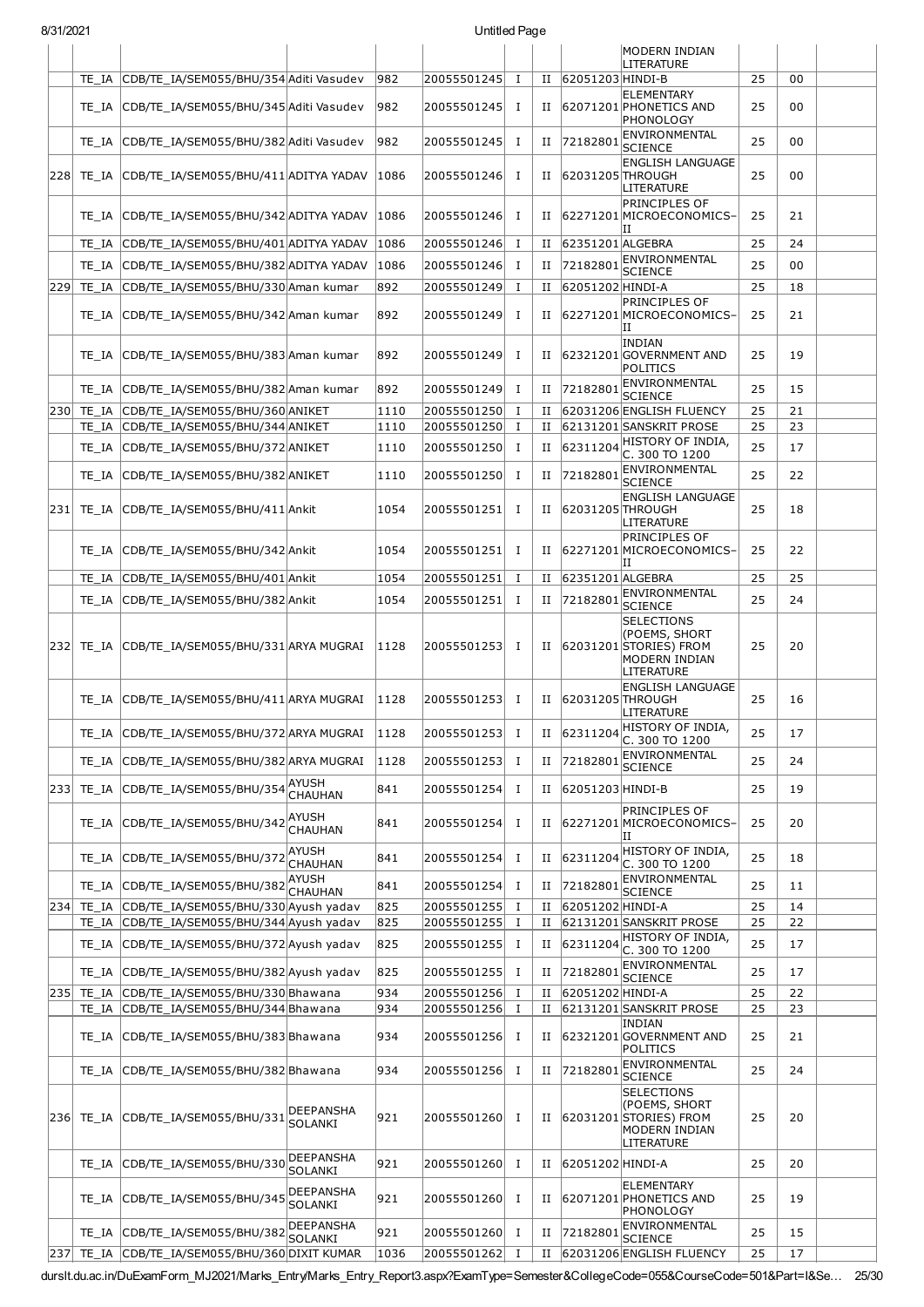| 8/31/2021 |            |                                             |                               |      | Untitled Page |          |             |                  |                                                                                             |    |    |  |
|-----------|------------|---------------------------------------------|-------------------------------|------|---------------|----------|-------------|------------------|---------------------------------------------------------------------------------------------|----|----|--|
|           | TE IA      | CDB/TE_IA/SEM055/BHU/371 DIXIT KUMAR        |                               | 1036 | 20055501262   | I        | $_{\rm II}$ |                  | 62051201 HINDI KAVITA<br>(MADHYA KAL OR<br>AADHUNIK KAL)                                    | 25 | 16 |  |
|           | TE IA      | CDB/TE_IA/SEM055/BHU/383 DIXIT KUMAR        |                               | 1036 | 20055501262   | <b>I</b> | П           |                  | <b>INDIAN</b><br>62321201 GOVERNMENT AND<br>POLITICS                                        | 25 | 19 |  |
|           | TE IA      | CDB/TE_IA/SEM055/BHU/382 DIXIT KUMAR        |                               | 1036 | 20055501262   | <b>I</b> | П           | 72182801         | ENVIRONMENTAL<br><b>SCIENCE</b>                                                             | 25 | 18 |  |
| 238       | TE IA      | CDB/TE_IA/SEM055/BHU/330 Farukh Khan        |                               | 916  | 20055501263   | Ι        | П           | 62051202 HINDI-A |                                                                                             | 25 | 14 |  |
|           | TE IA      | CDB/TE_IA/SEM055/BHU/342 Farukh Khan        |                               | 916  | 20055501263   | <b>I</b> | $_{\rm II}$ |                  | <b>PRINCIPLES OF</b><br>62271201 MICROECONOMICS-<br>ΙI                                      | 25 | 20 |  |
|           | TE IA      | CDB/TE_IA/SEM055/BHU/372 Farukh Khan        |                               | 916  | 20055501263   | <b>I</b> | П           | 62311204         | HISTORY OF INDIA,<br>C. 300 TO 1200                                                         | 25 | 17 |  |
|           | TE IA      | CDB/TE_IA/SEM055/BHU/382 Farukh Khan        |                               | 916  | 20055501263   | <b>I</b> | П           | 7218280          | ENVIRONMENTAL<br><b>SCIENCE</b>                                                             | 25 | 11 |  |
| 239       |            | TE_IA CDB/TE_IA/SEM055/BHU/330 CHANDRA      | <b>GAURAV</b><br>BHATT        | 918  | 20055501264   | п        | $_{\rm II}$ | 62051202 HINDI-A |                                                                                             | 25 | 20 |  |
|           | TE IA      | CDB/TE_IA/SEM055/BHU/344 CHANDRA            | <b>GAURAV</b><br>BHATT        | 918  | 20055501264   | I        | Н           |                  | 62131201 SANSKRIT PROSE                                                                     | 25 | 22 |  |
|           |            | TE_IA CDB/TE_IA/SEM055/BHU/383CHANDRA       | <b>GAURAV</b><br><b>BHATT</b> | 918  | 20055501264   | <b>I</b> | П           |                  | <b>INDIAN</b><br>62321201 GOVERNMENT AND<br>POLITICS                                        | 25 | 20 |  |
|           |            | TE_IA CDB/TE_IA/SEM055/BHU/382CHANDRA       | <b>GAURAV</b><br>BHATT        | 918  | 20055501264   | <b>I</b> | П           |                  | 72182801ENVIRONMENTAL<br><b>SCIENCE</b>                                                     | 25 | 18 |  |
| 240       |            | TE IA CDB/TE IA/SEM055/BHU/386              | GOLDEN<br><b>KUMAR</b>        | 958  | 20055501265   | <b>I</b> | П           | 62031207         | ENGLISH<br>PROFICIENCY                                                                      | 25 | 00 |  |
|           |            | TE_IA CDB/TE_IA/SEM055/BHU/342              | GOLDEN<br>KUMAR               | 958  | 20055501265   | I        | П           |                  | <b>PRINCIPLES OF</b><br>62271201 MICROECONOMICS-<br>ΙH                                      | 25 | 20 |  |
|           | TE IA      | CDB/TE_IA/SEM055/BHU/372                    | GOLDEN<br><b>KUMAR</b>        | 958  | 20055501265   | Ι        | $_{\rm II}$ | 62311204         | HISTORY OF INDIA,<br>C. 300 TO 1200                                                         | 25 | 17 |  |
|           | TE IA      | CDB/TE_IA/SEM055/BHU/382                    | <b>GOLDEN</b><br><b>KUMAR</b> | 958  | 20055501265   | I        | $_{\rm II}$ | 72182801         | ENVIRONMENTAL<br><b>SCIENCE</b>                                                             | 25 | 17 |  |
| 241       | TE IA      | CDB/TE_IA/SEM055/BHU/370 Isha Harsana       |                               | 880  | 20055501266   | $\bf{I}$ | П           | 62051204 HINDI-C |                                                                                             | 25 | 24 |  |
|           | TE IA      | CDB/TE_IA/SEM055/BHU/342 Isha Harsana       |                               | 880  | 20055501266   | I        | н           |                  | <b>PRINCIPLES OF</b><br>62271201 MICROECONOMICS-<br>IΙ                                      | 25 | 21 |  |
|           |            | TE_IA CDB/TE_IA/SEM055/BHU/383 Isha Harsana |                               | 880  | 20055501266   | <b>I</b> | П           |                  | <b>INDIAN</b><br>62321201 GOVERNMENT AND<br>POLITICS                                        | 25 | 20 |  |
|           | TE_IA      | CDB/TE_IA/SEM055/BHU/382 Isha Harsana       |                               | 880  | 20055501266   | I        | П           | 72182801         | ENVIRONMENTAL<br><b>SCIENCE</b>                                                             | 25 | 25 |  |
| 242       | TE IA      | CDB/TE_IA/SEM055/BHU/360 Jagpal             |                               | 1126 | 20055501267   | 1        | П           |                  | 62031206 ENGLISH FLUENCY                                                                    | 25 | 23 |  |
|           |            | TE IA CDB/TE IA/SEM055/BHU/342Jaqpal        |                               | 1126 | 20055501267   | <b>I</b> |             |                  | <b>PRINCIPLES OF</b><br>II 62271201 MICROECONOMICS-<br>ΙI                                   | 25 | 22 |  |
|           | TE IA      | CDB/TE_IA/SEM055/BHU/372Jagpal              |                               | 1126 | 20055501267   | Ι.       | П           | 62311204         | HISTORY OF INDIA,<br>C. 300 TO 1200                                                         | 25 | 17 |  |
|           | TE IA      | CDB/TE IA/SEM055/BHU/382 Jagpal             |                               | 1126 | 20055501267   | $\bf{I}$ | П           | 7218280          | ENVIRONMENTAL<br><b>SCIENCE</b>                                                             | 25 | 22 |  |
|           | 243  TE IA | CDB/TE_IA/SEM055/BHU/331 Jitendra patel     |                               | 1058 | 20055501268   | I        | П           |                  | <b>SELECTIONS</b><br>(POEMS, SHORT<br>62031201 STORIES) FROM<br>MODERN INDIAN<br>LITERATURE | 25 | 21 |  |
|           | TE IA      | CDB/TE IA/SEM055/BHU/411 Jitendra patel     |                               | 1058 | 20055501268   | Ι        | П           | 62031205 THROUGH | <b>ENGLISH LANGUAGE</b><br>LITERATURE                                                       | 25 | 20 |  |
|           | TE IA      | CDB/TE_IA/SEM055/BHU/372 Jitendra patel     |                               | 1058 | 20055501268   | <b>I</b> | П           | 62311204         | HISTORY OF INDIA,<br>C. 300 TO 1200                                                         | 25 | 19 |  |
|           | TE IA      | CDB/TE_IA/SEM055/BHU/382 Jitendra patel     |                               | 1058 | 20055501268   | I        | П           | 72182801         | ENVIRONMENTAL<br><b>SCIENCE</b>                                                             | 25 | 23 |  |
| 244       | TE IA      | CDB/TE_IA/SEM055/BHU/411 Kislay kumar       |                               | 983  | 20055501270   | I        | П           | 62031205 THROUGH | <b>ENGLISH LANGUAGE</b><br>LITERATURE                                                       | 25 | 15 |  |
|           | TE IA      | CDB/TE_IA/SEM055/BHU/372 Kislay kumar       |                               | 983  | 20055501270   | <b>I</b> | $_{\rm II}$ | 62311204         | HISTORY OF INDIA,<br>C. 300 TO 1200                                                         | 25 | 20 |  |
|           | TE IA      | CDB/TE_IA/SEM055/BHU/383 Kislay kumar       |                               | 983  | 20055501270   | <b>I</b> | П           |                  | <b>INDIAN</b><br>62321201 GOVERNMENT AND<br>POLITICS                                        | 25 | 19 |  |
|           | TE IA      | CDB/TE_IA/SEM055/BHU/382 Kislay kumar       |                               | 983  | 20055501270   | Ι        | П           | 72182801         | ENVIRONMENTAL<br><b>SCIENCE</b>                                                             | 25 | 23 |  |
| 245       | TE IA      | CDB/TE_IA/SEM055/BHU/360                    | Lakshya<br>Dahiya             | 1130 | 20055501271   | <b>I</b> | П           |                  | 62031206 ENGLISH FLUENCY                                                                    | 25 | 00 |  |
|           | TE IA      | CDB/TE_IA/SEM055/BHU/371                    | Lakshya<br>Dahiva             | 1130 | 20055501271   | Ι        | П           |                  | <b>HINDI KAVITA</b><br>62051201 (MADHYA KAL OR<br> AADHUNIK KAL)                            | 25 | 15 |  |
|           | TE IA      | CDB/TE_IA/SEM055/BHU/383                    | Lakshya<br>Dahiya             | 1130 | 20055501271   | Ι        | П           |                  | <b>INDIAN</b><br>62321201 GOVERNMENT AND<br>POLITICS                                        | 25 | 00 |  |
|           | TE IA      | CDB/TE_IA/SEM055/BHU/382                    | Lakshya<br>Dahiya             | 1130 | 20055501271   | <b>I</b> | П           | 72182801         | ENVIRONMENTAL<br><b>SCIENCE</b>                                                             | 25 | 00 |  |
| 246       | TE IA      | CDB/TE_IA/SEM055/BHU/386 MANTHAN            |                               | 1117 | 20055501272   | Ι        | П           | 62031207         | ENGLISH<br>PROFICIENCY                                                                      | 25 | 20 |  |
|           |            |                                             |                               |      |               |          |             |                  |                                                                                             |    |    |  |

durslt.du.ac.in/DuExamForm\_MJ2021/Marks\_Entry/Marks\_Entry\_Report3.aspx?ExamType=Semester&CollegeCode=055&CourseCode=501&Part=I&Se… 26/30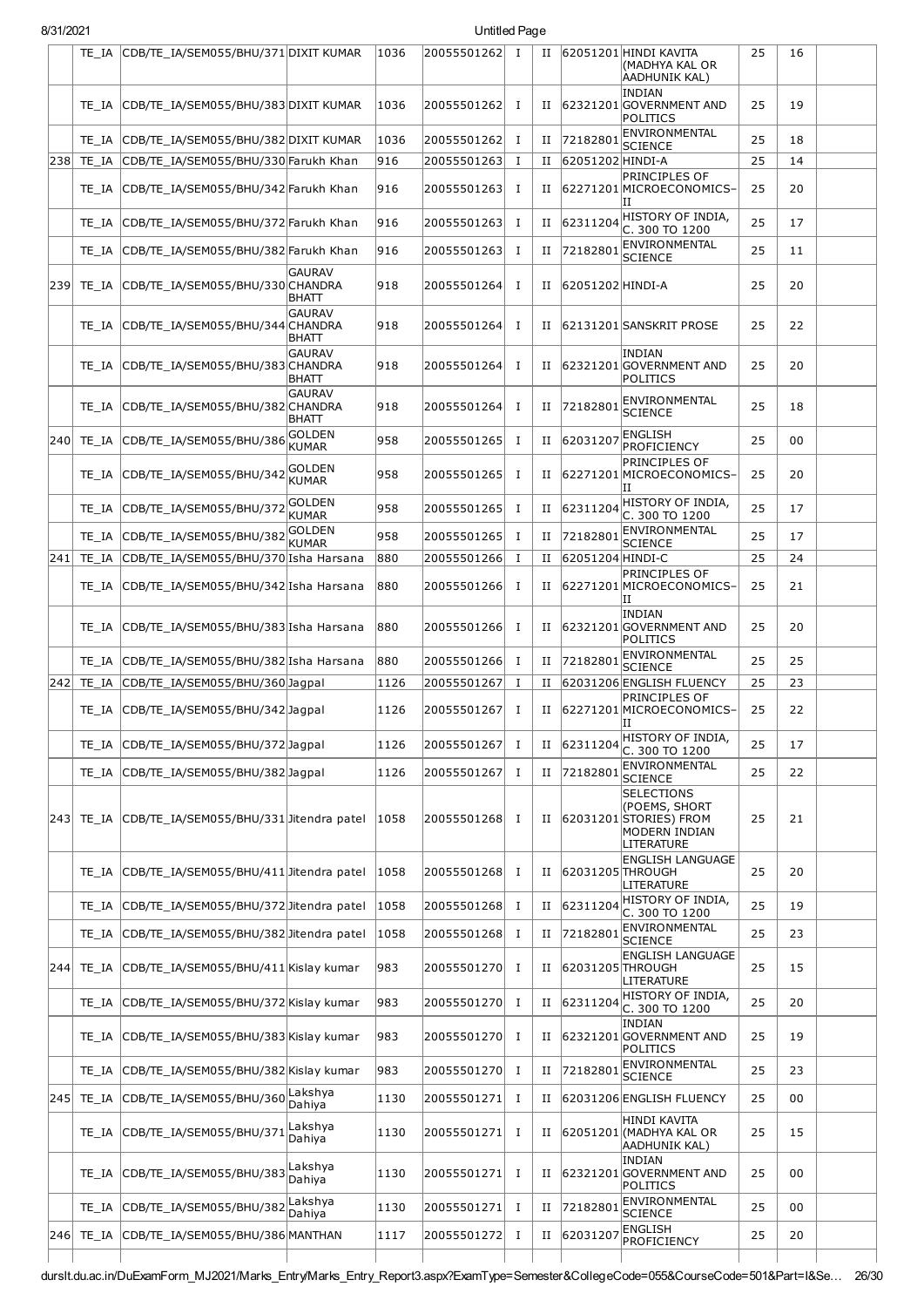|     |       | TE IA CDB/TE IA/SEM055/BHU/371 MANTHAN                                             |                             | 1117         | 20055501272 I              |               | П      |                  | 62051201 HINDI KAVITA<br>(MADHYA KAL OR<br>AADHUNIK KAL)                                    | 25       | 07       |  |
|-----|-------|------------------------------------------------------------------------------------|-----------------------------|--------------|----------------------------|---------------|--------|------------------|---------------------------------------------------------------------------------------------|----------|----------|--|
|     |       |                                                                                    |                             | 1117         | 20055501272 1              |               |        | 62311204         | HISTORY OF INDIA,                                                                           | 25       | 17       |  |
|     |       | TE_IA CDB/TE_IA/SEM055/BHU/372 MANTHAN                                             |                             |              |                            |               | Ħ      |                  | C. 300 TO 1200<br>ENVIRONMENTAL                                                             |          |          |  |
|     | TE IA | CDB/TE_IA/SEM055/BHU/382 MANTHAN                                                   |                             | 1117         | 20055501272                | $\mathbf I$   | п      | 72182801         | <b>SCIENCE</b>                                                                              | 25       | 10       |  |
| 247 |       | TE_IA CDB/TE_IA/SEM055/BHU/331 Mayank Arora                                        |                             | 1138         | 20055501273                | п             | п      |                  | <b>SELECTIONS</b><br>(POEMS, SHORT<br>62031201 STORIES) FROM<br>MODERN INDIAN<br>LITERATURE | 25       | 17       |  |
|     | TE IA | CDB/TE IA/SEM055/BHU/360 Mayank Arora                                              |                             | 1138         | 20055501273                | $\bf{I}$      | П      |                  | 62031206 ENGLISH FLUENCY                                                                    | 25       | 00       |  |
|     | TE IA | CDB/TE_IA/SEM055/BHU/372 Mayank Arora                                              |                             | 1138         | 20055501273                | - I           | п      | 62311204         | HISTORY OF INDIA,<br>C. 300 TO 1200                                                         | 25       | 17       |  |
|     | TE IA | CDB/TE_IA/SEM055/BHU/382 Mayank Arora                                              |                             | 1138         | 20055501273                | - I           | п      | 72182801         | ENVIRONMENTAL                                                                               | 25       | 10       |  |
| 248 | TE IA | CDB/TE_IA/SEM055/BHU/354 MAYANK YADAV 931                                          |                             |              | 20055501274                | 1             | и      | 62051203 HINDI-B | <b>SCIENCE</b>                                                                              | 25       | 00       |  |
|     |       | TE_IA CDB/TE_IA/SEM055/BHU/342 MAYANK YADAV 931                                    |                             |              | 20055501274                | Ι.            | П      |                  | PRINCIPLES OF<br>62271201 MICROECONOMICS-                                                   | 25       | 20       |  |
|     | TE IA | CDB/TE_IA/SEM055/BHU/401 MAYANK YADAV 931                                          |                             |              | 20055501274                | I             | П      | 62351201 ALGEBRA | П                                                                                           | 25       | 23       |  |
|     | TE IA | CDB/TE_IA/SEM055/BHU/382 MAYANK YADAV 931                                          |                             |              | 20055501274                | п             | и      | 72182801         | ENVIRONMENTAL                                                                               | 25       | 23       |  |
| 249 | TE IA | CDB/TE_IA/SEM055/BHU/360 Nikhil singh                                              |                             | 1014         | 20055501277                | Ι             | и      |                  | <b>SCIENCE</b><br>62031206 ENGLISH FLUENCY                                                  | 25       | 19       |  |
|     |       | TE_IA CDB/TE_IA/SEM055/BHU/371 Nikhil singh                                        |                             | 1014         | 20055501277                | Ι.            | п      |                  | HINDI KAVITA<br>62051201 (MADHYA KAL OR                                                     | 25       | 19       |  |
|     |       | TE_IA CDB/TE_IA/SEM055/BHU/383 Nikhil singh                                        |                             | 1014         | 20055501277                | Ι.            | п      |                  | AADHUNIK KAL)<br><b>INDIAN</b><br>62321201 GOVERNMENT AND                                   | 25       | 21       |  |
|     |       | TE_IA CDB/TE_IA/SEM055/BHU/382 Nikhil singh                                        |                             | 1014         | 20055501277                | Ι.            | п      | 72182801         | POLITICS<br>ENVIRONMENTAL<br><b>SCIENCE</b>                                                 | 25       | 23       |  |
| 250 |       | TE_IA CDB/TE_IA/SEM055/BHU/360                                                     | Padma                       | 1114         | 20055501278                | - I           | п      |                  | 62031206 ENGLISH FLUENCY                                                                    | 25       | 23       |  |
|     |       | TE_IA CDB/TE_IA/SEM055/BHU/342                                                     | Chosdon<br>Padma<br>Chosdon | 1114         | 20055501278                | Ι.            | п      |                  | PRINCIPLES OF<br>62271201 MICROECONOMICS-                                                   | 25       | 20       |  |
|     |       | TE_IA CDB/TE_IA/SEM055/BHU/383                                                     | Padma<br>Chosdon            | 1114         | 20055501278                | - I           | П      |                  | н<br><b>INDIAN</b><br>62321201 GOVERNMENT AND                                               | 25       | 20       |  |
|     | TE IA | CDB/TE_IA/SEM055/BHU/382                                                           | Padma<br>Chosdon            | 1114         | 20055501278                | <b>I</b>      | н      | 72182801         | <b>POLITICS</b><br>ENVIRONMENTAL<br><b>SCIENCE</b>                                          | 25       | 22       |  |
| 251 | TE IA | CDB/TE IA/SEM055/BHU/386 Pankaj Kumar                                              |                             | 1131         | 20055501279                | $\bf{I}$      | п      | 62031207         | <b>ENGLISH</b>                                                                              | 25       | 00       |  |
|     | TE IA | CDB/TE IA/SEM055/BHU/330 Pankaj Kumar                                              |                             | 1131         | 20055501279                | Ι.            | и      | 62051202 HINDI-A | <b>PROFICIENCY</b>                                                                          | 25       | 10       |  |
|     |       | TE_IA CDB/TE_IA/SEM055/BHU/342 Pankaj Kumar                                        |                             | 1131         | 20055501279                | $\mathbf{I}$  | П      |                  | PRINCIPLES OF<br>62271201 MICROECONOMICS-<br>IΙ                                             | 25       | 20       |  |
|     |       | TE_IA CDB/TE_IA/SEM055/BHU/382 Pankaj Kumar 1131                                   |                             |              | 20055501279 I              |               |        |                  | II 72182801 ENVIRONMENTAL<br>SCIENCE                                                        | 25       | 00       |  |
| 252 | TE IA | CDB/TE_IA/SEM055/BHU/354                                                           | PRATHAM<br><b>BALLABH</b>   | 802          | 20055501280                | $\mathbf{I}$  | П      | 62051203 HINDI-B |                                                                                             | 25       | 18       |  |
|     |       | TE_IA CDB/TE_IA/SEM055/BHU/345                                                     | PRATHAM<br><b>BALLABH</b>   | 802          | 20055501280                | Ι.            | П      |                  | ELEMENTARY<br>62071201 PHONETICS AND<br>PHONOLOGY                                           | 25       | 10       |  |
|     | TE IA | CDB/TE_IA/SEM055/BHU/383                                                           | PRATHAM<br>BALLABH          | 802          | 20055501280                | Ι.            | н      |                  | <b>INDIAN</b><br>62321201 GOVERNMENT AND<br>POLITICS                                        | 25       | 19       |  |
|     |       | TE_IA CDB/TE_IA/SEM055/BHU/382                                                     | PRATHAM<br><b>BALLABH</b>   | 802          | 20055501280                | Ι.            | п      | 72182801         | ENVIRONMENTAL<br><b>SCIENCE</b>                                                             | 25       | 13       |  |
| 253 |       | TE_IA CDB/TE_IA/SEM055/BHU/386 Raja                                                |                             | 1140         | 20055501281                | 1             | П      | 62031207         | <b>ENGLISH</b>                                                                              | 25       | 19       |  |
|     |       | TE_IA CDB/TE_IA/SEM055/BHU/371 Raja                                                |                             | 1140         | 20055501281                | Ι.            | П      |                  | PROFICIENCY<br><b>HINDI KAVITA</b><br>62051201 (MADHYA KAL OR<br>AADHUNIK KAL)              | 25       | 17       |  |
|     |       | TE_IA CDB/TE_IA/SEM055/BHU/383 Raja                                                |                             | 1140         | 20055501281                | Ι.            | П      |                  | <b>INDIAN</b><br>62321201 GOVERNMENT AND                                                    | 25       | 19       |  |
|     |       | TE_IA CDB/TE_IA/SEM055/BHU/382 Raja                                                |                             | 1140         | 20055501281                | I             | н      | 72182801         | POLITICS<br>ENVIRONMENTAL<br><b>SCIENCE</b>                                                 | 25       | 13       |  |
| 254 | TE IA | CDB/TE_IA/SEM055/BHU/330 RINKI                                                     |                             | 809          | 20055501282                | Ι.            | и      | 62051202 HINDI-A |                                                                                             | 25       | 20       |  |
|     |       | TE_IA CDB/TE_IA/SEM055/BHU/344 RINKI                                               |                             | 809          | 20055501282                | $\mathbf{I}$  | п      |                  | 62131201 SANSKRIT PROSE                                                                     | 25       | 24       |  |
|     | TE IA | CDB/TE_IA/SEM055/BHU/372 RINKI                                                     |                             | 809          | 20055501282                | п             | п      |                  | 62311204 HISTORY OF INDIA,<br>C. 300 TO 1200<br>ENVIRONMENTAL                               | 25       | 18       |  |
|     |       | TE_IA CDB/TE_IA/SEM055/BHU/382 RINKI                                               |                             | 809          | 20055501282                | Ι.            | п      | 72182801         | <b>SCIENCE</b>                                                                              | 25       | 25       |  |
| 255 | TE IA | CDB/TE_IA/SEM055/BHU/386 RISHI                                                     |                             | 1113         | 20055501283                | Ι.            | и      | 62031207         | <b>ENGLISH</b><br>PROFICIENCY                                                               | 25       | 21       |  |
|     | TE IA | CDB/TE_IA/SEM055/BHU/344 RISHI                                                     |                             | 1113         | 20055501283                | <b>I</b>      | п      |                  | 62131201 SANSKRIT PROSE                                                                     | 25       | 22       |  |
|     | TE IA | CDB/TE_IA/SEM055/BHU/372 RISHI                                                     |                             | 1113         | 20055501283                | I             | п      | 62311204         | HISTORY OF INDIA,<br>C. 300 TO 1200<br>ENVIRONMENTAL                                        | 25       | 18       |  |
|     |       | TE_IA CDB/TE_IA/SEM055/BHU/382 RISHI                                               |                             | 1113         | 20055501283                | $\mathbf{I}$  | п      | 72182801         | <b>SCIENCE</b>                                                                              | 25       | 23       |  |
| 256 | TE_IA | TE_IA CDB/TE_IA/SEM055/BHU/360 Rohit kumar<br>CDB/TE_IA/SEM055/BHU/372 Rohit kumar |                             | 1068<br>1068 | 20055501284<br>20055501284 | <b>I</b><br>1 | и<br>П | 62311204         | 62031206 ENGLISH FLUENCY<br>HISTORY OF INDIA,<br>C. 300 TO 1200                             | 25<br>25 | 22<br>21 |  |
|     |       |                                                                                    |                             |              |                            |               |        |                  |                                                                                             |          |          |  |

8/31/2021 Untitled Page

durslt.du.ac.in/DuExamForm\_MJ2021/Marks\_Entry/Marks\_Entry\_Report3.aspx?ExamType=Semester&CollegeCode=055&CourseCode=501&Part=I&Se… 27/30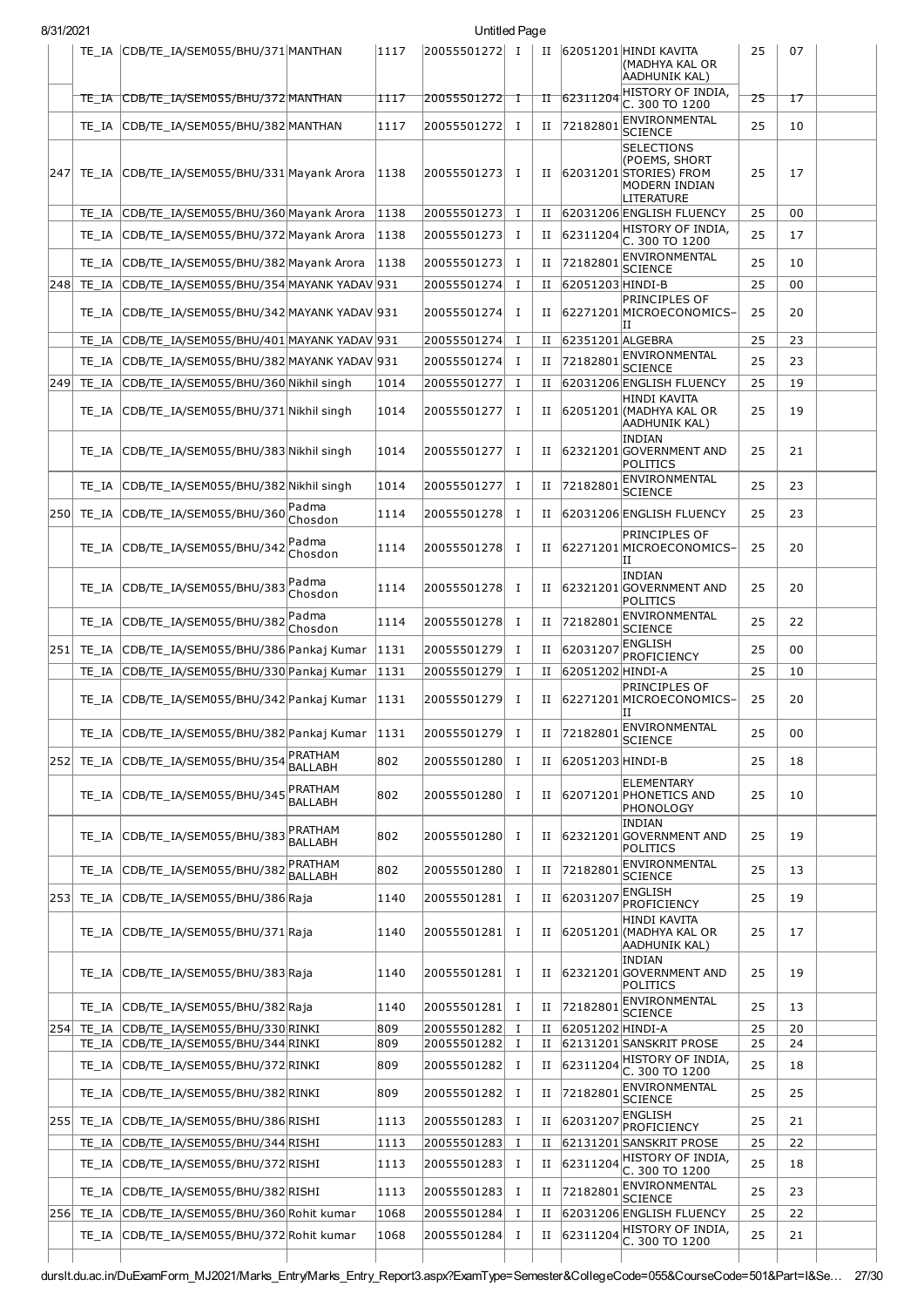| 8/31/2021 |                |                                            |                          |               | Untitled Page              |              |        |                  |                                                                                                                                    |    |          |  |
|-----------|----------------|--------------------------------------------|--------------------------|---------------|----------------------------|--------------|--------|------------------|------------------------------------------------------------------------------------------------------------------------------------|----|----------|--|
|           |                | TE_IA CDB/TE_IA/SEM055/BHU/383 Rohit kumar |                          | 1068          | 20055501284 I              |              | П      | 62321201 INDIAN  | GOVERNMENT AND<br>POLITICS                                                                                                         | 25 | 21       |  |
|           |                | TE_IA CDB/TE_IA/SEM055/BHU/382 Rohit kumar |                          | 1068          | 20055501284                | ┱            | TĪ     | 72182801         | ENVIRONMENTAL<br><b>SCIENCE</b>                                                                                                    | 25 | 24       |  |
| 257       | TE IA          | CDB/TE_IA/SEM055/BHU/330 Roshan            | shomey                   | 907           | 20055501285                | T            | п      | 62051202 HINDI-A |                                                                                                                                    | 25 | 16       |  |
|           | TE IA          | CDB/TE_IA/SEM055/BHU/344                   | Roshan<br>shomey         | 907           | 20055501285                | T            | п      |                  | 62131201 SANSKRIT PROSE                                                                                                            | 25 | 22       |  |
|           | TE IA          | CDB/TE_IA/SEM055/BHU/372                   | Roshan<br>shomey         | 907           | 20055501285                | T            | п      | 62311204         | HISTORY OF INDIA,<br>C. 300 TO 1200                                                                                                | 25 | 17       |  |
|           | TE IA          | CDB/TE_IA/SEM055/BHU/382                   | Roshan                   | 907           | 20055501285                | Ι.           | п      | 72182801         | ENVIRONMENTAL                                                                                                                      | 25 | 21       |  |
| 258       | TE IA          | CDB/TE IA/SEM055/BHU/360 SURAJ             | shomey                   | N.A.          | 20055501286                | Ι.           | П      |                  | <b>SCIENCE</b><br>62031206 ENGLISH FLUENCY                                                                                         | 25 | 17       |  |
|           | TE IA          | CDB/TE_IA/SEM055/BHU/371 SURAJ             |                          | N.A.          | 20055501286                | п.           | П      |                  | HINDI KAVITA<br>62051201 (MADHYA KAL OR<br>AADHUNIK KAL)                                                                           | 25 | 14       |  |
|           | TE IA          | CDB/TE_IA/SEM055/BHU/383 SURAJ             |                          | N.A.          | 20055501286                | Ι.           | П      |                  | <b>INDIAN</b><br>62321201 GOVERNMENT AND<br>POLITICS                                                                               | 25 | 00       |  |
|           | TE IA          | CDB/TE IA/SEM055/BHU/382 SURAJ             |                          | N.A.          | 20055501286                | Ι.           | П      | 72182801         | ENVIRONMENTAL<br><b>SCIENCE</b>                                                                                                    | 25 | 20       |  |
| 259       |                | TE IA CDB/TE IA/SEM055/BHU/411             | SIDDHARTH<br><b>ARYA</b> | 1099          | 20055501287                | Ι.           | П      |                  | <b>ENGLISH LANGUAGE</b><br>62031205 THROUGH<br>LITERATURE                                                                          | 25 | 21       |  |
|           | TE IA          | CDB/TE IA/SEM055/BHU/342                   | SIDDHARTH<br><b>ARYA</b> | 1099          | 20055501287                | Ι.           | П      |                  | PRINCIPLES OF<br>62271201MICROECONOMICS-<br>IΙ                                                                                     | 25 | 21       |  |
|           | TE IA          | CDB/TE_IA/SEM055/BHU/401                   | <b>SIDDHARTH</b>         | 1099          | 20055501287                | Ι.           | п      | 62351201 ALGEBRA |                                                                                                                                    | 25 | 22       |  |
|           |                | CDB/TE_IA/SEM055/BHU/382                   | ARYA<br><b>SIDDHARTH</b> | 1099          |                            | Ι.           |        | 72182801         | ENVIRONMENTAL                                                                                                                      | 25 |          |  |
| 260       | TE IA<br>TE IA | CDB/TE_IA/SEM055/BHU/330 Sachin            | <b>ARYA</b>              | 876           | 20055501287<br>20055501289 | 1            | и<br>и | 62051202 HINDI-A | <b>SCIENCE</b>                                                                                                                     | 25 | 11<br>18 |  |
|           | TE IA          | CDB/TE_IA/SEM055/BHU/344 Sachin            |                          | 876           | 20055501289                | Ι.           | п      |                  | 62131201 SANSKRIT PROSE                                                                                                            | 25 | 22       |  |
|           | TE IA          | CDB/TE_IA/SEM055/BHU/372 Sachin            |                          | 876           | 20055501289                | Ι.           | П      | 62311204         | HISTORY OF INDIA,<br>C. 300 TO 1200                                                                                                | 25 | 18       |  |
|           | TE IA          | CDB/TE_IA/SEM055/BHU/382 Sachin            |                          | 876           | 20055501289                | Ι.           | П      | 72182801         | ENVIRONMENTAL                                                                                                                      | 25 | 17       |  |
| 261       | TE IA          | CDB/TE_IA/SEM055/BHU/330 Sahil             |                          | 854           | 20055501290                | Ι.           | П      | 62051202 HINDI-A | <b>SCIENCE</b>                                                                                                                     | 25 | 00       |  |
|           |                | TE_IA CDB/TE_IA/SEM055/BHU/342 Sahil       |                          | 854           | 20055501290                | Ι            | П      |                  | PRINCIPLES OF<br>62271201 MICROECONOMICS-<br>ΙIJ                                                                                   | 25 | 21       |  |
|           | TE IA          | CDB/TE_IA/SEM055/BHU/372 Sahil             |                          | 854           | 20055501290                | Ι.           | П      | 62311204         | HISTORY OF INDIA,                                                                                                                  | 25 | 19       |  |
|           | TE IA          | CDB/TE_IA/SEM055/BHU/382 Sahil             |                          | 854           | 20055501290                | Ι.           | П      | 72182801         | C. 300 TO 1200<br><b>ENVIRONMENTAL</b>                                                                                             | 25 | 17       |  |
|           |                | 262 TE_IA CDB/TE_IA/SEM055/BHU/331 SAHIL   |                          | $ 055\rangle$ |                            |              |        |                  | <b>SCIENCE</b><br><b>SELECTIONS</b><br>(POEMS, SHORT<br> 20055501291  I   II  62031201 STORIES)FROM<br>MODERN INDIAN<br>LITERATURE | 25 | 17       |  |
|           |                | TE_IA CDB/TE_IA/SEM055/BHU/360 SAHIL       |                          | 055           | 20055501291                | $\mathbf{I}$ | П      |                  | 62031206 ENGLISH FLUENCY                                                                                                           | 25 | 00       |  |
|           | TE IA          | CDB/TE_IA/SEM055/BHU/372 SAHIL             |                          | 055           | 20055501291                | п.           | п      | 62311204         | HISTORY OF INDIA,<br>C. 300 TO 1200                                                                                                | 25 | 17       |  |
|           | TE IA          | CDB/TE_IA/SEM055/BHU/382 SAHIL             |                          | 055           | 20055501291                | п.           | п      | 72182801         | ENVIRONMENTAL<br><b>SCIENCE</b>                                                                                                    | 25 | 00       |  |
| 263       | TE IA          | CDB/TE_IA/SEM055/BHU/386 SALONI            |                          | 962           | 20055501292                | Ι.           | и      | 62031207         | <b>ENGLISH</b><br><b>PROFICIENCY</b>                                                                                               | 25 | 21       |  |
|           | TE IA          | CDB/TE_IA/SEM055/BHU/372 SALONI            |                          | 962           | 20055501292                | Ι.           | Н      | 62311204         | HISTORY OF INDIA,                                                                                                                  | 25 | 22       |  |
|           |                | TE_IA CDB/TE_IA/SEM055/BHU/383 SALONI      |                          | 962           | 20055501292                | Ι            | П      |                  | C. 300 TO 1200<br><b>INDIAN</b><br>62321201 GOVERNMENT AND<br>POLITICS                                                             | 25 | 21       |  |
|           | TE IA          | CDB/TE_IA/SEM055/BHU/382 SALONI            |                          | 962           | 20055501292                | Ι.           | П      | 72182801         | ENVIRONMENTAL<br><b>SCIENCE</b>                                                                                                    | 25 | 20       |  |
| 264       | TE IA          | CDB/TE_IA/SEM055/BHU/330 Sarvesh           | nandan                   | 930           | 20055501293                | Ι.           | П      | 62051202 HINDI-A |                                                                                                                                    | 25 | 19       |  |
|           | TE IA          | CDB/TE_IA/SEM055/BHU/342                   | Sarvesh<br>nandan        | 930           | 20055501293                | Ι.           | П      |                  | PRINCIPLES OF<br>62271201 MICROECONOMICS-<br>ΙI                                                                                    | 25 | 20       |  |
|           | TE IA          | CDB/TE_IA/SEM055/BHU/372                   | Sarvesh<br>nandan        | 930           | 20055501293                | Ι.           | П      | 62311204         | HISTORY OF INDIA,<br>C. 300 TO 1200                                                                                                | 25 | 17       |  |
|           | TE IA          | CDB/TE_IA/SEM055/BHU/382                   | Sarvesh<br>nandan        | 930           | 20055501293                | Ι.           | П      | 72182801         | ENVIRONMENTAL<br><b>SCIENCE</b>                                                                                                    | 25 | 17       |  |
| 265       | TE IA          | CDB/TE_IA/SEM055/BHU/330 Shipali           |                          | 839           | 20055501294                | Ι.           | П      | 62051202 HINDI-A |                                                                                                                                    | 25 | 19       |  |
|           | TE IA          | CDB/TE_IA/SEM055/BHU/344 Shipali           |                          | 839           | 20055501294                | $\bf{I}$     | П      |                  | 62131201 SANSKRIT PROSE<br>$62311204$ HISTORY OF INDIA,                                                                            | 25 | 24       |  |
|           | TE IA          | CDB/TE_IA/SEM055/BHU/372 Shipali           |                          | 839           | 20055501294                | $\bf{I}$     | и      |                  | C. 300 TO 1200                                                                                                                     | 25 | 20       |  |
|           | TE IA          | CDB/TE_IA/SEM055/BHU/382 Shipali           |                          | 839           | 20055501294                | Ι.           | п      | 72182801         | ENVIRONMENTAL<br><b>SCIENCE</b>                                                                                                    | 25 | 24       |  |
| 266       | TE_IA          | CDB/TE_IA/SEM055/BHU/330 SWETA             |                          | 924           | 20055501295                | Ι.           | П      | 62051202 HINDI-A | PRINCIPLES OF                                                                                                                      | 25 | 22       |  |
|           | TE IA          | CDB/TE_IA/SEM055/BHU/342 SW ETA            |                          | 924           | 20055501295                | Ι.           | П      |                  | 62271201 MICROECONOMICS-<br>IΙ<br>INDIAN                                                                                           | 25 | 21       |  |
|           |                | TE_IA CDB/TE_IA/SEM055/BHU/383 SWETA       |                          | 924           | 20055501295                | Ι.           | П      |                  | 62321201 GOVERNMENT AND<br>POLITICS                                                                                                | 25 | 21       |  |
|           |                |                                            |                          |               |                            |              |        |                  |                                                                                                                                    |    |          |  |

durslt.du.ac.in/DuExamForm\_MJ2021/Marks\_Entry/Marks\_Entry\_Report3.aspx?ExamType=Semester&CollegeCode=055&CourseCode=501&Part=I&Se… 28/30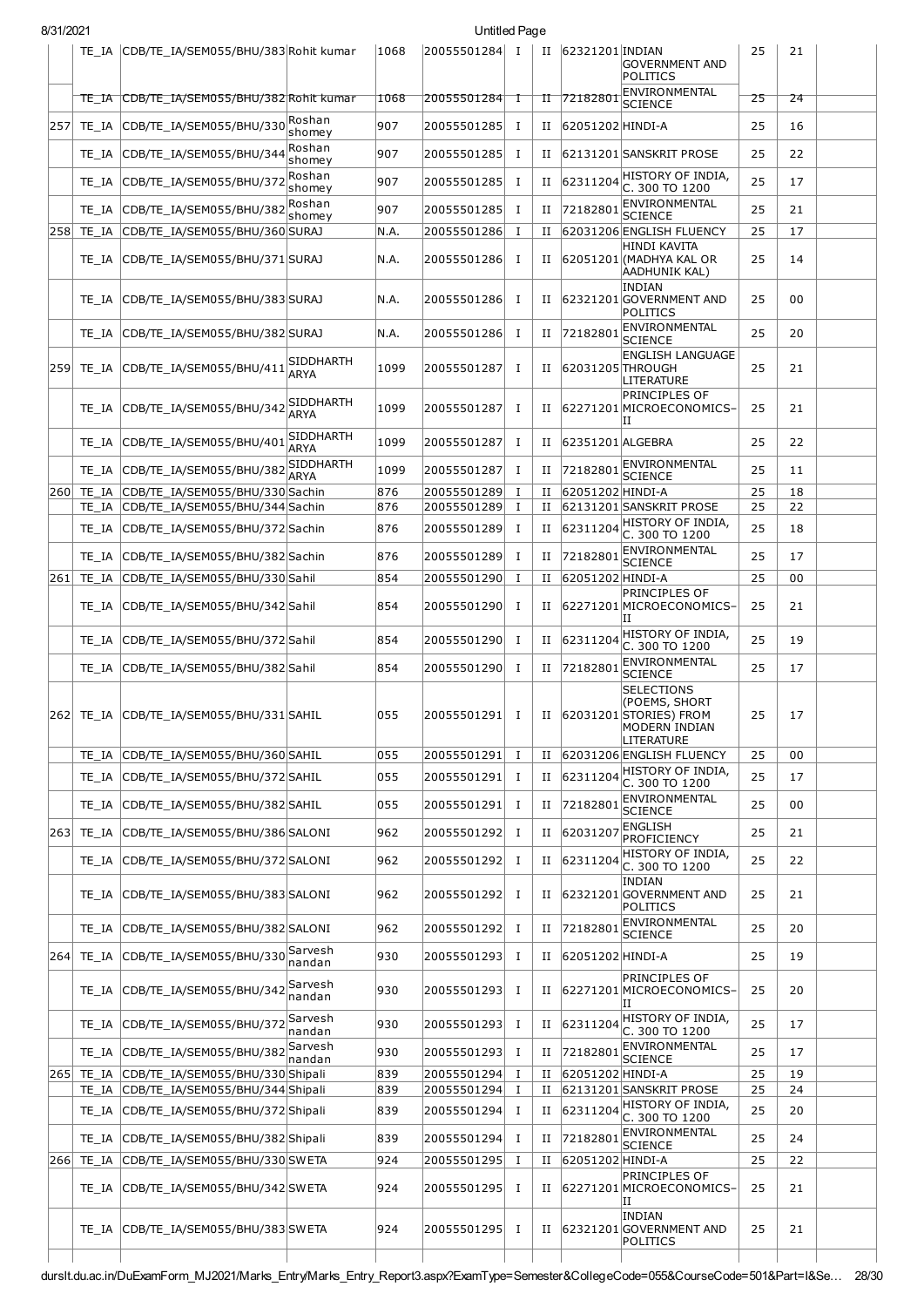| 8/31/2021 |       |                                                                                                    |                          |      | Untitled Page                |          |        |                  |                                                                                             |          |          |  |
|-----------|-------|----------------------------------------------------------------------------------------------------|--------------------------|------|------------------------------|----------|--------|------------------|---------------------------------------------------------------------------------------------|----------|----------|--|
|           |       | TE_IA CDB/TE_IA/SEM055/BHU/382SWETA                                                                |                          | 924  | 20055501295 I                |          | П      |                  | 72182801 ENVIRONMENTAL<br><b>SCIENCE</b>                                                    | 25       | 15       |  |
| 267       |       | TE_IA CDB/TE_IA/SEM055/BHU/411 Tannu                                                               |                          | 979  | 20055501296 I                |          | П      | 62031205 THROUGH | <b>ENGLISH LANGUAGE</b><br>LITERATURE                                                       | 25       | 19       |  |
|           |       | TE_IA CDB/TE_IA/SEM055/BHU/371 Tannu                                                               |                          | 979  | 20055501296 I                |          | П      |                  | HINDI KAVITA<br>62051201 (MADHYA KAL OR<br><b>AADHUNIK KAL)</b>                             | 25       | 19       |  |
|           |       | TE_IA CDB/TE_IA/SEM055/BHU/372 Tannu                                                               |                          | 979  | 20055501296 I                |          | П      | 62311204         | HISTORY OF INDIA,<br>C. 300 TO 1200                                                         | 25       | 22       |  |
|           |       | TE_IA CDB/TE_IA/SEM055/BHU/382 Tannu                                                               |                          | 979  | 20055501296 I                |          | П      | 72182801         | ENVIRONMENTAL<br><b>SCIENCE</b>                                                             | 25       | 21       |  |
|           |       | $\vert$ 268 $\vert$ TE_IA $\vert$ CDB/TE_IA/SEM055/BHU/331 $\vert$ SHANKER                         |                          | 1050 | 20055501297                  | I        | П      |                  | <b>SELECTIONS</b><br>(POEMS, SHORT<br>62031201 STORIES) FROM<br>MODERN INDIAN<br>LITERATURE | 25       | 22       |  |
|           |       | TE_IA CDB/TE_IA/SEM055/BHU/411                                                                     | TANVII<br><b>SHANKER</b> | 1050 | 20055501297                  | п        | П      | 62031205 THROUGH | <b>ENGLISH LANGUAGE</b><br>LITERATURE                                                       | 25       | 20       |  |
|           |       | TE_IA CDB/TE_IA/SEM055/BHU/345                                                                     | TANVII<br><b>SHANKER</b> | 1050 | 20055501297                  | I        | П      |                  | <b>ELEMENTARY</b><br>62071201 PHONETICS AND<br>PHONOLOGY                                    | 25       | 19       |  |
|           |       | TE_IA CDB/TE_IA/SEM055/BHU/382                                                                     | TANVII<br><b>SHANKER</b> | 1050 | 20055501297                  | Ι.       | П      | 72182801         | ENVIRONMENTAL<br><b>SCIENCE</b>                                                             | 25       | 24       |  |
| 269       |       | TE_IA CDB/TE_IA/SEM055/BHU/411 Vikas saini                                                         |                          | 977  | 20055501298                  | I        | П      |                  | <b>ENGLISH LANGUAGE</b><br>62031205 THROUGH<br>LITERATURE                                   | 25       | 14       |  |
|           |       | TE_IA CDB/TE_IA/SEM055/BHU/372 Vikas saini                                                         |                          | 977  | 20055501298                  | Ι        | н      | 62311204         | HISTORY OF INDIA,<br>C. 300 TO 1200                                                         | 25       | 17       |  |
|           |       | TE IA CDB/TE IA/SEM055/BHU/383 Vikas saini                                                         |                          | 977  | 20055501298 I                |          | П      |                  | <b>INDIAN</b><br>62321201 GOVERNMENT AND<br>POLITICS                                        | 25       | 00       |  |
|           | TE IA | CDB/TE_IA/SEM055/BHU/382 Vikas saini                                                               |                          | 977  | 20055501298                  | п        | П      | 72182801         | ENVIRONMENTAL<br><b>SCIENCE</b>                                                             | 25       | 00       |  |
| 270       |       | TE_IA CDB/TE_IA/SEM055/BHU/331 Yutish                                                              |                          | 1148 | 20055501299 I                |          | П      |                  | <b>SELECTIONS</b><br>(POEMS, SHORT<br>62031201 STORIES) FROM<br>MODERN INDIAN<br>LITERATURE | 25       | 00       |  |
|           |       | TE_IA CDB/TE_IA/SEM055/BHU/386 Yutish                                                              |                          | 1148 | 20055501299                  | I        | П      | 6203120          | <b>ENGLISH</b><br><b>PROFICIENCY</b>                                                        | 25       | 00       |  |
|           | TE IA | CDB/TE_IA/SEM055/BHU/372 Yutish                                                                    |                          | 1148 | 20055501299                  | I        | П      | 6231120          | HISTORY OF INDIA,<br>C. 300 TO 1200                                                         | 25       | 17       |  |
|           | TE IA | CDB/TE IA/SEM055/BHU/382 Yutish                                                                    |                          | 1148 | 20055501299                  | Ι.       | П      | 72182801         | ENVIRONMENTAL<br><b>SCIENCE</b>                                                             | 25       | 00       |  |
| 271       | TE IA | CDB/TE IA/SEM055/BHU/330                                                                           | Abhishek<br>chaudhary    | 1034 | 20055501300                  | Ι.       | П      | 62051202 HINDI-A |                                                                                             | 25       | 13       |  |
|           |       | TE_IA CDB/TE_IA/SEM055/BHU/372                                                                     | Abhishek<br>chaudhary    | 1034 | 20055501300                  | Ι        | и      | 62311204         | HISTORY OF INDIA,<br>C. 300 TO 1200                                                         | 25       | 15       |  |
|           |       | TE_IA CDB/TE_IA/SEM055/BHU/383 Abhishek                                                            | chaudhary                | 1034 | 20055501300 I                |          | П      |                  | <b>INDIAN</b><br>62321201 GOVERNMENT AND<br><b>POLITICS</b>                                 | 25       | 18       |  |
|           |       | TE_IA CDB/TE_IA/SEM055/BHU/382                                                                     | Abhishek<br>chaudhary    | 1034 | 20055501300 I                |          | П      | 72182801         | ENVIRONMENTAL<br><b>SCIENCE</b>                                                             | 25       | 00       |  |
| 272       |       | TE_IA CDB/TE_IA/SEM055/BHU/330 Kunal                                                               |                          | 843  | 20055501301                  | 1        | П      | 62051202 HINDI-A | PRINCIPLES OF                                                                               | 25       | 18       |  |
|           |       | TE_IA CDB/TE_IA/SEM055/BHU/342 Kunal                                                               |                          | 843  | 20055501301                  | Ι.       | П      |                  | 62271201 MICROECONOMICS-<br>ΙI                                                              | 25       | 22       |  |
|           | TE IA | CDB/TE_IA/SEM055/BHU/372 Kunal                                                                     |                          | 843  | 20055501301                  | Ι.       | П      | 62311204         | HISTORY OF INDIA,<br>C. 300 TO 1200                                                         | 25       | 18       |  |
|           |       | TE_IA CDB/TE_IA/SEM055/BHU/382 Kunal                                                               |                          | 843  | 20055501301                  | $\bf{I}$ | П      | 72182801         | ENVIRONMENTAL<br><b>SCIENCE</b>                                                             | 25       | 15       |  |
| 273       |       | TE IA CDB/TE IA/SEM055/BHU/354 Paras                                                               |                          | 941  | 20055501302                  | 1        | и      | 62051203 HINDI-B |                                                                                             | 25       | 00       |  |
|           |       | TE_IA CDB/TE_IA/SEM055/BHU/342 Paras                                                               |                          | 941  | 20055501302                  | I        | П      |                  | PRINCIPLES OF<br>62271201 MICROECONOMICS-<br>IΙ                                             | 25       | 22       |  |
|           |       | TE_IA CDB/TE_IA/SEM055/BHU/372 Paras                                                               |                          | 941  | 20055501302                  | <b>I</b> | П      | 62311204         | HISTORY OF INDIA,<br>C. 300 TO 1200                                                         | 25       | 00       |  |
|           |       | TE_IA CDB/TE_IA/SEM055/BHU/382 Paras                                                               |                          | 941  | 20055501302 I                |          | П      | 72182801         | ENVIRONMENTAL<br><b>SCIENCE</b>                                                             | 25       | 11       |  |
| 274       |       | TE_IA CDB/TE_IA/SEM055/BHU/330 TOUFIQ ASLAM 816<br>TE_IA CDB/TE_IA/SEM055/BHU/344 TOUFIQ ASLAM 816 |                          |      | 20055501303<br>20055501303 I | 1        | П<br>и | 62051202 HINDI-A | 62131201 SANSKRIT PROSE                                                                     | 25<br>25 | 19<br>20 |  |
|           |       | TE_IA CDB/TE_IA/SEM055/BHU/372 TOUFIQ ASLAM 816                                                    |                          |      | 20055501303 I                |          | П      |                  | $62311204$ HISTORY OF INDIA,                                                                | 25       | 18       |  |
|           | TE IA | CDB/TE IA/SEM055/BHU/382 TOUFIO ASLAM 816                                                          |                          |      | 20055501303 I                |          | п      | 72182801         | C. 300 TO 1200<br>ENVIRONMENTAL                                                             | 25       | 17       |  |
| 275       |       | TE_IA CDB/TE_IA/SEM055/BHU/360                                                                     | Vishal Kumar<br>barar    | 988  | 20055501305 I                |          | П      |                  | <b>SCIENCE</b><br>62031206 ENGLISH FLUENCY                                                  | 25       | 17       |  |
|           |       | TE_IA CDB/TE_IA/SEM055/BHU/371                                                                     | Vishal Kumar<br>barar    | 988  | 20055501305                  | <b>I</b> | П      |                  | HINDI KAVITA<br>62051201 (MADHYA KAL OR<br>AADHUNIK KAL)                                    | 25       | 14       |  |
|           |       | TE_IA CDB/TE_IA/SEM055/BHU/383                                                                     | Vishal Kumar<br>barar    | 988  | 20055501305                  | Ι        | П      |                  | <b>INDIAN</b><br>62321201 GOVERNMENT AND<br><b>POLITICS</b>                                 | 25       | 20       |  |
|           |       | TE_IA CDB/TE_IA/SEM055/BHU/382                                                                     | Vishal Kumar<br>barar    | 988  | 20055501305 I                |          | П      | 72182801         | ENVIRONMENTAL<br><b>SCIENCE</b>                                                             | 25       | 16       |  |
| 276       |       | TE IA CDB/TE IA/SEM055/BHU/360 VISHAL GIRI                                                         |                          | 1030 | 20055501306                  | 1        | п      |                  | 62031206 ENGLISH FLUENCY                                                                    | 25       | 19       |  |

durslt.du.ac.in/DuExamForm\_MJ2021/Marks\_Entry/Marks\_Entry\_Report3.aspx?ExamType=Semester&CollegeCode=055&CourseCode=501&Part=I&Se… 29/30